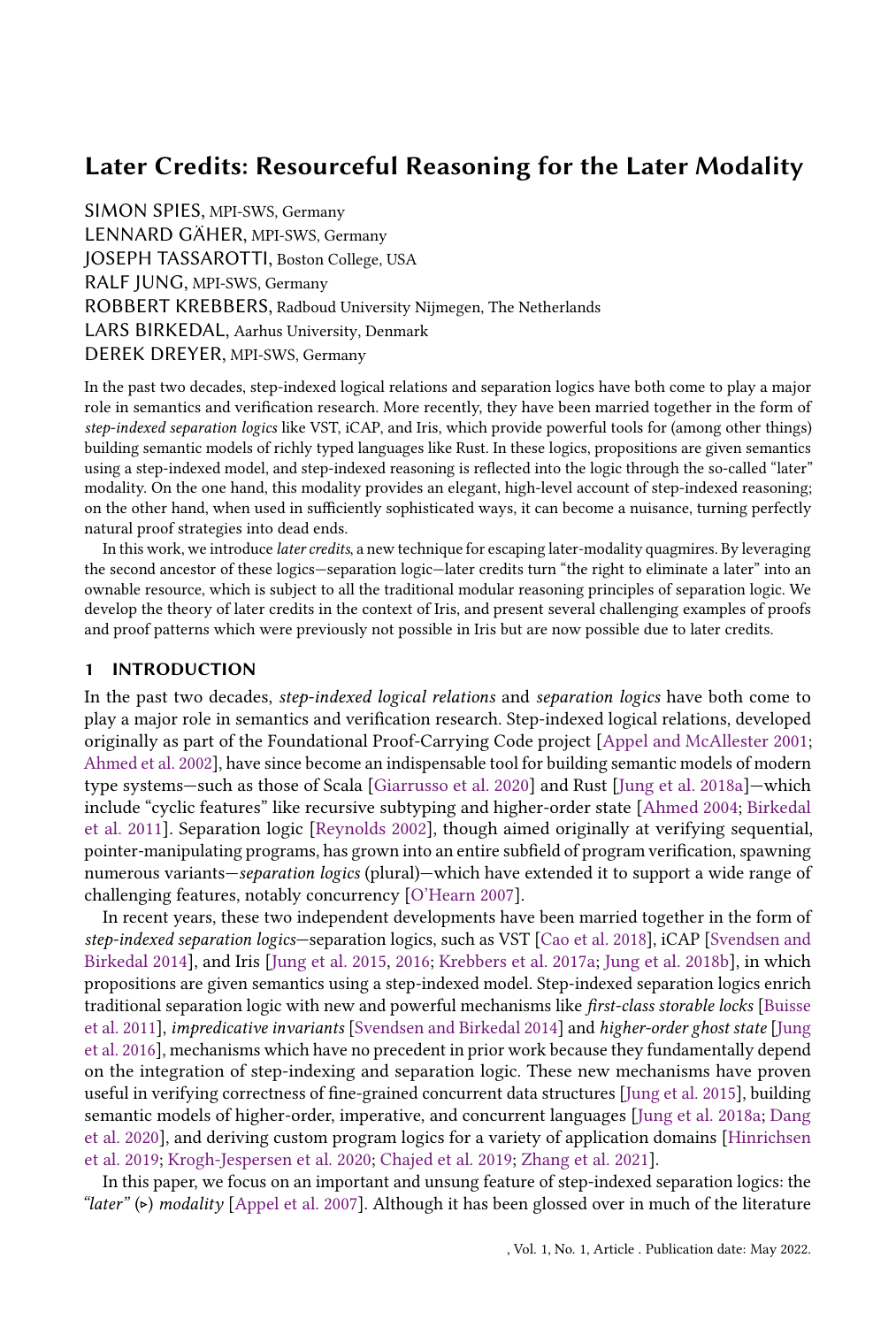as an esoteric technical detail best left to the experts, the later modality is in fact central to how step-indexed separation logics work because it makes it possible to do step-indexed reasoning at a higher level of abstraction. Specifically, propositions  $P$  in step-indexed logics are interpreted as predicates over a step-index *n* (intuitively: "*P* holds true for *n* steps of computation"), and ⊳ *P* is defined to be true at step-index *n* if *P* is true at step-index  $n - 1$  (*i.e.*,  $\triangleright$  *P* means that *P* will hold after one step of computation). As such, the later modality provides a high-level way of formalizing step-indexed arguments without being forced to reason about step-indices directly and engage in tedious "step-index arithmetic" as in earlier formulations of step-indexing [\[Dreyer et al.](#page-25-9) [2011\]](#page-25-9).

However, in practice, the later modality is often viewed as a "necessary evil". Laters typically pop up in hypotheses when one unfolds an implicitly recursive construction (such as the impredicative invariants mentioned above), and for good reason: the laters serve as "guards" preventing paradoxes of circular reasoning [\[Jung et al.](#page-26-7) [2018b,](#page-26-7) §3.3, §8.2]. But once ⊳  $P$  appears in a hypothesis, the name of the game is figuring out how to *eliminate* the guarding " $\triangleright$ " in order to make use of the proposition P.

This brings us to our main topic: the later elimination problem. Although there exist a number of techniques for eliminating laters in step-indexed proofs, there are several known situations where none of these techniques apply, thus ruling natural proof strategies out of consideration and in some cases making it unclear how to carry out the proof at all. In this paper, we propose a new technique for escaping these unfortunate situations by exploiting the fact that we are working in a separation logic. Specifically, we treat "the right to eliminate a later" as an ownable resource and then apply standard separation-logic reasoning to that resource. We realize this idea through a new logical mechanism we call later credits, and we demonstrate its effectiveness on a range of interesting use cases. But before we explain how later credits work and where they shine, let us begin by illustrating the later elimination problem with a concrete example.

The later elimination problem. To illustrate the problem, we first have to understand both the motivation for step-indexing and its limitations. We explain both with a concrete example: impredicative invariants in the step-indexed separation logic Iris [\[Jung et al.](#page-26-7) [2018b\]](#page-26-7). In Iris, invariants  $|R|$  are used to share state between program threads. For example, we can pick  $R \triangleq \exists n : \mathbb{N}$ .  $\ell \mapsto n$ to share access to the location  $\ell$  and, at the same time, constrain  $\ell$  to only store natural numbers. Once the invariant  $\overline{R}$  is established, we can use it (called "*opening* it") by applying Iris's invariant opening rule. This rule is central enough to Iris that it was presented on page 1 of the original "Iris 1.0" paper [\[Jung et al.](#page-26-4) [2015\]](#page-26-4), albeit in the following, "simplified for presentation purposes" form (and we will return to what is simplified about it in a moment):

$$
\frac{\{R * P\} e \{R * Q\}}{[R] + \{P\} e \{Q\}}
$$

The rule says that if we open the invariant  $\overline{R}$ , then we can assume R in our precondition and have to show  $R$  holds again after evaluating  $e$ . Importantly, the rule is restricted to *atomic* expressions (i.e., expressions that only take a single step). Without this restriction, other threads that are interleaved with  $e$  could potentially observe inconsistent states in which  $R$  does not hold.

What makes these invariants *impredicative* is that the  $R \ln |R|$  can be an arbitrary Iris proposition: it can for example include Hoare triples or other impredicative invariant assertions. Impredicativity makes these invariants quite powerful: they enable reasoning about higher-order stateful programs (i.e., programs storing functions in memory) and defining logical relations in step-indexed separation logic [\[Frumin et al.](#page-26-10) [2018,](#page-26-10) [2021\]](#page-26-11). Unfortunately, the price of their power is that their model is cyclic cyclic to the extent that naive models of  $\overline{R}$  are not well-founded (*i.e.*, inductive or co-inductive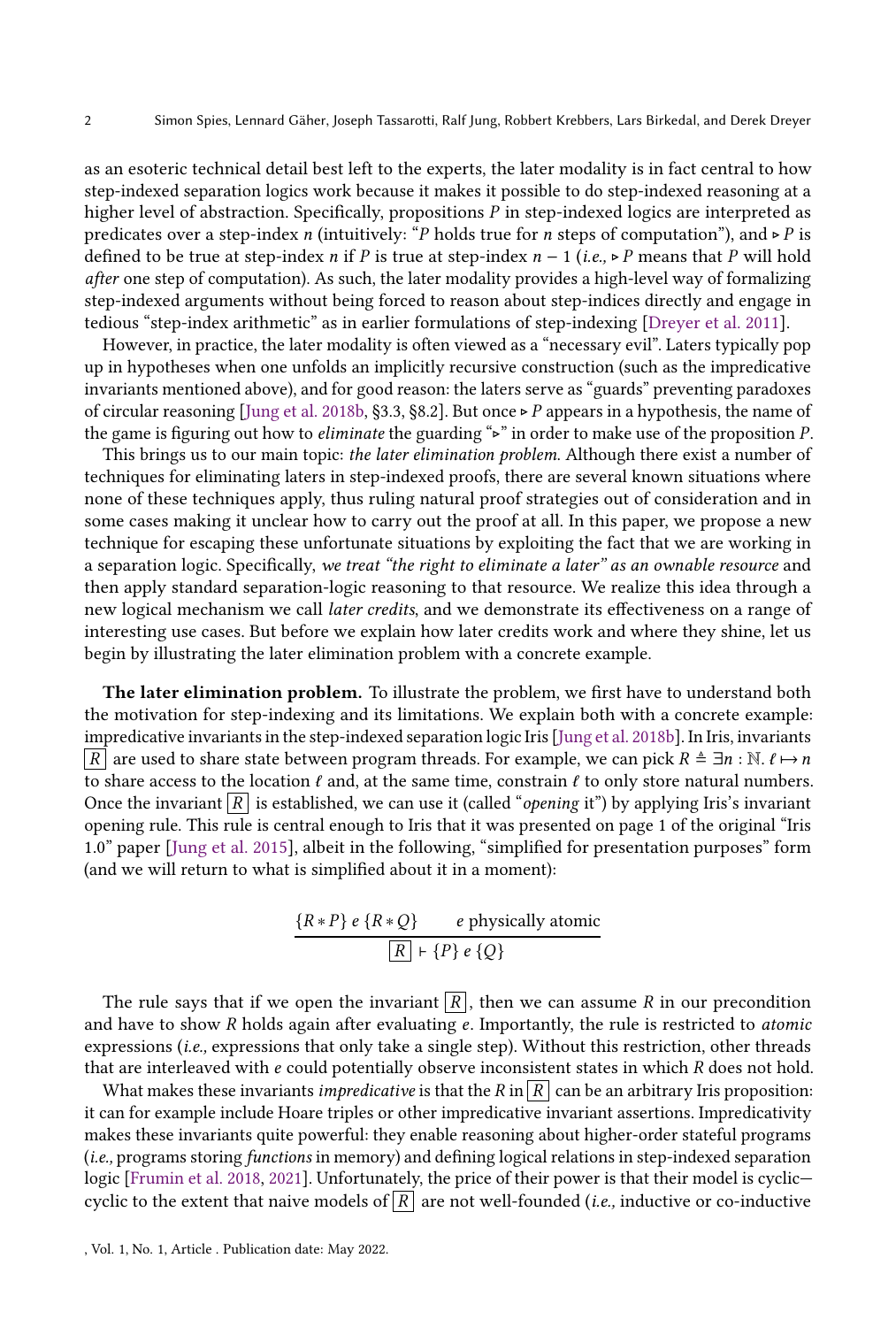definitions do not suffice). To obtain a well-founded model of  $\overline{R}$ , the only known approach is to stratify the cyclic construction using step-indexing [\[Svendsen and Birkedal](#page-27-0) [2014;](#page-27-0) [Jung et al.](#page-26-7) [2018b\]](#page-26-7).

However, as explained above, a side effect of using step-indexing to resolve cycles in the model of invariants is that, when invariants are used (i.e., opened), it is necessary to introduce a later modality, which acts as a "guard" to protect against paradoxically circular reasoning. In particular, the invariant opening rule presented above is an oversimplification; Iris's real invariant opening rule is the following:

$$
\frac{\{ \triangleright R * P \} \, e \, \{ \nu. \triangleright R * Q \}_{\mathcal{E} \setminus N} \qquad N \subseteq \mathcal{E} \qquad e \text{ physically atomic}}{\boxed{R}^N \vdash \{ P \} \, e \, \{ \nu. Q \}_{\mathcal{E}}}
$$

Most of these additional details are not relevant to our discussion. First of all, note that the Hoare triples now bind a return value  $\nu$  in the postcondition  $\Omega$ : this is simply to allow  $\Omega$  to talk about the result of evaluating  $e$ . Second, note that invariant assertions are now annotated with a namespace  $N$ , and Hoare triples with a mask  $\mathcal E$ . These mechanisms are needed to keep track of which invariants are currently open or closed, and to avoid reentrancy (i.e., opening the same invariant twice while reasoning about a single step of computation). We will return to namespaces and masks in [§2,](#page-4-0) but they are not our main focus in the present discussion.

Third and most importantly, note the two occurrences of the later modality  $(\triangleright)$  in the pre and post of the premise, which are an artifact of the step-indexed model of impredicative invariants. After applying this rule, the user needs to *eliminate* the "⊳" guarding R in the pre, so that they can use  $R$  in verifying  $e$ . Toward this end, Iris presently offers three options:

- (1) Timeless propositions. For the subclass of so-called timeless propositions—which include propositions that are pure  $(e.g., even(n))$  or assert only first-order ownership  $(e.g., \ell \mapsto 42)$  laters can be eliminated because the model of these propositions ignores the step-index.
- (2) Commuting rules. The later modality commutes with most logical connectives (e.g., existential quantification and separating conjunction). Thus, in many cases, we can use commuting rules to move the later out of the way.
- (3) Program steps. With every program step, we can eliminate a guarding later. More precisely, if  *is guarded by a later before the step, then the later can be removed <i>after* the step. (This corresponds to the intuition that ⊳  $P$  means " $P$  will hold after one step of computation".)

The problem is that there are cases where none of these techniques apply. We illustrate such a case with an example: nested invariants. [1](#page-2-0) Consider the invariant:



Here, the location  $\ell$  is existentially quantified and connected to a logical identifier  $\gamma$  through a "ghost link"  $\gamma \mapsto_{\text{ghost}} \ell$  (a piece of "ghost state" which is not present in the program, but useful for its verification). If we need the contents of the inner invariant  $(\exists n : \mathbb{N} \cdot \ell \mapsto n)$  to justify the next step, then we are in a quandary. If we open the outer invariant, we get ⊳  $\left(\exists \ell, \boxed{\exists n : \mathbb{N}.\ell \mapsto n} \middle|^{N_1} * \gamma \mapsto_{\text{ghost}} \ell\right)$ . After applying commuting and timelessness rules, and eliminating the existential, we are left with  $\sqrt{\frac{1}{2n} \cdot \mathbb{N} \cdot \ell \mapsto n}$ <sup>N<sub>1</sub></sup> and  $\gamma \mapsto_{\text{ghost}} \ell$ . At this point, we have a later guarding  $\sqrt{\frac{1}{2n} \cdot \mathbb{N} \cdot \ell \mapsto n}$ <sup>N<sub>1</sub></sup> and are therefore stuck: invariants are not timeless (eliminating the first option), there is nothing to commute (eliminating the second option), and we need  $\ell \mapsto n$  before (i.e., as a precondition for verifying) the next step (eliminating the third option).

<span id="page-2-0"></span><sup>&</sup>lt;sup>1</sup>We use nested invariants here, because they are one of the simpler examples to illustrate where the existing practices are not enough. In practice, most proofs do not need to use nested invariants. However, plenty of proofs put other (more complicated) step-indexed assertions into invariants, and then guarding laters cause trouble (e.g., see [§3](#page-8-0) and [§4\)](#page-14-0).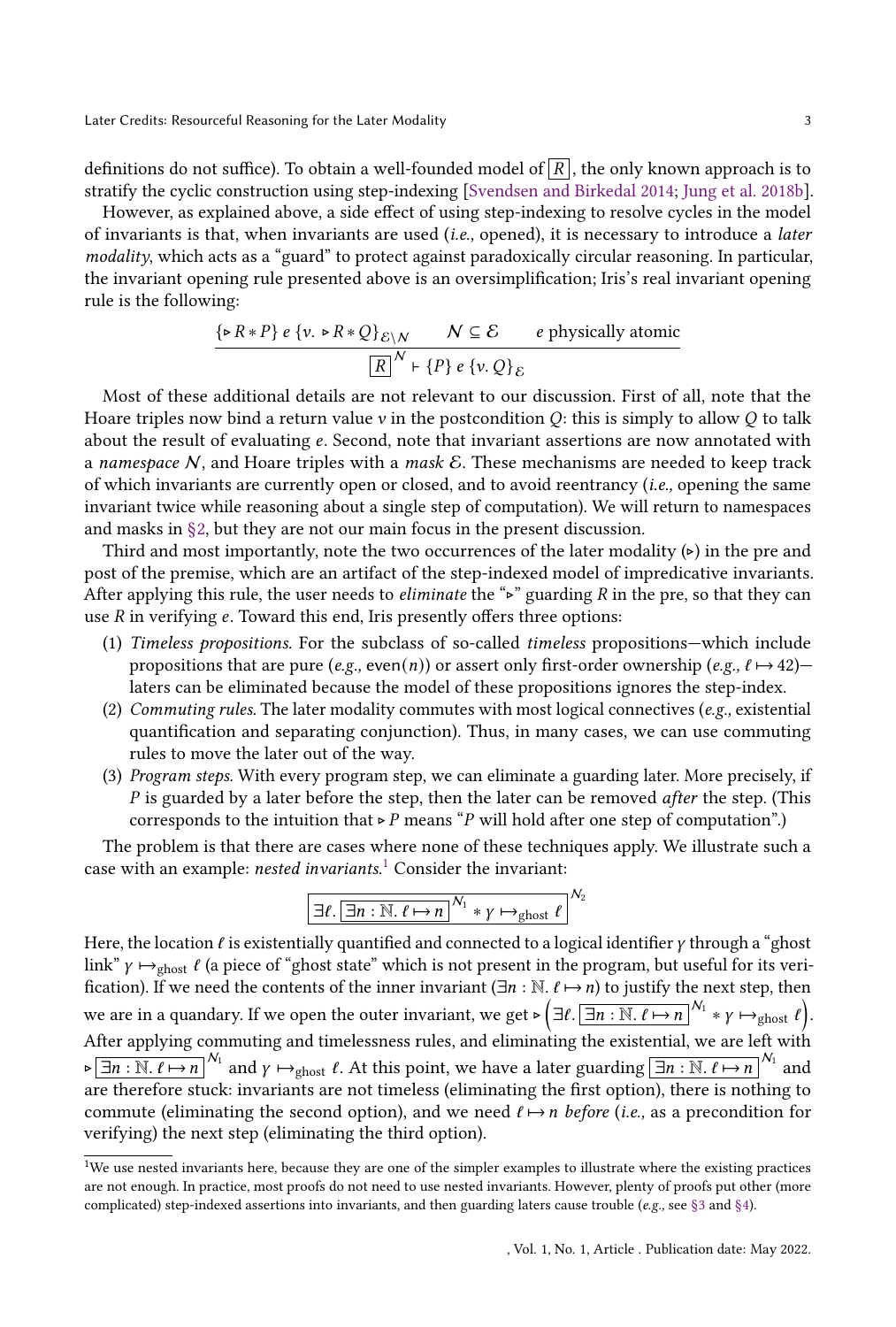As we will see in this paper, the case of nested invariants is not an isolated one. There are a number of realistic scenarios in step-indexed separation logics—not common scenarios exactly, but ones that do occur periodically—where none of the "standard" later elimination options apply. At present, the only way of handling such scenarios is to attempt some non-trivial, non-local refactoring of the proof structure—or to admit defeat.

Later credits. In this paper, we present a fourth option for later elimination—later credits. Later credits support what we call amortized step-indexed reasoning—eliminating laters based on previous program steps. The basic idea of amortized reasoning is that we decouple the proof steps where laters are eliminated from the proof steps where we execute the program. Instead of eliminating one later after every program step (option 3 above), we obtain a credit  $\epsilon$ 1 after every program step—a later credit. This credit can subsequently be used anywhere in the rest of the proof that we want to eliminate a later modality, not just the present step. For example, we can save a credit  $\mathcal{E}1$ from one step, keep it for two subsequent steps, and then use it before the next step to eliminate a later guarding an invariant assertion. In particular, the credit  $\pounds 1$  can also be used as part of purely logical reasoning where there is no program in sight.

The reader may wonder whether later credits are really a backdoor for reintroducing into the logic the kind of explicit step-index manipulation that the later modality was designed to avoid. The answer is no: because unlike step-indices, later credits are implemented as resources in a separation logic, and hence they inherit all the modular reasoning principles associated with resources in a separation logic. To wit: if we "own"  $\mathcal{L}1$  (e.g., it is in our precondition), then we alone get to decide how we want to spend it without any interference from other parts of the program/proof. If we want to spend it to eliminate a later, then we can do so with a credit spending rule. If we want to share it with other functions, then we can pass it to them as part of their precondition. If we want to keep it to ourselves during a function call, then we can frame it around the function call. If we want to share it with other threads, then we can put it into an invariant that is shared with those threads. In short, we can reason about later credits using all the standard reasoning patterns that are available for resources in separation logic. None of this is possible with step-index manipulation.

The reasoning that later credits enable has two kinds of applications: First, it can simplify existing proofs. Later credits can help where step-indexing previously got in the way and cluttered the proofs. Second, the reasoning can enable proofs which were seemingly not possible with standard later elimination techniques. We will see examples of both kinds of applications in the paper.

Contributions. Our main contributions are later credits and the amortized step-indexing technique that they enable. We develop both as an extension of the step-indexed separation logic Iris. We explain later credits (in  $\S 2$ ), discuss their soundness (in  $\S 5$ ), and show how they complement existing approaches to eliminate multiple laters per step (in [§6\)](#page-22-0). We demonstrate the use of later credits with two flagship examples (one of each kind):

- (1) New proofs. One interesting application of step-indexed logical relations in prior work has been in proving that expressions in higher-order stateful languages can be reordered [\[Krogh-](#page-26-12)[Jespersen et al.](#page-26-12) [2017;](#page-26-12) [Timany et al.](#page-27-2) [2018\]](#page-27-2). However, due to trouble with the later modality, the step-indexed logical relations of prior work can only handle very restricted forms of reordering operations with shared higher-order state ( $e.g.,$  ones using shared, but immutable state). In [§3,](#page-8-0) we show how later credits make it possible to prove much more sophisticated reorderings, in particular for JavaScript-inspired promises.
- (2) Proof simplification. One of the original raisons d'être of Iris was proving logical atomicity for concurrent data structures. Sadly, step-indexing has always caused trouble for logical atomicity, sometimes ruling out natural and perfectly valid proof strategies and requiring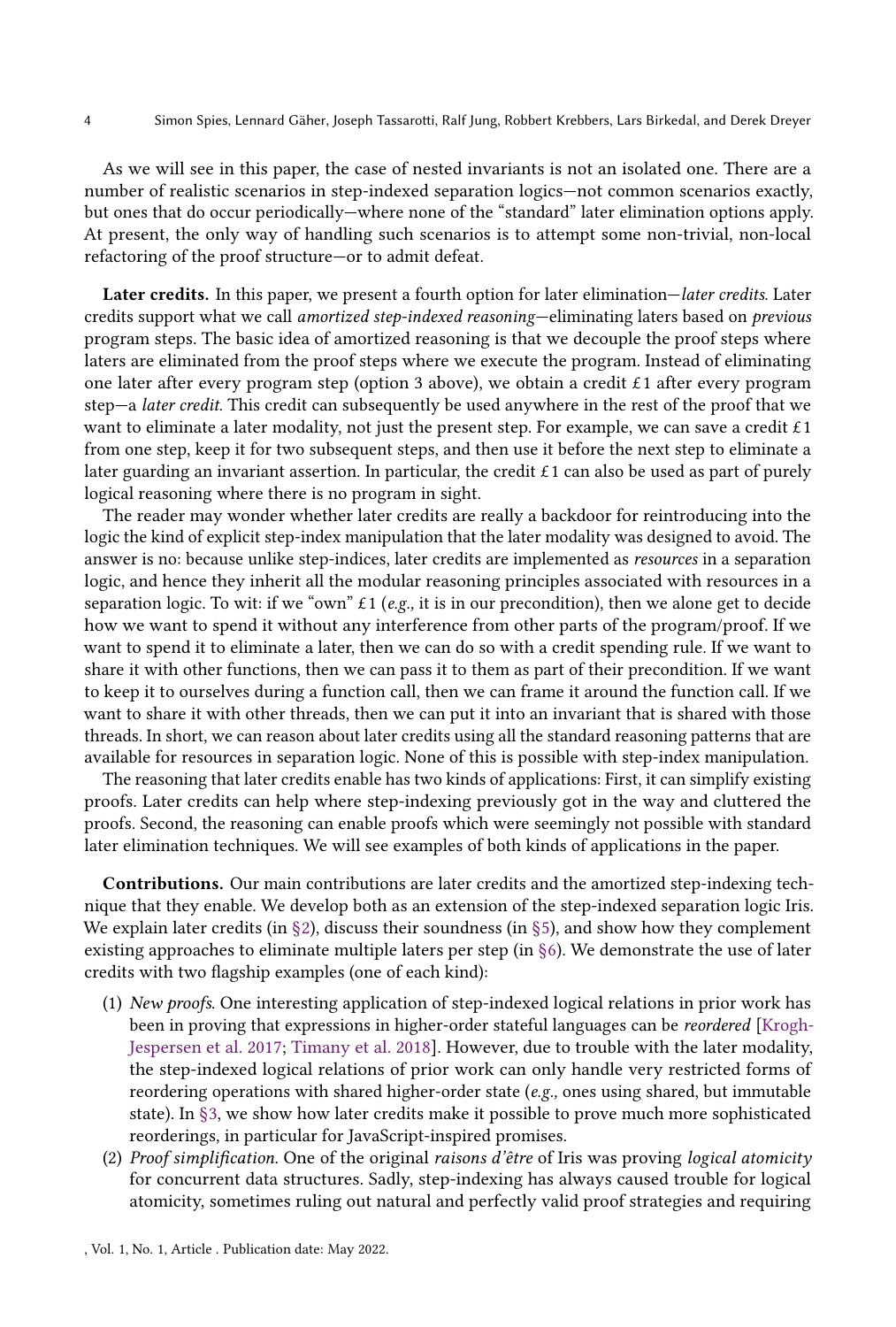<span id="page-4-3"></span><span id="page-4-2"></span>**FRAME** 

#### <span id="page-4-5"></span><span id="page-4-4"></span>Separation Logic:

| <b>INTIVIE</b>               |                       |                                                              | <i>UEBRAB</i> U.               |
|------------------------------|-----------------------|--------------------------------------------------------------|--------------------------------|
| $\{P\} e \{v, Q\}$           | UpdReturn             | <b>UPDBIND</b>                                               | $\{P\} e \{v, Q\}$             |
| $\{P * R\}$ e $\{v, Q * R\}$ | $P \vdash \implies P$ | $(\Rightarrow P) * (P * \Rightarrow Q) \vdash \Rightarrow Q$ | $\{\Rightarrow P\} e \{v, Q\}$ |

#### <span id="page-4-12"></span><span id="page-4-11"></span><span id="page-4-7"></span>Step-Indexing:

<span id="page-4-14"></span><span id="page-4-10"></span>

| <b>LATERINTRO</b>                                               | <b>LATERMONO</b><br>$P \vdash Q$       | LÖB                                                                                                             | <b>PURESTEP</b><br>$\{P\}$ $e_2$ $\{v, Q\}$ | $e_1 \rightarrow_{pure} e_2$                                        |
|-----------------------------------------------------------------|----------------------------------------|-----------------------------------------------------------------------------------------------------------------|---------------------------------------------|---------------------------------------------------------------------|
| $P \vdash P$                                                    | $\triangleright$ P $\triangleright$ P  | $(P \Rightarrow P) + P$                                                                                         |                                             | $\{ \triangleright P \}$ $e_1$ $\{ v, Q \}$                         |
| Timeless<br>$\{P * Q\}$ e $\{v, R\}$                            | timeless $(Q)$                         | <b>LATEREXISTS</b><br>$X$ non-empty                                                                             |                                             | <b>LATERSEP</b>                                                     |
|                                                                 | ${P \ast \triangleright Q} e \{v, R\}$ | $\triangleright \exists x : X \cdot \Phi(x) \vdash \exists x : X \cdot \triangleright \Phi(x)$                  |                                             | $\triangleright (P * Q) \vdash \triangleright P * \triangleright Q$ |
| <b>INVALLOC</b><br>$\left[\overline{R}\right]^N$ + {P} e {w. Q} |                                        | <b>INVOPEN</b><br>$\{ \triangleright R * P \}$ $e \{ v \cdot \triangleright R * Q \}_{\mathcal{E} \setminus N}$ | $N \subseteq \mathcal{E}$                   | e phys. atomic                                                      |
| ${P * \triangleright R} e \{w, Q\}$                             |                                        | $\overline{R}^N$ .                                                                                              | $\vdash \{P\}$ e {v, Q} $_{\mathcal{E}}$    |                                                                     |

<span id="page-4-9"></span>Fig. 1. A selection of Iris's proof rules.

"ugly" workarounds [\[Jung](#page-26-13) [2019\]](#page-26-13). In [§4,](#page-14-0) we show how to avoid such workarounds by instead using later credits to implement simpler and more intuitive proofs of logical atomicity.

Besides these flagship examples, we develop several smaller case studies to demonstrate usefulness of later credits (in  $\S6$ ). We develop a form of *prepaid* invariants, which can be opened around physically atomic instructions without a guarding later, and we show that later credits can be used to prove the kind of "reverse refinements" introduced by [Svendsen et al.](#page-27-3) [\[2016\]](#page-27-3) without requiring the transfinite step-indexing model that [Svendsen et al.](#page-27-3) needed. We have mechanized later credits [\[Anonymous](#page-25-10) [2021\]](#page-25-10) and all of the above examples in Coq using the Iris Proof Mode [\[Krebbers](#page-26-14) [et al.](#page-26-14) [2017b,](#page-26-14) [2018\]](#page-26-15). Further technical details are included in the supplementary material.

#### <span id="page-4-0"></span>2 LATER CREDITS IN A NUTSHELL

In this section, we explain the key ideas behind later credits in Iris (in [§2.2\)](#page-7-0). Before we do so, we first review the principles of Iris upon which later credits are built (in [§2.1\)](#page-4-1). Readers well-versed in Iris can skip subsection  $\S 2.1$ , and proceed directly to  $\S 2.2$ .

#### <span id="page-4-1"></span>2.1 An Iris Primer

As Iris is a step-indexed separation logic, its reasoning principles (excerpt shown in [Figure 1\)](#page-4-2) rest on two pillars: separation logic and step-indexing.

Separation logic. Iris offers the standard connectives of separation logic: separating conjunction  $P * Q$ , the points-to assertion  $\ell \mapsto v$ , and Hoare triples  $\{P\} e \{v, Q\}$ . Similar to traditional Hoare logic, the Hoare triple  ${P}$   ${e \{v, Q\}}$  expresses that under precondition P the expression  $e$  terminates in a value v satisfying postcondition  $Q$ , or  $e$  diverges. The distinguishing feature of separation logic is that propositions not only assert facts about the state of the program, but also convey ownership of said state. That is, if an expression  $e$  has  $\ell \mapsto 42$  in its precondition, then it not only knows that  $\ell$ currently stores 42 in the heap, but also that no other program part can modify  $\ell$  while it owns

<span id="page-4-13"></span><span id="page-4-8"></span><span id="page-4-6"></span> $I$ Ipp $F$ ve $c$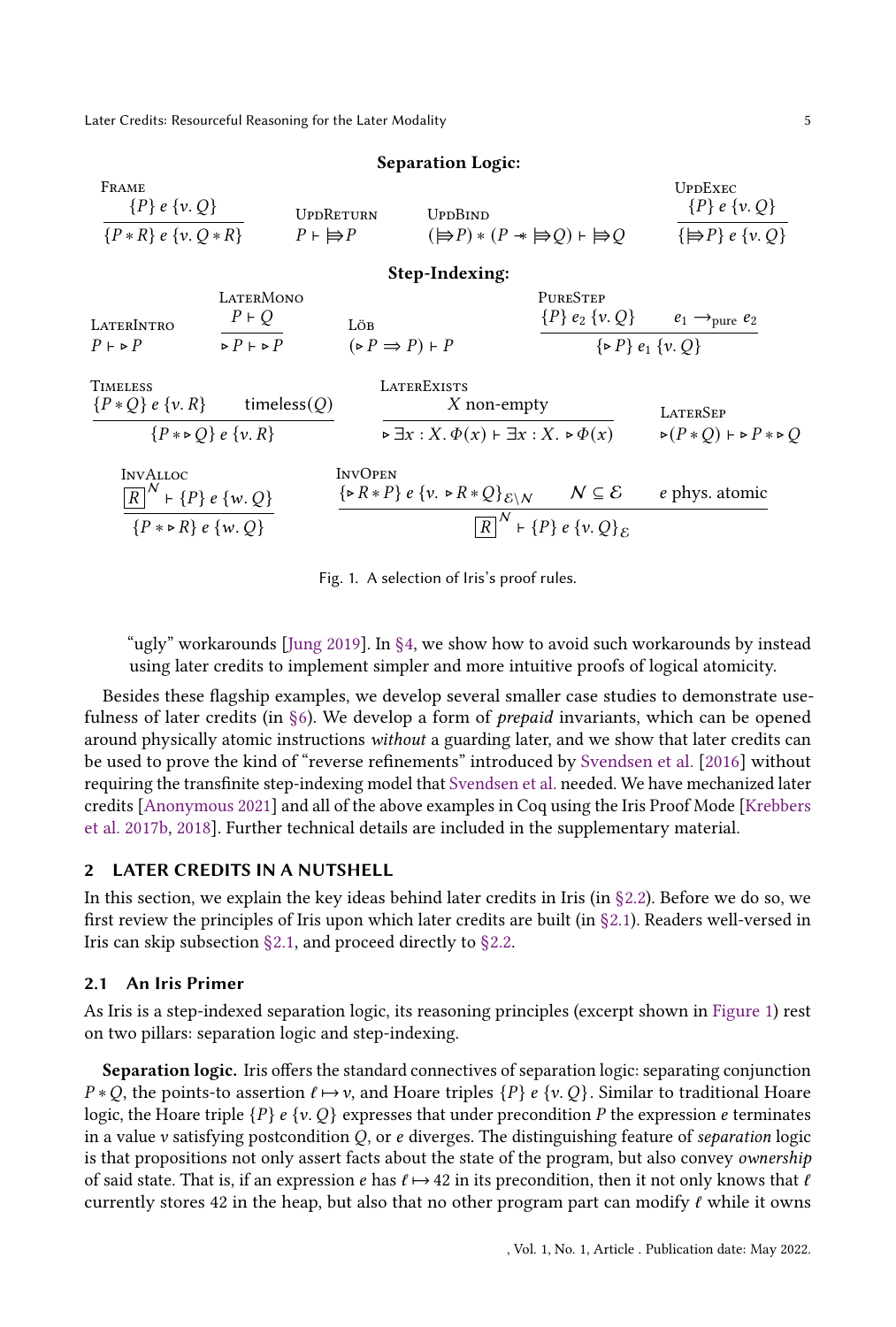<span id="page-5-0"></span>

| Implementation                       | Specification                                                                         |
|--------------------------------------|---------------------------------------------------------------------------------------|
| mk_counter () $\triangleq$ ref(0)    | $\{True\}$ mk counter () {c. counter(c, 0)}                                           |
| $get(c) \triangleq !c$               | {counter(c, n)} get(c) { $m \in \mathbb{N}$ . counter(c, m) $\land$ $m \ge n$ }       |
| $inc(c) \triangleq \text{FAA}(c, 1)$ | {counter(c, n)} inc(c) { $m \in \mathbb{N}$ . counter(c, $m + 1$ ) $\wedge m \ge n$ } |

Fig. 2. Implementation and specification of a concurrent monotone counter.

 $\ell \mapsto 42$ . For example, in separation logic it is trivial to prove

$$
\frac{\{\text{True}\} f () \{v.\text{True}\}}{\{r \mapsto 0\} r \leftarrow 42; f(), !r \{v. v = 42 * r \mapsto 42\}}
$$

In our precondition, we have ownership of  $r \mapsto 0$ . This enables us to store the value 42 in r, leaving us with ownership of  $r \mapsto 42$ . The subsequent call to f does not interfere with this ownership, meaning we retain it over the duration of the call and can still use it afterwards. Then, since we have ownership of  $r \mapsto 42$ , we can prove the read !r results in 42. This form of ownership reasoning is made possible with the characteristic rule of separation logic, the framing rule [Frame](#page-4-3), which we can use to frame  $r \mapsto 42$  around the call of  $f(.)$ , and get it back after the execution of  $f(.)$ .

On top of the above ownership reasoning over heap fragments, Iris offers an additional form of ownership reasoning: reasoning about resources. Resources are a form of ghost state: state that is not physically present in the program but useful for its verification. Resources will be a vital ingredient in the later credits mechanism. To understand how they work, we consider an example: a fine-grained concurrent (*i.e.*, that does not use locking), monotone counter (*i.e.*, that only increases in value). As depicted in [Figure 2,](#page-5-0) our counter offers three methods: we can create a counter with mk\_counter (implemented as a reference internally), we can read its value with get (implemented by reading the reference), and we can increment its value with inc (implemented with the concurrency primitive **FAA**, which does an atomic fetch-and-add and returns the old value).

In Iris, we can specify this counter with a predicate counter $(c, n)$ , which expresses that the value of counter c is currently at least n. Importantly, counter $(c, n)$  only expresses that the counter value is "at least  $n$ " and not "exactly  $n$ ", because we are considering a *concurrent* counter. That is, the counter can be shared between threads, and, after we have observed the counter value (e.g., with a get), other threads can increment it, invalidating any assumptions about its exact value (but not about lower bounds). We define the counter predicate with an invariant and resources:

$$
counter(c, n) \triangleq \exists \gamma. \left[ \exists m : \mathbb{N}. c \mapsto m * \text{mono}_{\gamma}(m) \right]^N * \mathsf{lb}_{\gamma}(n)
$$

We use the invariant  $\boxed{\exists m : \mathbb{N}. c \mapsto m * \text{mono}_Y(m)}^N$  to share ownership of  $c \mapsto m$  between threads. Each thread that knows about the invariant can open it for an atomic step to get ownership of  $c \mapsto m$ and mono $\varphi$ (*m*), and has to return both after the step. Since the invariant assertion only represents knowledge, not exclusive ownership, it can be duplicated and, hence, shared with other threads. We already know the assertion  $c \mapsto m$  inside the invariant conveys ownership of the location c, in this case storing the counter value m. The assertion mono<sub> $v$ </sub> (m) is an exclusively owned resource with name  $\gamma$ . More precisely, it is a monotonically growing resource (*i.e.*, *m* can only be increased), which ensures that the value stored at location c is never decreased. The duplicable assertion  $\mathbb{I}_{\mathcal{V}}(n)$ , part of the definition of counter $(c, n)$ , is another resource. It is a lower bound on the monotonically growing resource mono<sub>v</sub> $(m)$ . Thus, if we own mono<sub>v</sub> $(m)$  and  $lb_y(n)$ , then we can deduce  $m \ge n$ (*i.e.*, mono<sub>v</sub>(*m*)  $*$  lb<sub>v</sub>(*n*)  $\vdash$  *m*  $\geq$  *n*). For our counter, this rule is the key to proving the specification of get, because it allows us to deduce that the return value is at least  $n$ .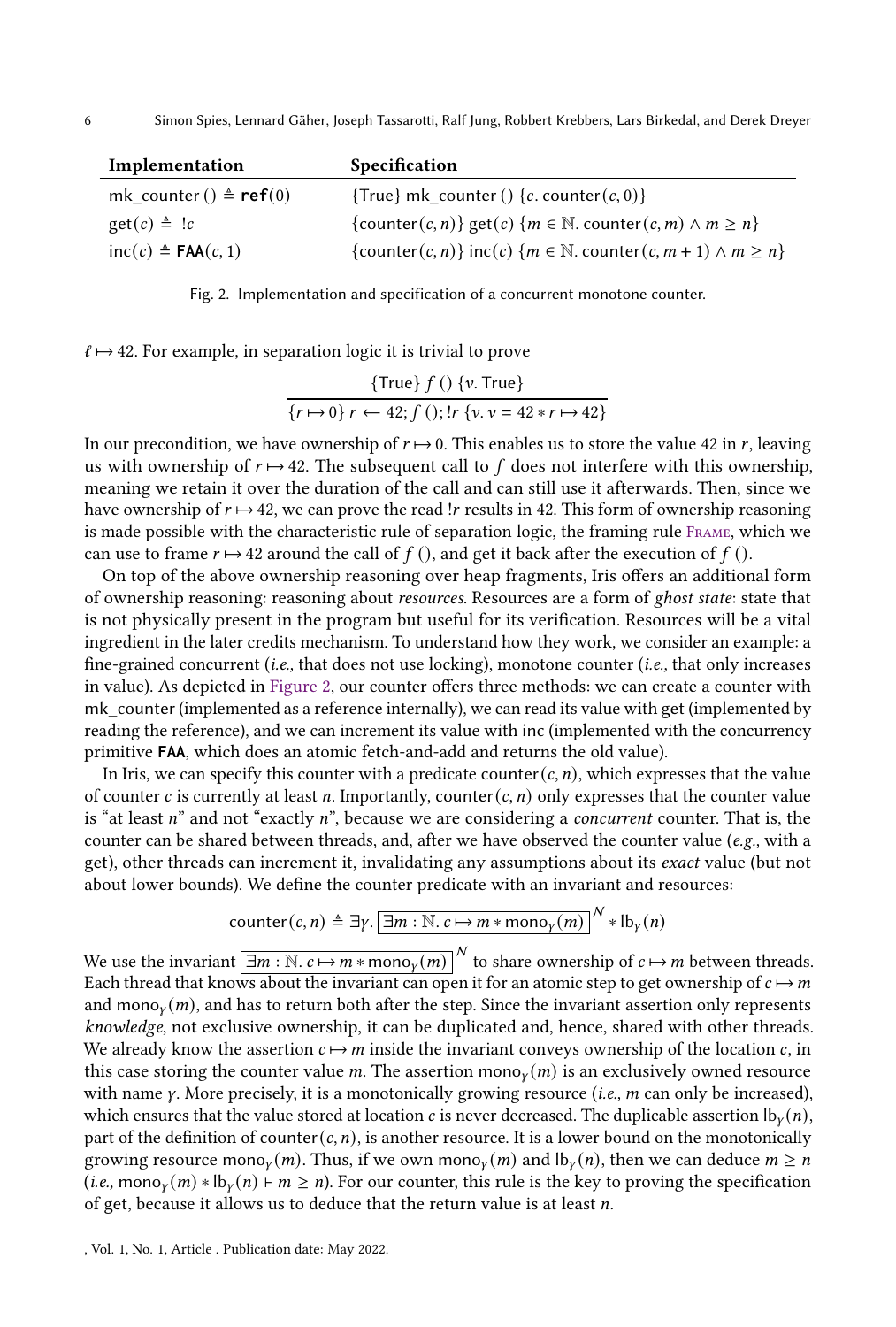Above, we have seen how to use ghost state in the form of resources to augment the physical state in our proofs. What we have not discussed yet is how we modify ghost state. For example, in the verification of inc, we need to update mono<sub>v</sub> $(n)$  to mono<sub>v</sub> $(n + 1)$  to match the value of the counter. To modify resources, Iris has a designated modality: the update modality  $\Rightarrow P$ . Intuitively,  $\Rightarrow$  P means P holds after (possibly) performing some updates to the resources.

Understanding the basics of the update modality is essential for understanding later credits, so we take a closer look. First, each resource type (like the monotone counter) comes with resource-specific update rules. For example, the update rule for monotone counters is mono $<sub>v</sub>(n)$  ⊢</sub>  $\Rightarrow$  mono<sub>r</sub> $(n+1) * lb<sub>r</sub>(n+1) - i.e.,$  we can update the ownership of mono<sub>r</sub> $(n)$  to ownership of mono<sub> $\gamma$ </sub> $(n + 1)$  and  $\text{lb}_\gamma$  $(n + 1)$ .

Besides the resource-specific rules, there are three important update rules: UPDRETURN, UPDBIND, and [UpdExec](#page-4-6). The first two rules essentially express that the update modality is a monad: we can construct a no-op update with UPDRETURN (the monadic return), and we can compose two updates with UppBIND (the monadic bind). In the rule UppBIND, the so-called magic wand  $P \star Q$  may be understood as an implication which transfers ownership. In other words, if we own  $P \star Q$  and are willing to give up ownership of  $P$ , then we get back ownership of  $Q$ . The third rule, UppExec, shows how we can execute the update modality (read bottom to top): if we have an update in our precondition (e.g., from updating mono<sub>v</sub>(n) to mono<sub>v</sub>(n+1)), then we can execute the update and proceed with reasoning about the precondition  $P$ . Put differently, whenever we are verifying programs with Hoare triples, we can update resources at will.

**Step-indexing.** The second pillar of Iris is step-indexing. Recall (from  $\S$ 1) that instead of reasoning explicitly about predicates over natural numbers, Iris takes the "logical approach" to step-indexing with the later modality ⊳  $P$  [\[Appel et al.](#page-25-8) [2007\]](#page-25-8). Intuitively, the later modality expresses that  $P$  will hold after the next program step. To illustrate how that works in practice, we consider an example: verifying partial correctness of an infinite loop in Iris. That is, we show  $\Phi_{\text{loop}} \triangleq$  {True} loop () {v. False}, where loop  $\triangleq$  **rec** loop  $x = \text{loop } x$ .

To prove the triple  $\Phi_{\text{loop}}$ , we need recursive reasoning. Unfortunately, because loop does not terminate, there is no inductive argument that we can use to prove  $\Phi_{\text{loop}}$ . For such cases, stepindexed separation logics offer Löb induction, which can be understood as a coinduction principle. The [Löb](#page-4-7) rule says that if we want to prove a property  $P$ , then we can assume the property  $P$  holds later (*i.e.*, ⊳ P). In this rule, the later modality (►) acts as a guard—it prevents us from using P directly (which would make proving any proposition trivial). To eliminate the guarding later, we can execute a program step. For example, we can apply the rule [PureStep](#page-4-8), which enables us to eliminate a later from the precondition when we take a pure step (i.e., a step without non-determinism and state).

For our proof of the triple  $\Phi_{\text{loop}}$ , Löb induction and the rule PURESTEP suffice. First, with Löb induction, we assume the triple  $\Phi_{\text{loop}}$  already holds later (i.e., we assume ⊳  $\Phi_{\text{loop}}$ ) and continue to show  $\Phi_{\text{loop}}$ . Next, we execute loop () for one pure step using PURESTEP (since loop ()  $\rightarrow_{\text{pure}}$  loop ()). Afterwards, we are again left with the goal  $\Phi_{\text{loop}}$ , but we have eliminated the guarding later from our assumption by taking a step. Thus, all that remains to prove is the trivial goal  $\Phi_{\text{loop}} \vdash \Phi_{\text{loop}}$ .

However, there is more to step-indexing and the later modality than just coinduction. Other parts of Iris can hook into Iris's step-indexing mechanism to resolve their own cyclic dependencies. In the introduction, we have already encountered one example: impredicative invariants [\[Svendsen and](#page-27-0) [Birkedal](#page-27-0) [2014\]](#page-27-0). Recall that when we open an impredicative invariant $^2$  $^2$   $\overline{R}$   $\vert^N$  , then its contents  $R$  are

<span id="page-6-0"></span><sup>&</sup>lt;sup>2</sup>As mentioned in [§1,](#page-0-0) invariants carry a namespace  $N$  and Hoare triples carry a mask  $\mathcal E$  (as do updates " $\Rightarrow$ ", which we will explain in [§3\)](#page-8-0). This allows us to prevent reentrancy, i.e., opening the same invariant twice at the same time—taking out the same resources from an invariant twice would lead to unsoundness. Namespaces and masks are orthogonal to later credits and clutter the presentation, so we omit them here and state the full rules in the supplementary material.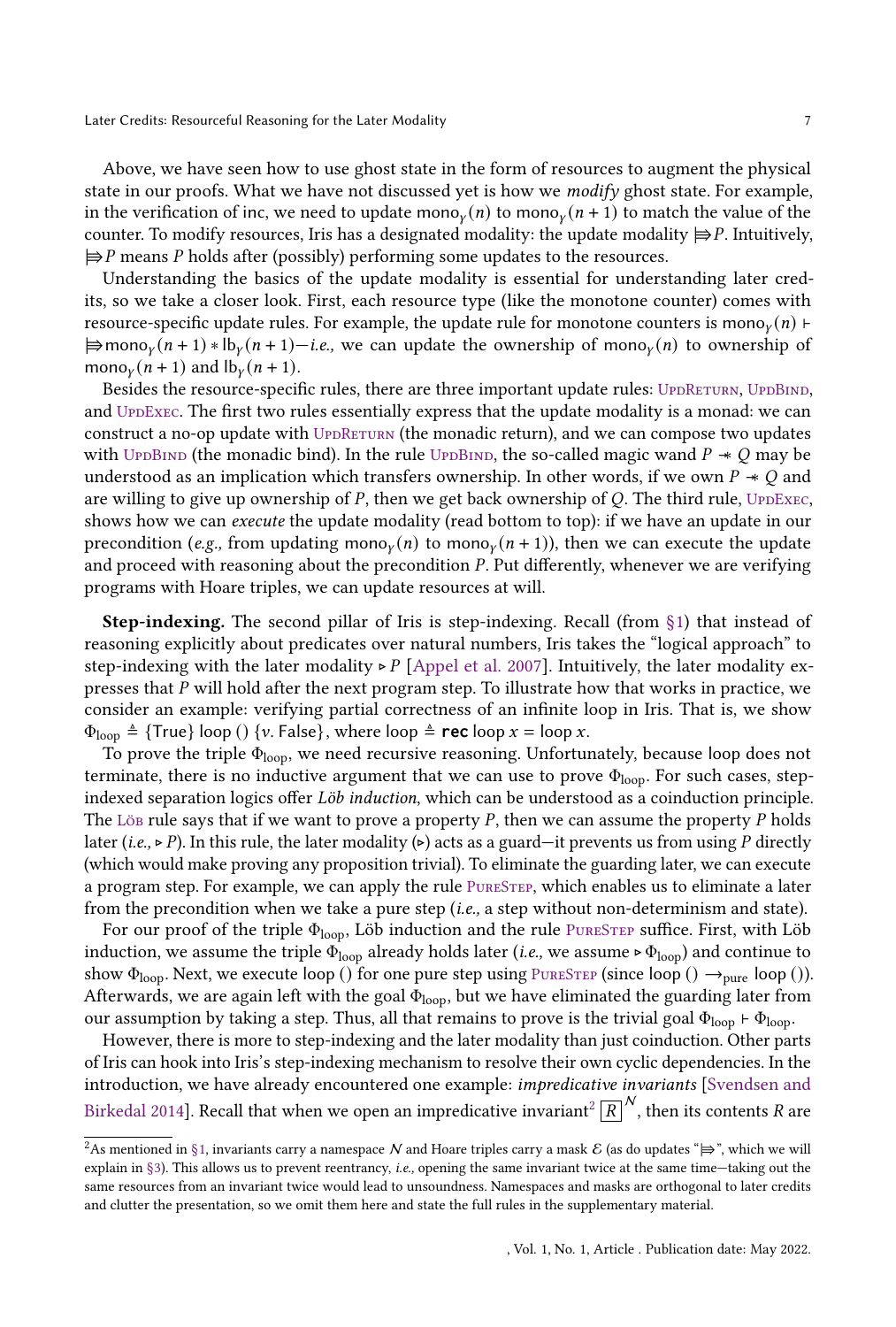8 Simon Spies, Lennard Gäher, Joseph Tassarotti, Ralf Jung, Robbert Krebbers, Lars Birkedal, and Derek Dreyer

<span id="page-7-3"></span><span id="page-7-1"></span>

<span id="page-7-7"></span><span id="page-7-6"></span><span id="page-7-5"></span><span id="page-7-4"></span><span id="page-7-2"></span>Fig. 3. A selection of proof rules for later credits.

guarded by a later (see [InvOpen](#page-4-9)). The reason that later modalities show up here is that impredicative invariants are cyclic, and step-indexing is used to stratify these cycles in the model of Iris.

Once we have opened an invariant, we are confronted with a guarding later modality. Unfortunately, while introducing and reasoning under a later modality is easy (see [LaterIntro](#page-4-10) and [LaterMono](#page-4-11)), eliminating them can be challenging. Sometimes, we get lucky and the later eliminations align with program steps (e.g., in the proof of  $\Phi_{\text{loop}}$ ). However, often, they do not. Then we still have two options available: later commuting rules and timeless propositions. We explain both with the counter from [Figure 2.](#page-5-0) In the verification of get, we have to open the counter invariant and obtain  $\triangleright$ ( $\exists n : \mathbb{N}$ .  $\ell \mapsto n * \text{mono}_{\nu}(n)$ ). Using the commuting rules LATEREXISTS and LATERSEP, we can move the later inwards and obtain  $(\exists n : \mathbb{N} \rightarrow \ell \mapsto n \ast \rightarrow \mathbb{N} \text{ mon}_{\mathcal{V}}(n))$ . Since  $\ell \mapsto n$  is timeless, meaning it is independent of Iris's step-indexing mechanism, we can use the rule TIMELESS and the fact timeless( $\ell \mapsto \nu$ ) to eliminate the guarding later from  $\ell \mapsto n$ . Without the guarding later, we can then use  $\ell \mapsto n$  to justify the load from  $\ell$ .

In some cases, however, none of these techniques (i.e., eliminating laters after steps, commuting rules, and timelessness) apply. For such cases, we now introduce a fourth option: later credits.

#### <span id="page-7-0"></span>2.2 Later Credits in Iris

The later credits mechanism (whose rules are shown in [Figure 3\)](#page-7-1) rests on two central pieces: a new resource  $\epsilon n$ , called the *later credits*, and a new update modality  $\bigoplus_{i \in P}$ , called the *later elimination* update. Intuitively, one can think of owning  $\pounds n$  as the right to eliminate *n* later modalities, and of the later elimination update  $\bigoplus_{i \in P} a$ s an extension of Iris's update modality that additionally allows updating  $> P$  to P using later credits. The later credits mechanism factors into two parts:

- (1) We receive later credits by taking program steps. For example, we receive one later credit  $£1$  by executing a pure step with PURESTEP. After the program step, the new credit becomes available in the precondition of the Hoare triple of the successor expression  $e_2$ . (The proof rules for load, store, allocation, etc. similarly generate one credit after the step.) Once we have received credits, we can combine and split them freely with CREDITSPLIT.
- (2) We spend later credits through later elimination updates  $\bigoplus_{\mathsf{I}e}$ . That is, with LEUPDLATER we can give up a credit £1, and, in exchange, eliminate a later modality by updating ⊳ P to P. In particular, we can use this rule to eliminate a guarding later from one of our assumptions. Once we own  $\bigoplus_{i} P$ , these updates can be executed as usual. For example, just like standard updates  $\Rightarrow P$ , we can execute them in the precondition of Hoare triples with LEUPDExec.

Have we just managed to replace one modality (►) with another one ( $\bigoplus_{k}$ ? No, far from it. There are two key distinctions between the two modalities. The first one is that  $\bigoplus_{\text{le}} P$  can be executed virtually everywhere in the logic, whereas the elimination of laters is quite restricted (as we have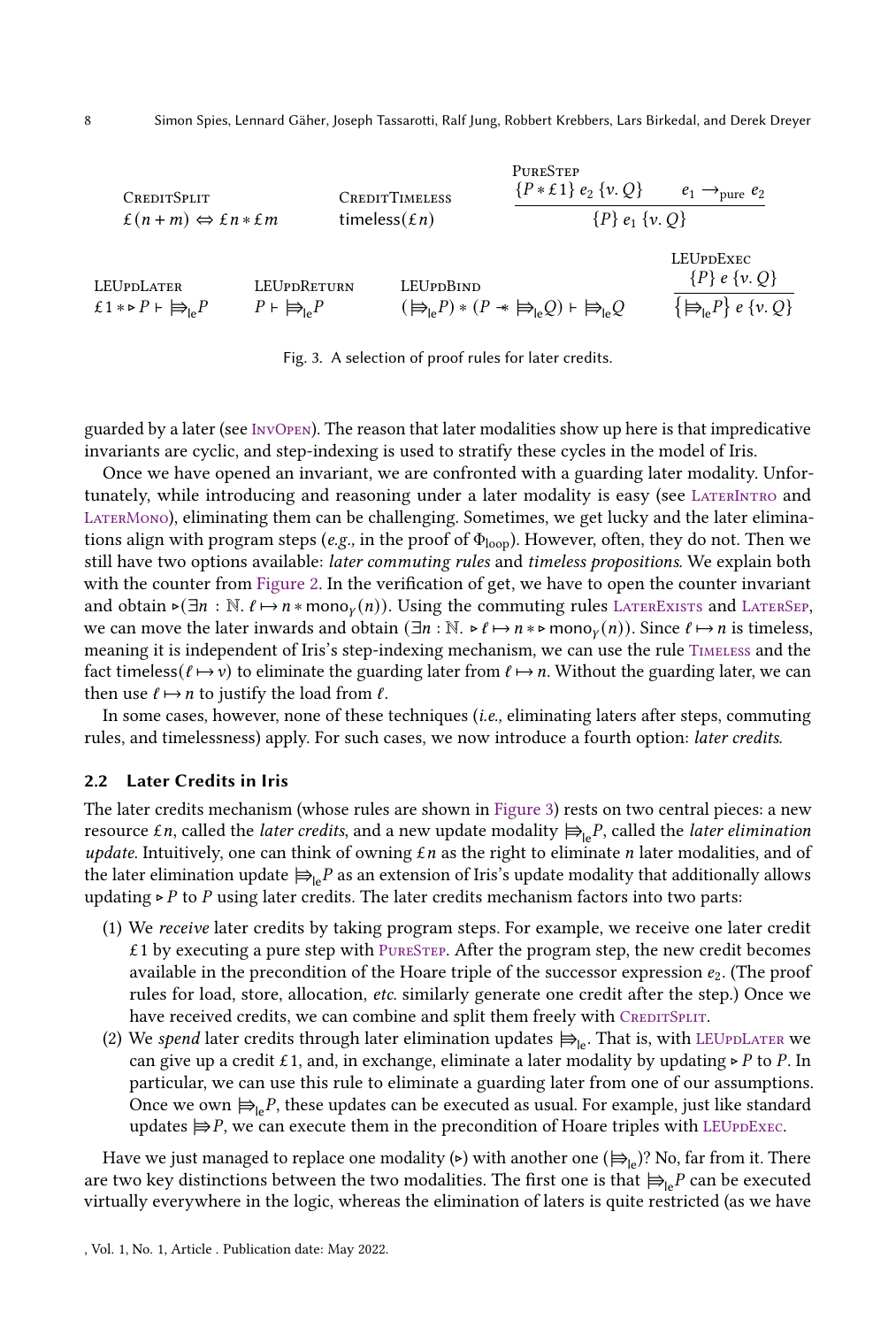explained above). To integrate  $\bigoplus_{i} P$  into Iris, we replace the update  $\bigoplus P$  with  $\bigoplus_{i} P$  in most of Iris. This modification allows us to execute  $\bigoplus_{i} P$  everywhere that we could execute  $\bigoplus P$  before.

The second key distinction is that  $(\bigoplus_{j \in \mathcal{I}} \mathbf{S}_j)$  is more compositional. Analogous to  $(\bigoplus_j, (\bigoplus_j)$  is a monad with LEUpDRETURN and LEUpDBIND, whereas (►) is not (it is only an applicative functor). Since it is a monad, we can use LEUPDBIND to accumulate and compose updates. For example, it is trivial to prove transitivity (i.e.,  $\Rightarrow_{\vert e} \Rightarrow_{\vert e} P \vdash \Rightarrow_{\vert e} P$ ), or to use one later elimination update to spend two credits and eliminate two laters. In contrast, (►) does not satisfy the analogous rule ► ⊳  $P \vdash \triangleright P$ , so we cannot fold two laters into one.

Later credits in action. As a first illustration of later credits, we show how to save a credit for a few steps to enable a later elimination afterwards. We do not need later credits here, because we could use timelessness and later commuting for this example (see  $\S$ 2.1), but it will nevertheless be instructive as a toy example:

$$
\forall n. \{n \in \mathbb{N}\} \ f \ n \ \{m. \ m \in \mathbb{N}\}\
$$

$$
\overline{\exists n: \mathbb{N}. \ell \mapsto n}^{\mathcal{N}} \vdash \{\text{True}\} \ l \leftarrow f(41+1) \ \{v. \ \text{True}\}\
$$

We execute  $41 + 1$  with PURESTEP and thereby obtain a new later credit  $\pounds 1$ . We are left with proving  $\overline{\exists n : \mathbb{N}. \ell \mapsto n}$ <sup>N</sup>  $\vdash \{\epsilon 1\}$   $l \leftarrow f(42)$  {v. True}. We frame £1 around the call of  $f$  with [Frame](#page-4-3), leaving us to prove  $\boxed{\exists n : \mathbb{N}.\ell \mapsto n}^{\mathcal{N}}$  ⊦  $\{ \ell 1 \}$   $l \leftarrow m$  {v. True} for some  $m \in \mathbb{N}$ . After opening the invariant with INVOPEN, we have to show  $\{ \pounds 1 * \rightarrow (\exists n : \mathbb{N}, \ell \mapsto n) \}$   $l \leftarrow m \{ \nu \rightarrow (\exists n : \mathbb{N}, \ell \mapsto n) \}.$ We spend the later credit to eliminate the later modality with LEUPDLATER, leaving us to prove  $\{\overline{\mathcal{B}}_{\mathsf{le}}(\exists n : \mathbb{N}.\ell \mapsto n)\}\$   $l \leftarrow m \{v \in \exists n : \mathbb{N}.\ell \mapsto n)\}$ . Subsequently, we execute the later elimination update with LEUpDExec, leaving us to prove  $\{\exists n : \mathbb{N} \ldotp \ell \mapsto n\}$   $\ell \leftarrow m$   $\{v. \triangleright (\exists n : \mathbb{N} \ldotp \ell \mapsto n)\}$ . The rest of the proof is routine, using [LaterIntro](#page-4-10) in the postcondition.

Although it is simple, this example shows how later credits enable reasoning about later eliminations as an ownable resource, which can be passed around using the rules of separation logic. This kind of reasoning is essential in the examples that follow, in which we frame credits for several steps (in [§3\)](#page-8-0) and even exchange them through invariants (in [§4](#page-14-0) and [§6.1\)](#page-23-0).

#### <span id="page-8-0"></span>3 LATER CREDITS FOR REORDERING REFINEMENTS

For our first application of later credits, we show how they address a limitation of step-indexed logical relations that arises when proving *reordering refinements*. In a reordering refinement, we want to prove that two expressions  $e_1$  and  $e_2$  are independent in the sense that their execution order is not observable. More specifically, this means we want to show

$$
e_2
$$
;  $e_1 \leq_{\text{ctx}} e_1$ ;  $e_2$  or, more generally,  $e_1 \parallel e_2 \leq_{\text{ctx}} (e_1, e_2)$ 

where  $e_1 \parallel e_2$  denotes the parallel composition of  $e_1$  and  $e_2$  (returning the pair of their result values). One way to prove such a contextual refinement is with a step-indexed logical relation. That is, for  $e_1, e_2 : \tau$  we show  $e_1 \parallel e_2 \leq_{log} (e_1, e_2) : \tau \times \tau$  where  $\leq_{log}$  is a step-indexed relation implying  $\leq_{\text{ctx}}$ .

However, with step-indexed logical relations, it is difficult to prove reordering refinements involving shared higher-order state. This is unfortunate, since such state is one of the main reasons for using step-indexing in the first place. The difficulty arises because laters are eliminated asymmetrically in these relations: when proving a logical refinement of the form  $e \leq_{\log} e' : \tau$ , only steps of *e* allow elimination of laters. However, for a reordering refinement like  $e_2$ ;  $e_1 \leq_{log} e_1$ ;  $e_2$ : 1, the laters eliminated when stepping  $e_2$  on the left could be too "early" to help with eliminating laters needed for reasoning about  $e_2$  on the right. Later credits resolve this issue by letting us save credits from the execution of  $e_2$  on the left and use them when reasoning about  $e_2$  on the right.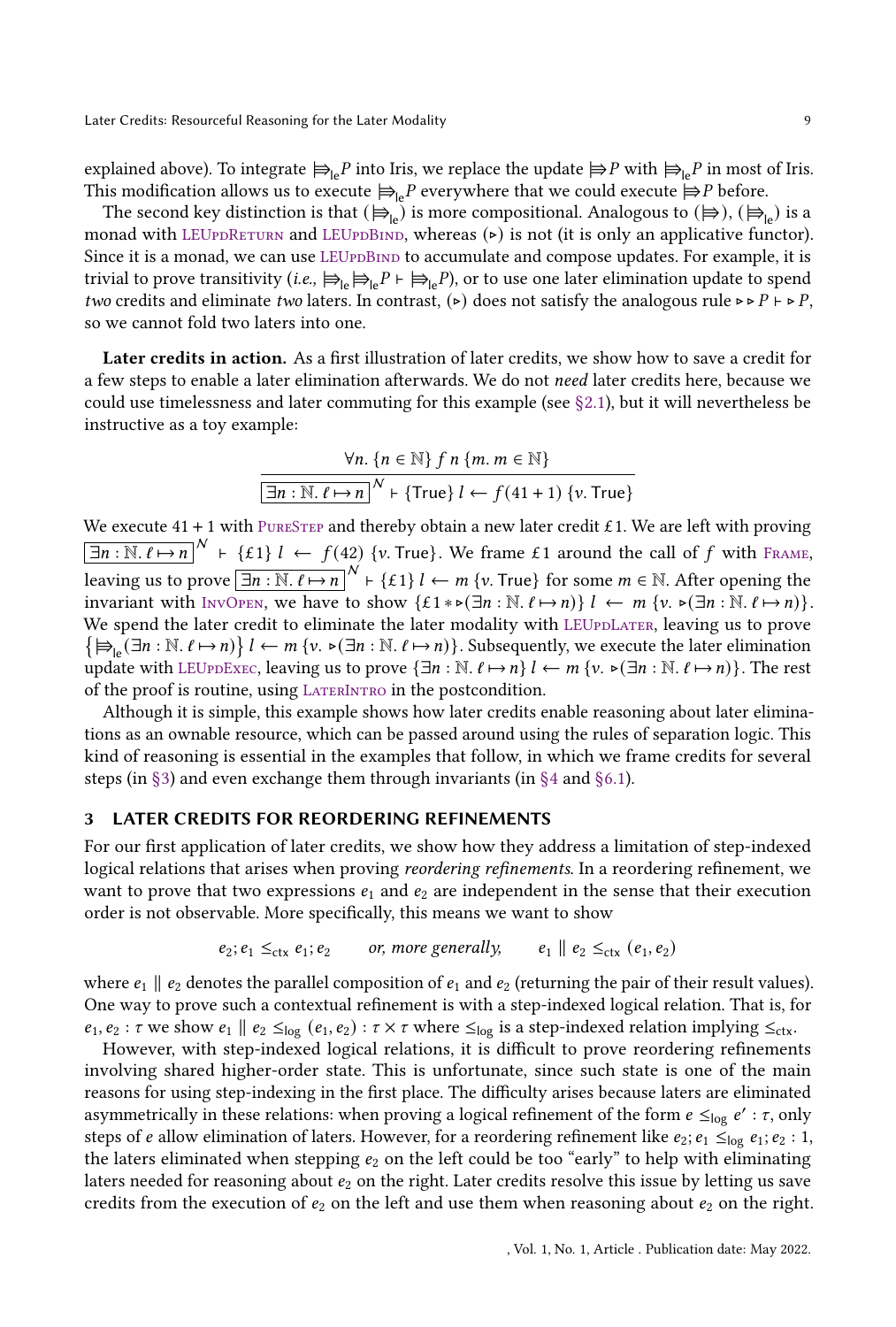```
promise : 1 \rightarrow pr(\tau)promise() ≜ (mklock(), ref(none), ref( []))
               resolve: pr(\tau) \times \tau \rightarrow 1resolve((l, r, c), a) \triangleq lock(l); \textbf{case}! \textbf{r of some}(b) \Rightarrow unlock(l); \textbf{abort}()| none \Rightarrow let fs = !c; r \leftarrow some(a); unlock(l); app (\lambda f. f(a)) fsthen : pr(\tau) \times (\tau \rightarrow 1) \rightarrow 1then((l, r, c), f) \triangleq lock(l); case !r of some(a) \Rightarrow unlock(l); f(a)| none \Rightarrow c \leftarrow f :: !c; unlock(l)
```
Fig. 4. Promise implementation in HeapLang.

This allows us to reorder operations using shared, mutable, higher-order state, which is beyond the scope of previous work [\[Krogh-Jespersen et al.](#page-26-12) [2017;](#page-26-12) [Timany et al.](#page-27-2) [2018\]](#page-27-2).

A motivating example. We will develop a general proof technique for reordering refinements, but to stay concrete, let us focus here on a specific example where later credits will be essential for the proof: promises. A promise, in languages such as JavaScript, represents the result of a delayed computation—the value is not available right away, but it is "promised" to be there eventually.

We can implement a simplified version of the mechanism (depicted in [Figure 4\)](#page-9-0) in Iris's HeapLang. We promise a value of type  $\tau$  with promise, select the value for the promise with resolve, and attach continuations  $f : \tau \to 1$  to a promise with then, which will be executed once the promise has been resolved. Internally, a promise consists of a reference for the result  $r$ , a list of continuations  $c$ , and a lock  $l$  to protect the two. When a promise is resolved, the value is stored in  $r$  and all continuations in  $c$  are executed with the function app. (We explain the **abort** case shortly.) The operation then adds the continuation to the list if the promise is unresolved, or executes it with the value of the promise.

What is interesting about promises is that (under suitable conditions) their operations can be reordered. For example, if two continuations  $f$  and  $g$  are reorderable with respect to each other, then the order in which we attach them to a promise using then does not really matter. Similarly, if a promise is only ever resolved once, the order in which we call then and resolve does not matter either, since the attached callback will eventually be executed with the resolved value of the promise. Thus, for reorderable  $f$  and  $g$ , we should be able to prove, for example,

then( $p$ ,  $f$ ); then( $p$ ,  $g$ ); resolve( $p$ ,  $a$ )  $\leq_{\text{ctx}}$  then( $p$ ,  $g$ ); resolve( $p$ ,  $a$ ); then( $p$ ,  $f$ ) : 1

To state this refinement precisely, we need to formalize the conditions on the use of then and resolve. To model when two functions  $f$  and  $g$  are reorderable, we will use a type system (in [§3.2\)](#page-11-0). And as far as resolve is concerned, resolving a promise twice is typically considered an error. For example, in JavaScript a repeated resolve attempt has no effect. Thus, we simply rule out multiple resolve attempts in the promise implementation: we implement a second call to resolve as "safe-failure" (via **abort**, which just diverges).

But even once we have formalized these constraints, proving such a refinement remains challenging because the continuations stored in memory are a form of shared, higher-order state. That is where later credits come into the picture. They will enable us to construct a logical relation that can nevertheless prove this refinement. To do so, we start with Iris's standard binary logical relation, ReLoC [\[Frumin et al.](#page-26-10) [2018,](#page-26-10) [2021\]](#page-26-11) (in [§3.1\)](#page-10-0). We extend ReLoC with support for proving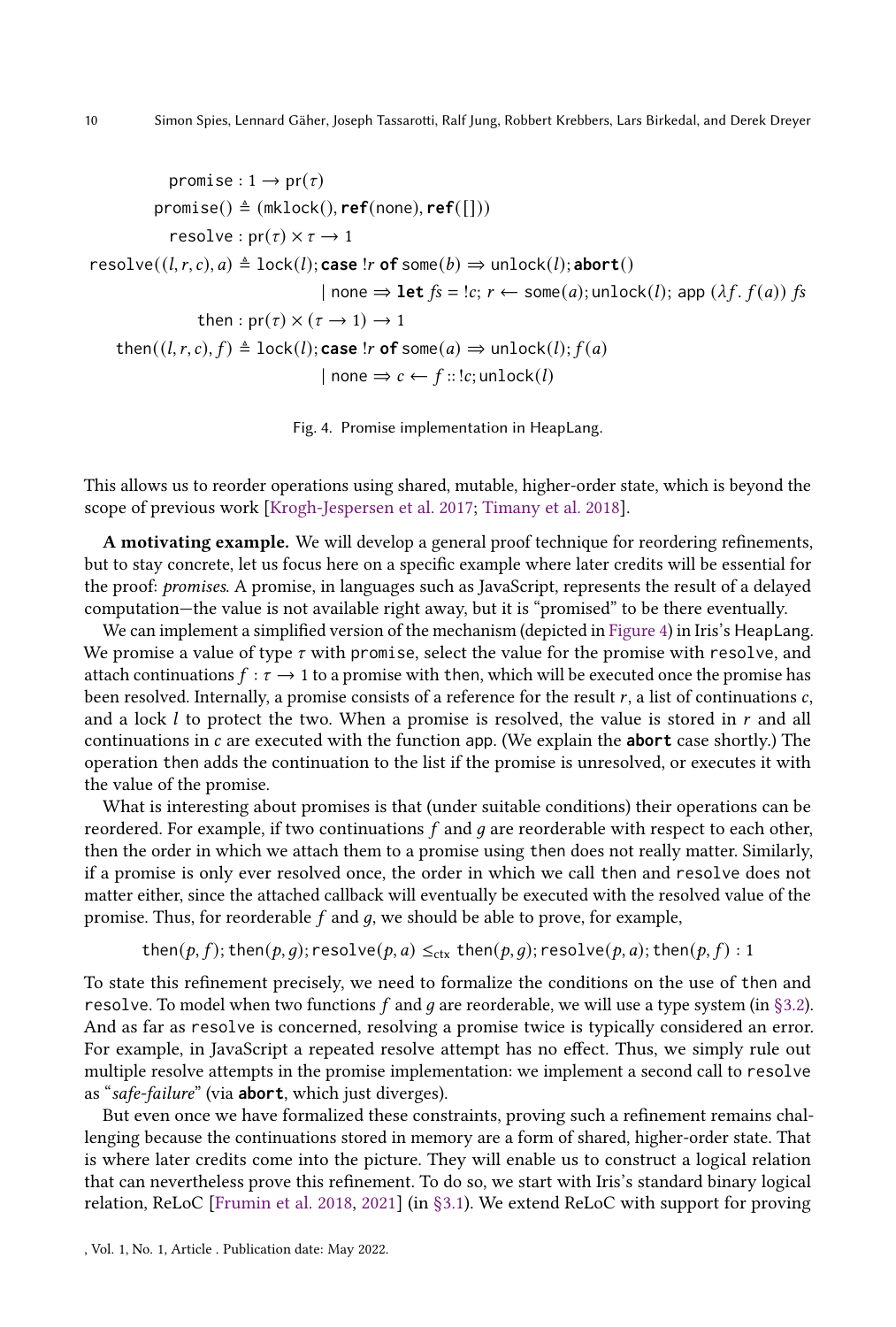reorderings by adapting ideas from [Timany et al.](#page-27-2) [\[2018\]](#page-27-2) (in [§3.2\)](#page-11-0). Finally, we show that later credits allow us to prove promise reorderings (in [§3.3\)](#page-12-0).

#### <span id="page-10-0"></span>3.1 ReLoC: Logical Relations in Iris

ReLoC uses Iris's program logic to define a logical relation. This requires a way to do relational reasoning about pairs of programs in Iris, instead of the unary reasoning about a single program that we have seen so far. To do relational reasoning, ReLoC uses a technique from CaReSL [\[Turon](#page-27-4) [et al.](#page-27-4) [2013\]](#page-27-4), in which a second program is represented by ghost state—as a ghost program so to speak (this technique has also been used in other binary logical relations in Iris [\[Krogh-Jespersen](#page-26-12) [et al.](#page-26-12) [2017;](#page-26-12) [Krebbers et al.](#page-26-14) [2017b;](#page-26-14) [Tassarotti et al.](#page-27-5) [2017;](#page-27-5) [Timany et al.](#page-27-2) [2018;](#page-27-2) [Spies et al.](#page-27-6) [2021\]](#page-27-6)). The ghost program has ghost state assertions of the form  $j \mapsto e$ , which mean that thread  $j$  in the ghost program is executing expression  $e$ , and assertions of the form  $\ell \mapsto_{s} v$ , which mean that location  $\ell$ points to  $v$  in the ghost program's memory. The ghost program is executed by updating the ghost assertions with the update modality. For example, to perform a store of  $w$  to location  $\ell$  in the ghost program, we have the rule  $j \mapsto (\ell \leftarrow w) * \ell \mapsto_s v \vdash \biguplus^{\mathcal{N}_{\text{reloc}}} j \mapsto (\ell \leftarrow s, w, \text{ which reflects that the})$ store returns () and the location stores the value  $w$  afterwards.

One thing we have not seen so far is a mask (here  $\mathcal{N}_{\text{reloc}}$ ) on an update " $\Rightarrow$ ".<sup>[3](#page-10-1)</sup> Iris's updates can be used to open invariants, perform updates, and then close them again—all without taking a step:

<span id="page-10-2"></span>InvOpenNPD

\n
$$
\frac{P * P R + \frac{1}{P} \mathcal{E} \setminus N Q * P R}{P * [R]} \qquad \qquad N \subseteq \mathcal{E}
$$
\nUpDMaskWEAREN

\n
$$
\frac{\mathcal{E}_1 \subseteq \mathcal{E}_2 \qquad P + \frac{1}{P} \mathcal{E}_1 P}{P + \frac{1}{P} \mathcal{E}_2 P}
$$

In the ghost program rule, the namespace  $N_{\text{reloc}}$  is only an implementation detail of ReLoC. Nevertheless, we emphasize the ability to open invariants around updates here, because it will be crucial in our example refinements (in [§3.3\)](#page-12-0).

In ReLoC, to prove a relational property about programs  $e_1$  and  $e_2$ , it suffices to prove a Hoare triple for  $e_1$  in which the precondition has a ghost thread running  $e_2$  in an arbitrary evaluation context  $K$ . ReLoC defines a binary relation in Iris that expresses this pattern for an arbitrary postcondition  $P : (Val \times Val) \rightarrow iProp$ , where  $iProp$  is the type of Iris assertions:

$$
(e_1 \le e_2 : P) \triangleq \forall j, K. \{j \mapsto K[e_2]\} \, e_1 \{v_1. \exists v_2. \, j \mapsto K[v_2] * P(v_1, v_2)\}
$$

The adequacy theorem of Iris then ensures that, if True ⊢  $e_1 \leq e_2$ : P and  $e_1$  terminates with value  $v_1$ , there exists an execution of  $e_2$  in which it terminates with a value  $v_2$  such that  $P(v_1, v_2)$  holds.

This definition of ( $\leq$ ) treats the programs  $e_1$  and  $e_2$  asymmetrically. In particular, since the Hoare triple is about  $e_1$ , steps of  $e_1$  get to eliminate laters. In contrast,  $e_2$  is just a ghost program, so as it is executed, no laters are eliminated. Typically, this asymmetry is not a problem, because we are reasoning about the two programs "in sync": by taking steps of  $e_1$  at the same time as we perform steps of  $e_2$ , we can use the physical steps of  $e_1$  to eliminate laters needed for reasoning about  $e_2$ .

Given the binary relation  $e_1 \le e_2$ : P, defining the logical relation  $\Gamma \models e_1 \le_{\log} e_2$ :  $\tau$  is relatively straightforward (depicted in [Figure 5\)](#page-11-1). First, we define a type interpretation  $\llbracket - \rrbracket$  : Type  $\rightarrow$ (Val × Val) → iProp, which maps every type  $\tau$  to an Iris relation on values  $\llbracket \tau \rrbracket$ . Then, we define  $(\leq_{log})$  by lifting  $(\leq)$  to open expressions. To simplify the explanation here, we leave out the details of how this approach scales to polymorphic and recursive types.

In the definition of  $\llbracket - \rrbracket$ , the interesting cases are  $τ \rightarrow τ'$  and ref  $τ$ . The former says that two values are related at type  $\tau \to \tau'$ , if whenever they are applied to values related at type  $\tau$ , the resulting application expressions are related at the interpretation of  $\tau'$ . In this case, we use Iris's

<span id="page-10-1"></span><sup>&</sup>lt;sup>3</sup>In other Iris presentations, the mask for a non-mask-changing update is at the bottom (i.e., " $\Rightarrow$  e"). Since this position conflicts with the "le" of our later elimination updates, we move it up.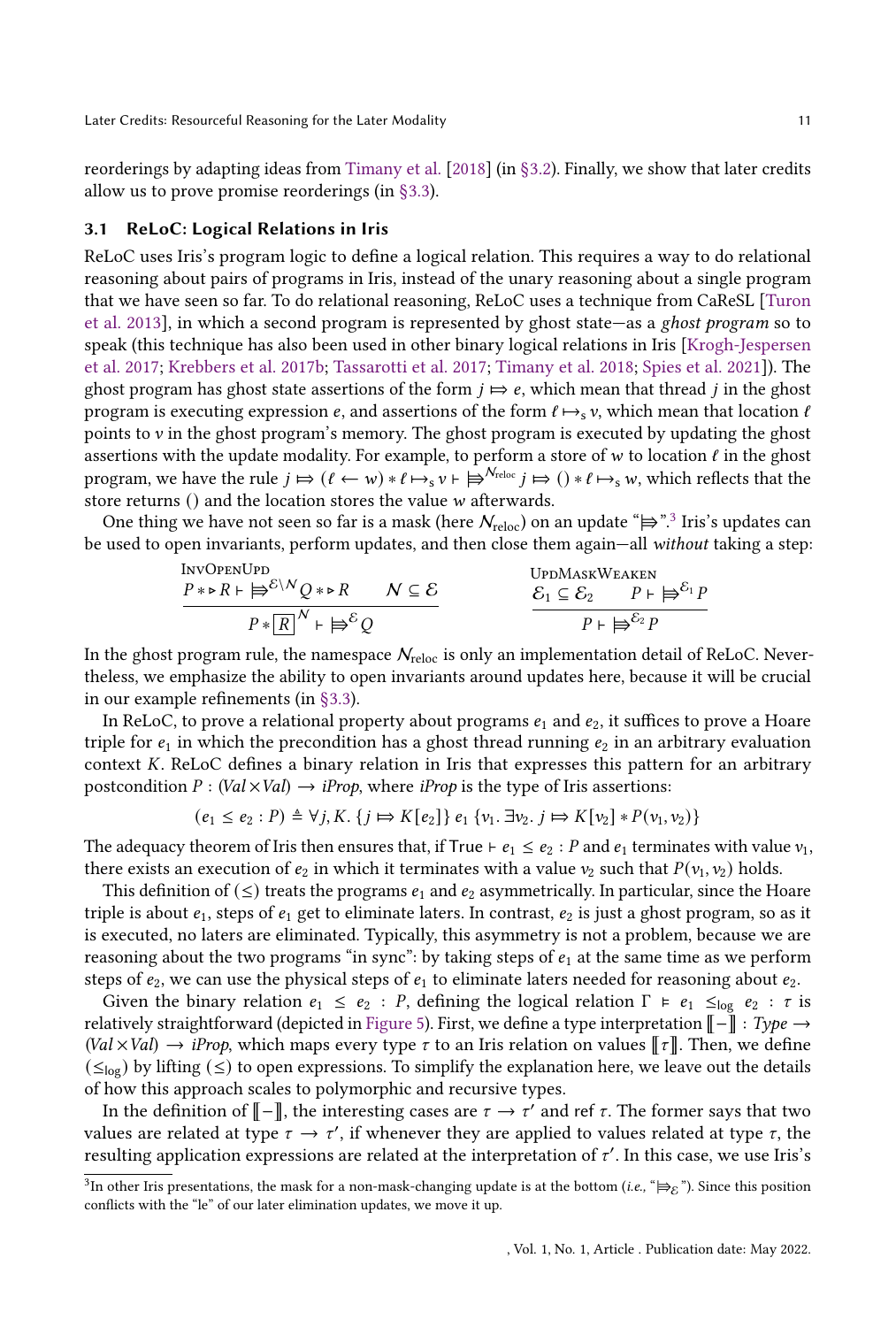<span id="page-11-1"></span>
$$
\begin{aligned}\n\llbracket \text{int} \rrbracket &\triangle \lambda(v_1, v_2). \exists z \in \mathbb{Z}. \, v_1 = v_2 = z \\
\llbracket \tau \to \tau' \rrbracket &\triangle \lambda(v_1, v_2). \, \forall u_1, u_2. \, \Box(\llbracket \tau \rrbracket (u_1, u_2) \twoheadrightarrow (v_1 \, u_1) \le (v_2 \, u_2) : \llbracket \tau' \rrbracket) \\
\llbracket \text{ref } \tau \rrbracket &\triangle \lambda(v_1, v_2). \, \exists t_1, t_2. \, v_1 = t_1 * v_2 = t_2 * \boxed{\exists u_1, u_2. \, t_1 \mapsto u_1 * t_2 \mapsto_s u_2 * \llbracket \tau \rrbracket (u_1, u_2)}\n\end{aligned}
$$
\n $N.t_1.t_2$ 

#### Open Expressions

Let 
$$
\Gamma = x_1 : \tau_1, \ldots, x_n : \tau_n
$$
.  
\n
$$
(\Gamma \models e \leq_{\log} e' : \tau) \triangleq \forall v_1, v'_1, \ldots, v_n, v'_n.
$$
\n
$$
\left(*_{i=1,\ldots,n} [\![\tau_i]\!](v_i, v'_i)\right) \vdash e[v_1/x_1] \cdots [v_n/x_n] \leq_{\log} e'[v'_1/x_1] \cdots [v'_n/x_n] : [\![\tau]\!]
$$

Fig. 5. Excerpt of ReLoC.

persistence modality "□" to ensure values of type  $\tau \to \tau'$  can be used multiple times. In general, □  $P$ makes sure that  $P$  holds and that its proof does not depend on any exclusive resources.

For ref  $\tau$ , the relation says that the two values must be locations, and we use an Iris invariant assertion that requires the two locations to always point to values that are related at type  $\tau$ . The invariant here is implicitly making use of Iris's step-indexing, which is what allows us to avoid the usual circularity issues that arise in defining logical relations for systems with higher-order mutable state [\[Ahmed](#page-25-2) [2004;](#page-25-2) [Birkedal et al.](#page-25-3) [2011\]](#page-25-3).

The logical relation has the following two key properties:

THEOREM 3.1 (SOUNDNESS). If  $\Gamma \models e_1 \leq_{\log} e_2 : \tau$  then  $\Gamma \vdash e_1 \leq_{\text{ctx}} e_2 : \tau$ 

THEOREM 3.2 (FUNDAMENTAL PROPERTY). If  $\Gamma \vdash e : \tau$  then  $\Gamma \models e \leq_{\log} e : \tau$ 

The soundness theorem is what ensures that the logical relation is useful for proving contextual equivalences, and it follows from the adequacy of Iris. Meanwhile, the fundamental property lets us automatically deduce that a syntactically well-typed term is logically related to itself.[4](#page-11-2) This theorem is proven by showing that the logical relation is a congruence w.r.t. all typing rules.

#### <span id="page-11-0"></span>3.2 Reorderability Extension

Next, we add reorderability. The type system of ReLoC is not rich enough to state that a function is reorderable. To reason about reorderings, we extend the type system with a new type  $\tau_1 \rightarrow_{\text{re}} \tau_2$  of reorderable functions. The typing rule for this type uses a new relation,  $\Gamma \vdash^{re} e : \tau$ , which implies that  $e$  is a reorderable expression of type  $\tau$ . This judgment is a restriction of the standard typing judgment ⊢ that removes the rules for operations that have side effects. We then extend the standard typing judgement ⊢ with two new rules for introducing and eliminating terms of type  $\rightarrow_{re}$ :

$$
\frac{\Gamma, x : \tau_1, f : \tau_1 \to_{\text{re}} \tau_2 \vdash^{\text{re}} e : \tau_2}{\Gamma \vdash (\text{rec } f \ x = e) : \tau_1 \to_{\text{re}} \tau_2}
$$
\n
$$
\frac{\Gamma \vdash f : \tau_1 \to_{\text{re}} \tau_2}{\Gamma \vdash f \ e : \tau_2}
$$

The fragment ⊦<sup>re</sup> is fairly limited, since expressions may not contain instructions with side effects. However, it is possible to bend this limitation. In the following, we will develop a logical relation for ⊦<sup>re</sup> which admits additional terms that cannot be typed syntactically in the side-effect free fragment  $\vdash^{re}$ , but are *semantically reorderable*. For example,  $\lambda_{-}$ . **let**  $r = \mathbf{ref}(41); !r + 1$  and then are semantically reorderable even though they have side effects. To extend the logical relation

<span id="page-11-2"></span> $4$ As is common for binary logical relations, a term  $e$  being self-related means that it is "well-behaved". In this case, it means that  $e$  behaves like a syntactically well-typed term of type  $\tau$ .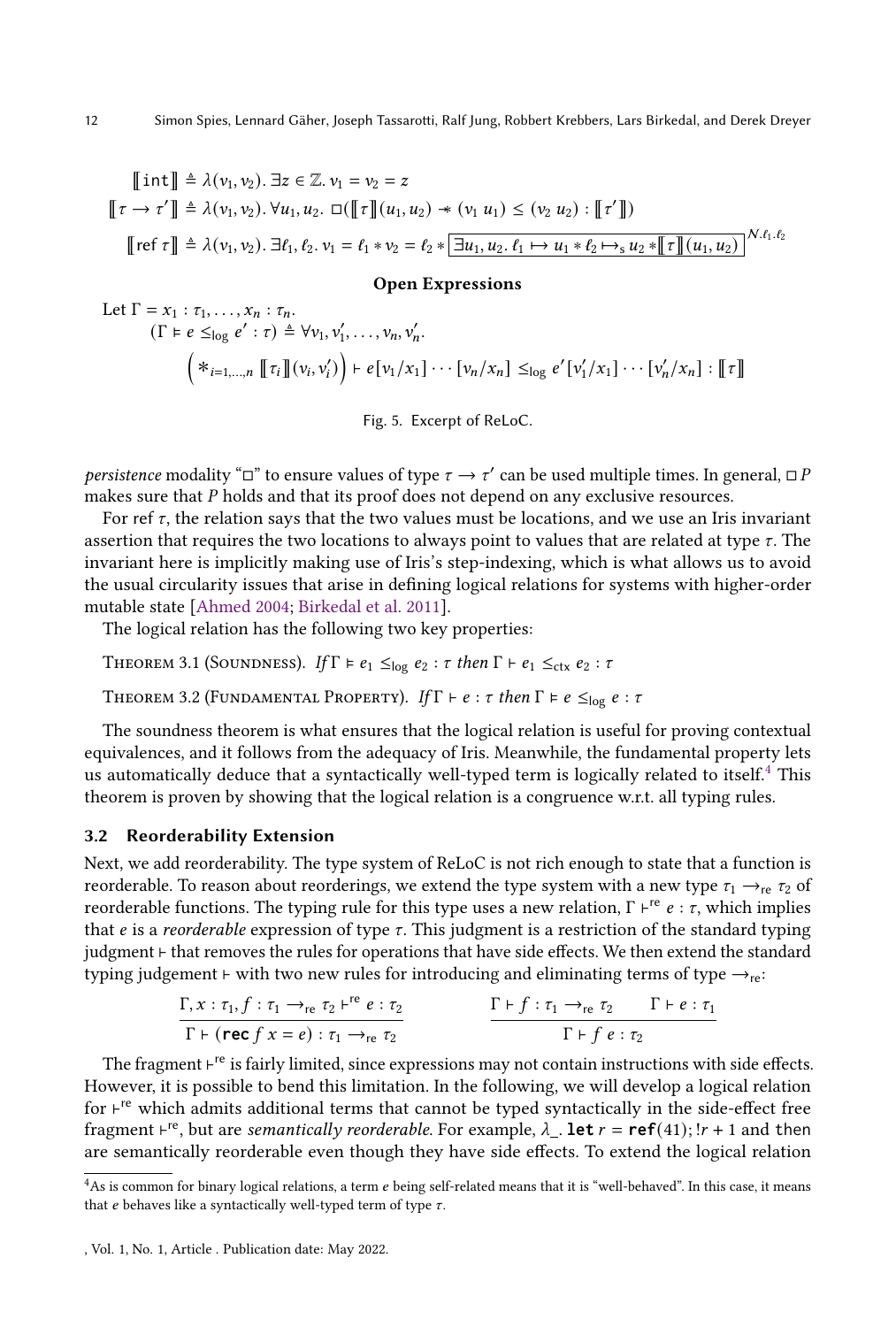to support the reorderability type judgment (⊦<sup>re</sup>) and reorderable function type ( $\rightarrow_{\textrm{re}}$ ), we take inspiration from [Timany et al.](#page-27-2) [\[2018\]](#page-27-2) to define a reorderable form of  $e_1 \leq e_2$ : *P* as follows:

$$
(e_1 \leq^{re} e_2 : P) \triangleq \{\text{True}\} e_1 \{v_1. \exists v_2. P(v_1, v_2) * e_2 \sim_{\text{ghost}} v_2\}
$$
  
where  $e_1 \sim_{\text{ghost}} e_2 \triangleq \forall j, K, j \implies K[e_1] \rightarrow \exists_{\text{le}}^T j \implies K[e_2]$ 

The key difference between  $\leq$  and  $\leq^{re}$  is that in the latter, the execution of the ghost program is moved entirely to the postcondition, as captured by the  $\rightsquigarrow_{\text{ghost}}$  assertion. That is, instead of executing the ghost program and the implementation "in sync" (as with the usual  $\leq$  in ReLoC), we wait to run  $e_2$  until after  $e_1$  finishes running. This means  $e_1$  executes "independently" of  $e_2$ , and subsequently  $e_2$  executes independently of  $e_1$ . Disentangling  $e_1$  and  $e_2$  makes their executions reorderable, as we will see below. However, it also means physical steps of  $e_1$  no longer directly eliminate laters that come up when reasoning about  $e_2$ . This could pose a problem if  $e_2$  needs to take non-timeless resources out of an invariant. Fortunately, because ( $\leadsto_{\text{ghost}}$ ) uses a *later elimination* update " $\Rightarrow_{\text{le}}^{\text{T}}$ " instead of a standard update " $\Rightarrow^{\text{T}}$ ", we can spend later credits generated by  $e_1$  as we execute ghost steps of  $e_2$ .

We integrate reorderability into ReLoC by defining:

$$
\llbracket \tau \rightarrow_{\text{re}} \tau' \rrbracket \triangleq \lambda v_1, v_2. \ \forall u_1, u_2. \ \Box(\llbracket \tau \rrbracket (u_1, u_2) \twoheadrightarrow (v_1 \ u_1) \leq^{\text{re}} (v_2 \ u_2) : \llbracket \tau' \rrbracket)
$$

and lifting  $e_1 \leq^{re} e_2$ : P to a version on open expressions  $\Gamma \models e_1 \leq^{re}_{log} e_2 : \tau$  analogous to  $(\leq_{log})$ . The new relation  $\Gamma \models e_1 \leq_{log}^{\text{re}} e_2 : \tau$  ties neatly in with the standard ReLoC setup (from [§3.1\)](#page-10-0):

Lemma 3.3.

- (1) If  $\Gamma$   $\vdash$ <sup>re</sup>  $e : \tau$  then  $\Gamma \models e \leq_{\log}^{\text{re}} e : \tau$ .
- (2) If  $\Gamma \models e_1 \leq_{\log}^{\text{re}} e_2 : \tau \text{ then } \Gamma \models e_1 \leq_{\log} e_2 : \tau.$

Moreover, reorderability  $(\leq_{\log}^{\text{re}})$  is strong enough to show the reorderings that we are after:

<span id="page-12-1"></span>Lemma 3.4 (Reorderings).

(1) If  $\Gamma \models e_1 \leq_{\log} e'_1 : \tau_1$  and  $\Gamma \models e_2 \leq_{\log}^{\text{re}} e'_2 : \tau_2$ , then  $\Gamma \models e_2 \parallel e_1 \leq_{\log} (e'_2, e'_1) : \tau_2 \times \tau_1$ . (2) If  $\Gamma \models e_1 \leq_{\text{log}} e'_1$ : 1 and  $\Gamma \models e_2 \leq_{\text{log}}^{\text{re}} e'_2$ : 1, then  $\Gamma \models e_2$ ;  $e_1 \leq_{\text{log}} e'_1$ ;  $e'_2$ : 1.

The proofs of both statements use the fact that  $e_2$  can run *unconditionally* in the target (since the precondition of  $(\leq_{\text{log}}^{\text{re}})$  is True) and that we can then delay execution of  $e'_2$  in the source arbitrarily. In particular, for the first statement, we let the right thread in the program  $(e_1)$  execute "in sync" with  $e'_1$  in the ghost program (note that we use a right-to-left evaluation order). Meanwhile, the left thread  $(e_2)$  can execute independently of the ghost program. Afterwards, we obtain the ghost execution of  $e'_2$  and use it to finish executing the ghost program.

#### <span id="page-12-0"></span>3.3 Promises with Later Credits

Equipped with the notion of reorderability, we return to our motivating example: reordering promise operations. Our main result for promises will be that their operations are in the logical relation:

<span id="page-12-2"></span>Lemma 3.5 (Promise Typing).

- (1) ⊨ promise  $\leq_{\text{log}}$  promise : 1 → pr $(\tau)$
- $(2)$  ⊨ resolve  $\leq^{\mathsf{re}}_{\log}$  resolve : pr $(\tau) \times \tau \rightarrow_{\mathsf{re}} 1$
- (3) ⊨ then  $\leq_{\text{log}}^{\text{re}}$  then : pr( $\tau$ )  $\times$  ( $\tau \rightarrow_{\text{re}} 1$ )  $\rightarrow_{\text{re}} 1$

The proof of this lemma is challenging in terms of reasoning about different interleavings of the promise operations, but simple in terms of the later credits reasoning. Since we are mainly interested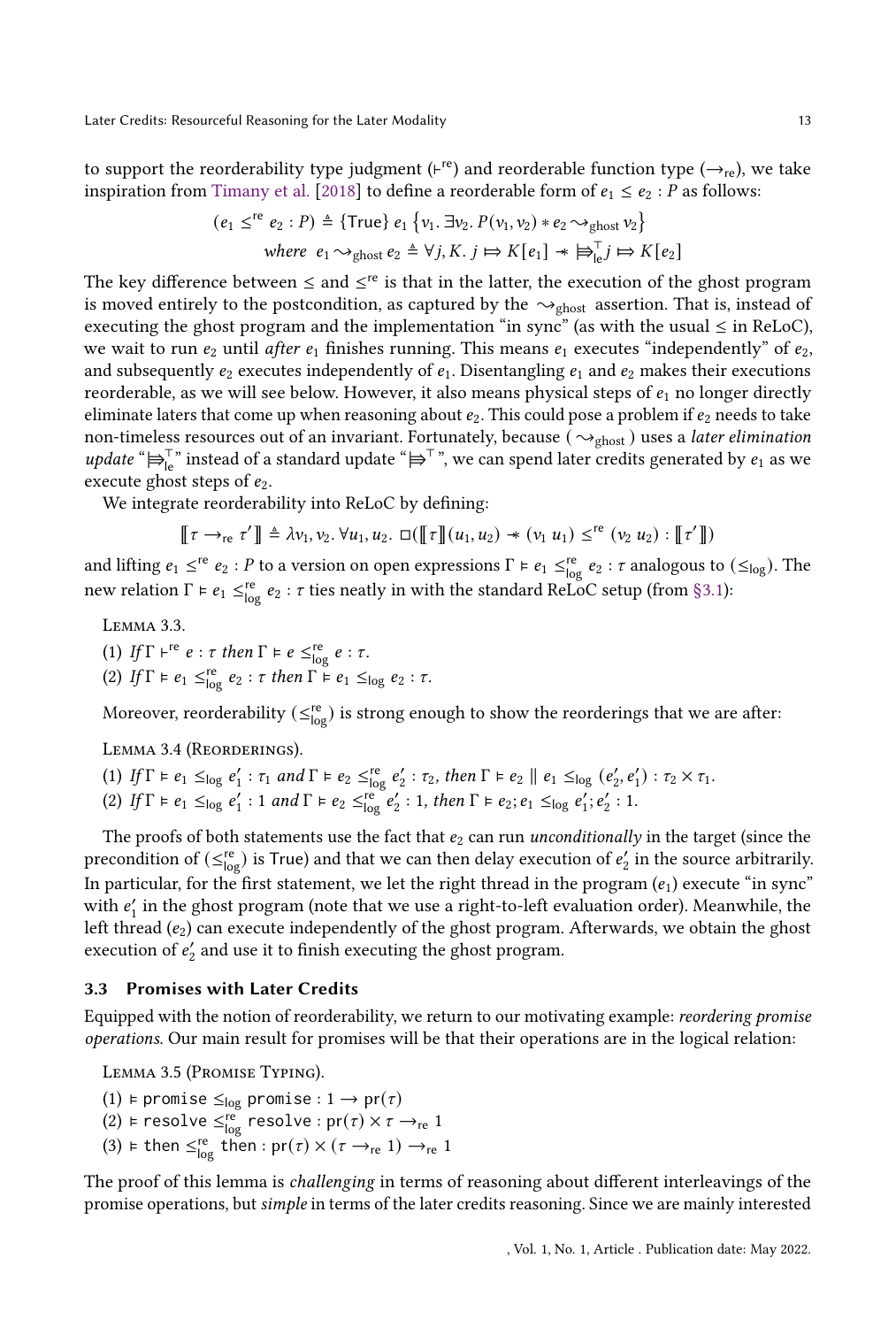in later credits, we will give a detailed description of the use of later credits (in [§3.3.3\)](#page-14-1), and only a high-level description of the rest of the proof with examples (in [§3.3.1](#page-13-0) and [§3.3.2\)](#page-13-1). Let us start with an example of the kind of reorderings we can prove with this lemma and [Lemma 3.4:](#page-12-1)

<span id="page-13-5"></span>Corollary 3.6.

<span id="page-13-4"></span>
$$
\frac{\Gamma \vDash e \leq_{\log} e : 1 \qquad p : \text{pr}(\tau) \in \Gamma \qquad f : \tau \to_{\text{re}} 1 \in \Gamma}{\Gamma \vDash \text{then}(p, f) : e \leq_{\log} e; \text{ then}(p, f) : 1}
$$

There are two things to note about this corollary. First, when we prove that an expression like then is reorderable, we can move its execution *earlier*. This includes moving it across an arbitrary expression  $e$ , which could include additional calls to then or to resolve. Second, the corollary demonstrates the higher-order nature of the promise operations: then takes an arbitrary reorderable function  $f$  as its argument. In particular,  $f$  could resolve another promise  $q$  or (reentrantly) attach an additional continuation to  $p$ , since the operations then and resolve are reorderable.

<span id="page-13-0"></span>3.3.1 Promise Extension. Before we can prove [Lemma 3.5,](#page-12-2) we have to extend the type interpretation  $\llbracket - \rrbracket$  to include promises pr( $\tau$ ). The exact definition of  $\llbracket \text{pr}(\tau) \rrbracket$  is quite a mouthful and can be found in the supplementary material. It consists of a lock and an invariant, which together encode a transition system for each promise. Here, we focus on the transition system:



<span id="page-13-3"></span><span id="page-13-2"></span>Initially, in [state](#page-13-2) A, the promise is unresolved in the program and the ghost program—the reference  $r$ is none, and the reference  $c$  is amassing continuations. The proposition  $\Phi$  in each state stores some additional data that we need for the verification (e.g.,  $\Phi_A$  stores  $\lbrack \lbrack \mathfrak{r} \rbrack \rightarrow_{\text{re}} 1 \rbrack$  $(f, f)$  for each  $f \in T$ ). We will return to  $\Phi$  when we discuss a concrete example (in [§3.3.2\)](#page-13-1). From [state](#page-13-2) A, we transition to [state](#page-13-3) B when resolve( $p, a$ ) is executed in the program. We store a in the promise in the program but not yet in the ghost program, and we execute the continuations in  $T$ . From [state](#page-13-3)  $B$ , we transition to [state](#page-13-4) C when  $resolve(p, a)$  is executed in the ghost program. We store a in the reference and execute the continuations in S. If then( $p, f$ ) is executed in either the program or the ghost program, we do not change the state in the transition system. Depending on whether the promise has been resolved yet or not,  $f$  is either stored in the continuation list or directly executed.

<span id="page-13-1"></span>3.3.2 The Continuation Exchange. Let us return to [Lemma 3.5.](#page-12-2) We focus on the "continuation exchange", the key step in the proof where later credits will become necessary (in [§3.3.3\)](#page-14-1). To explain the continuation exchange, we use an instance of [Corollary 3.6](#page-13-5) as an example:

$$
p: pr(\tau), f: \tau \rightarrow_{re} 1, a: \tau \models \text{then}(p, f); \text{resource}(p, a) \leq_{log} \text{resource}(p, a); \text{then}(p, f): 1
$$

In this reordering,  $f$  is executed in different operations on both sides: on the left,  $f(a)$  is executed in resolve( $p$ ,  $a$ ) and on the right, in then( $p$ ,  $f$ ). Proving this one specific reordering directly is not difficult. But [Lemma 3.5](#page-12-2) is challenging because to establish the semantic typing judgments, we must prove local Hoare triples about each individual operation without knowing the global set of operations on a given promise. To support this local reasoning, we introduce a scheme to "transfer" the ghost execution of  $f(a)$  from resolve to then. This exchange is facilitated through the transition system. To describe the exchange, we sketch the cases of [Lemma 3.5,](#page-12-2) but to simplify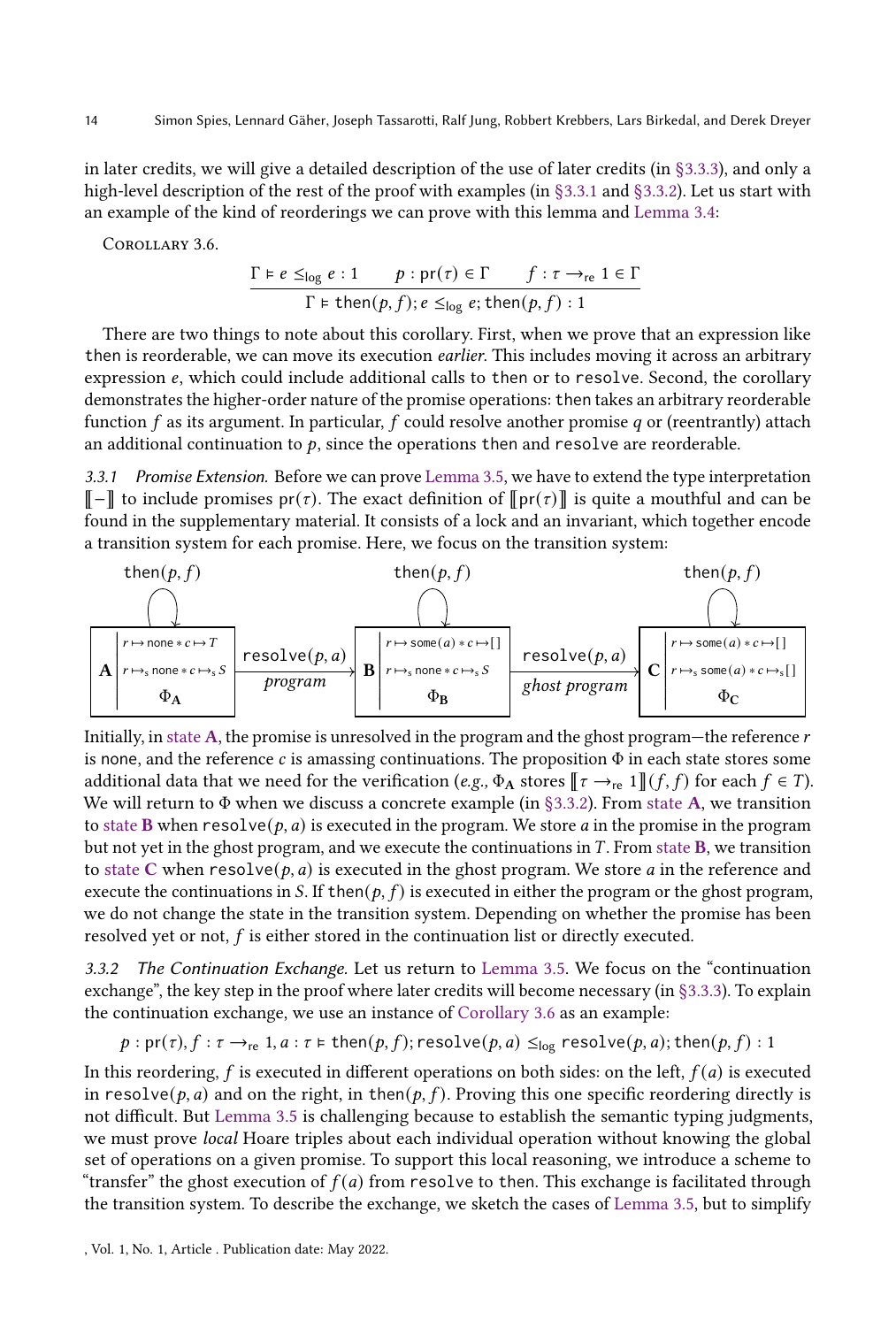the explanation, we omit everything that is not relevant for the example. Remember that in each case, we first prove a Hoare triple about the program, and then subsequently show that the ghost program can be executed at any later point.

**The resolve case.** When resolve( $p, a$ ) is executed in the program (after then( $p, f$ )), we are in [state](#page-13-2) A and we find the continuation  $f \in T$ . In this state,  $\Phi_A$  ensures  $\lbrack \lbrack \tau \rightarrow_{\text{re}} 1 \rbrack$  (f, f). We store a in r, transition to [state](#page-13-3) B, and proceed to execute  $f(a)$  in the program using  $\lbrack \lbrack \tau \rightarrow_{\text{re}} 1 \rbrack (f, f)$ . Once we reach the end of resolve(p, a), we have executed  $f(a)$  using  $\lbrack \lbrack \tau \rightarrow_{\text{re}} 1 \rbrack$  (f, f), and hence we own the ghost execution  $f(a) \rightarrow_{\text{ghost}} ($ ). We use it to reason about resolve( $p, a$ ) in the ghost program. In this example (assuming  $S$  was initially empty), the ghost program observes that the continuation list  $S$  is empty (in [state](#page-13-3) B), so there is nothing to execute. It stores  $a$  in  $r$ , thus advancing to [state](#page-13-4) C. In this step, it stores the ghost execution  $f(a) \sim_{\text{ghost}} ($ ) in the transition system in  $\Phi_C$ .

The then case. When then( $p, f$ ) is executed in the program, we are in [state](#page-13-2) A. We store f in T, and we store  $\llbracket \tau \rightarrow_{\text{re}} 1 \rrbracket (f, f)$  in  $\Phi_{\mathbf{A}}$  (see the resolve case). Afterwards, when then( $p, f$ ) is executed in the ghost program, we are in [state](#page-13-4) C. The promise has already been resolved and then( $p, f$ ) will directly execute  $f(a)$ . Consequently, as part of proving then( $p, f$ )  $\rightsquigarrow_{\text{ghost}}$  (), we need to establish the ghost execution  $f(a) \sim_{\text{ghost}} ($ ). Since  $f(a) \sim_{\text{ghost}} ($ ) is stored in  $\Phi_C$  at this point, we want to use it to finish the execution. This *almost* works, but a "⊳" gets in the way ...

<span id="page-14-1"></span>3.3.3 Using Later Credits. In the last step, we run into a "⊳" when we try to use the  $f(a) \sim_{\text{ghost}} ()$ stored in  $\Phi_C$ . Recall that the transition system is encoded in an *invariant*, which we will denote  $\overline{TS}|^N$ in the following. Hence, when we access the invariant in the final step, we only get ⊳  $f(a) \rightarrow_{\text{ghost}} ()$ out, but we need  $f(a) \sim_{\text{ghost}} (b)$  to finish the proof, so (without later credits) we are stuck.

Let us zoom in on that last proof step. Formally, at that point in the proof, we have to show:

$$
\boxed{\text{TS}}^N \vdash \text{then}(p, f) \leadsto_{\text{ghost}}()
$$

and since the promise is resolved in the ghost program at that point, we will be in [state](#page-13-4) C. We may open  $\overline{TS}^N$  because of the update in ( $\sim_{\text{ghost}}$ ), but when we open  $\overline{TS}^N$ , we will only get access to ⊳ TS (see InvOpenUpp), which effectively means we only get ⊳  $f(a) \sim_{\text{ghost}} ($ ). To prove then( $p, f$ )  $\rightarrow$ <sub>shost</sub> (), we need to eliminate the later, but there are no *program* steps around to justify an elimination—only ghost program steps (which do not allow later elimination). We are stuck!<sup>[5](#page-14-2)</sup>

With later credits, the solution is simple. When we reason about then (i.e., when we prove  $\epsilon$  then  $\leq_{\log}^{\epsilon}$  then : pr( $\tau$ ) × ( $\tau$  →<sub>re</sub> 1) →<sub>re</sub> 1), the execution *in the program* has plenty of steps that generate credits that we do not need—for example, the initial  $\beta$ -reduction step of then( $p, f$ ). We can frame one of these credits  $\pounds 1$  to the postcondition, such that it becomes available when we need to prove then $(p, f) \leadsto_{\text{ghost}} ($  ). That is, instead of  $\overline{TS}|^N \vdash \text{then}(p, f) \leadsto_{\text{ghost}} ()$ , we now prove  $\overline{\text{TS}}\big|^{\textstyle \mathcal{N}}*$ £1 ⊦ then $(p,f)\!\sim_{\text{ghost}}\!($  ). Thus, when we open  $\overline{\text{TS}}\big|^{\textstyle \mathcal{N}}$  this time, we can use the later credit £1 and eliminate the later to obtain  $f(a) \rightarrow_{ghost} ($ ) and finish the proof.

#### <span id="page-14-0"></span>4 LATER CREDITS FOR LOGICAL ATOMICITY

In this section, we demonstrate another use of later credits, namely for eliminating a lingering pain point in one of Iris's specialties: logical atomicity proofs [\[Jung et al.](#page-26-4) [2015\]](#page-26-4). Inspired originally by the TaDA logic [\[da Rocha Pinto et al.](#page-25-11) [2014\]](#page-25-11), logical atomicity is Iris's technique for proving functional correctness of (fine-grained) concurrent data structures. Akin to the standard notion of

<span id="page-14-2"></span><sup>&</sup>lt;sup>5</sup>One may wonder if we can get  $f(a) \rightarrow_{ghost} ($ ) out of the invariant during execution of then $(p, f)$  in the program, so that there are still program steps around. The answer is no, because during that execution, the promise will still be in [state](#page-13-2) A. Thus,  $f$  will be in the list, not executed, and  $f(a) \sim_{\text{ghost}} ( )$  is not yet available, since it only enters the invariant in [state](#page-13-4) C.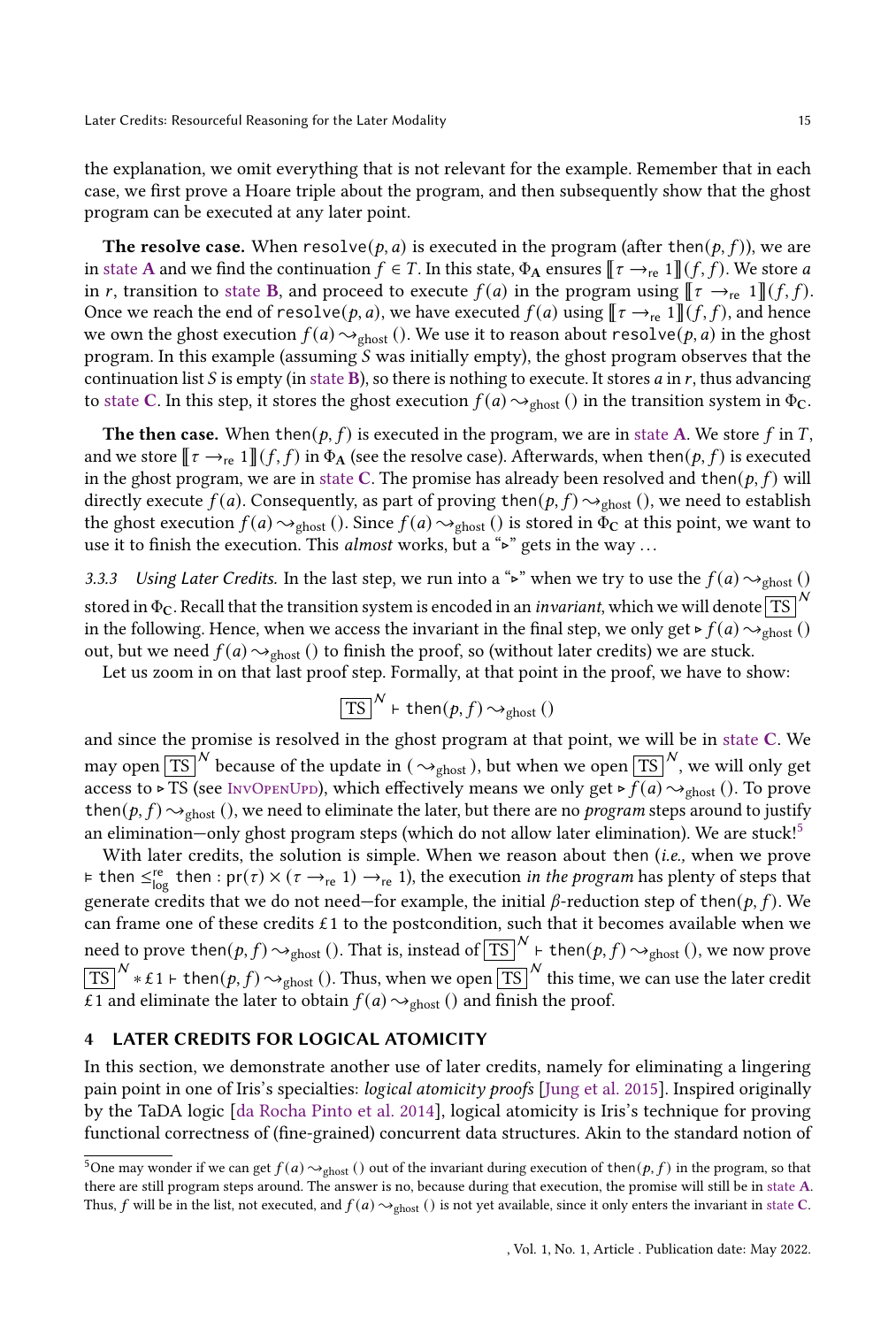## Implementation

<span id="page-15-1"></span> $new() \triangleq let (b, p) := (ref(0), ref(0));$  fork  ${bg\_thread(b, p)}$ ;  $(b, p)$  $incr(b, p)$  **≜ let**  $n = \text{FAA}(p, 1)$ ; await\_backup( $b, n + 1$ ); n  $get(b, p) \triangleq \textbf{let } n = ! p$ ; await\_backup $(b, n)$ ; n get\_backup $(b, p) \triangleq$  !  $b$ 

#### Helper Functions

 $bg_{\perp}$ thread( $b, p$ )  $\triangleq$  **let**  $n = ! p; b \leftarrow n; bg_{\perp}$ thread( $b, p$ ) // copy primary to backup, in a loop  $a$ wait\_backup( $b, n$ )  $\triangleq$  **if**  $! b < n$  then await\_backup( $b, n$ ) else () // loop until  $! b$  reaches n

## Specification

 $\vdash$  {True} new() {c. ∃γ. is\_counter $_{\nu}^{\mathcal{N}}(c)$   $\ast$  value $_{\gamma}(0)$ } is\_counter $\binom{N}{v}(c) \vdash \langle n.\text{value}_Y(n)\rangle$  incr(c)  $\langle m. m = n * \text{value}_Y(n+1)\rangle_N$ is\_counter $_{\scriptscriptstyle V}^{\cal N}(c)\,\,\vdash\,\,\langle n.\,\text{value}_\gamma(n)\,\rangle$  get $(c)\,\,\langle m.\,m=n*\mathrm{value}_\gamma(n)\,\rangle_{\cal N}$ is\_counter ${}_{\scriptscriptstyle Y}^{\scriptscriptstyle \mathcal N}(c)$   $\vdash$   $\langle n.\mathsf{value}_\gamma(n)\rangle$  get\_backup( $c)$   $\langle m.\, m=n*\mathrm{value}_\gamma(n)\rangle_{\mathcal N}$ 

Fig. 6. Counter with a backup.

linearizability [\[Herlihy and Wing](#page-26-16) [1990\]](#page-26-16), a logically atomic specification of a concurrent operation says that the operation *appears* to take effect atomically, even though it may actually take multiple physical steps. As a consequence, clients can reason about logically atomic operations (almost) as if they were physically atomic instructions—in particular, they can open invariants around them.

Logical atomicity has been successfully applied to a variety of challenging concurrent data structures [\[Jung et al.](#page-26-4) [2015,](#page-26-4) [2020;](#page-26-17) [Birkedal et al.](#page-25-12) [2021;](#page-25-12) [Frumin et al.](#page-26-11) [2021;](#page-26-11) [Carbonneaux et al.](#page-25-13) [2022\]](#page-25-13). Unfortunately, in verifying logical atomicity for data structures that exhibit a common pattern known as "helping", step-indexing has always caused trouble. "Helping" refers to the situation where one thread helps another thread complete its operation. In previous work, proving logical atomicity for data structures with helping necessitated the use of an "ugly" workaround (to quote its inventor [\[Jung](#page-26-13) [2019\]](#page-26-13)) called "make-laterable", which made logical atomicity harder to prove and harder to use for clients.

With later credits, we can avoid the need for "make-laterable" entirely, along with its limitations. To explain how, we will use a concrete example of a concurrent data structure that involves helping: a counter with a backup. We explain the counter (in  $\S 4.1$ ), the intuitive argument for proving its logical atomicity (in  $\S 4.2$ ), the reason we cannot implement that intuitive proof argument with "make-laterable" (in  $\S 4.3$ ), and finally how later credits save the day (in  $\S 4.4$ ).

## <span id="page-15-0"></span>4.1 A Counter with a Backup

Our motivating example is a counter with a backup [\(Figure 6\)](#page-15-1). This counter is basically a regular monotone counter (as described in  $\S 2.1$ ) with methods incr to increment the counter by 1 and get to get the current value of the counter. But there is a twist: the value of the counter is stored in two locations—the *primary*  $p$  and the *backup*  $b$ —and these two can get out of sync: the operation incr eagerly updates the primary  $p$ , but leaves updating the backup to a background thread (here, bg\_thread). Clients can directly access the backup  $b$  through a third operation, get\_backup, so it may seem like they can observe the difference between the primary and the backup. What makes this counter interesting is that they cannot, because incr and get wait for the backup to catch up.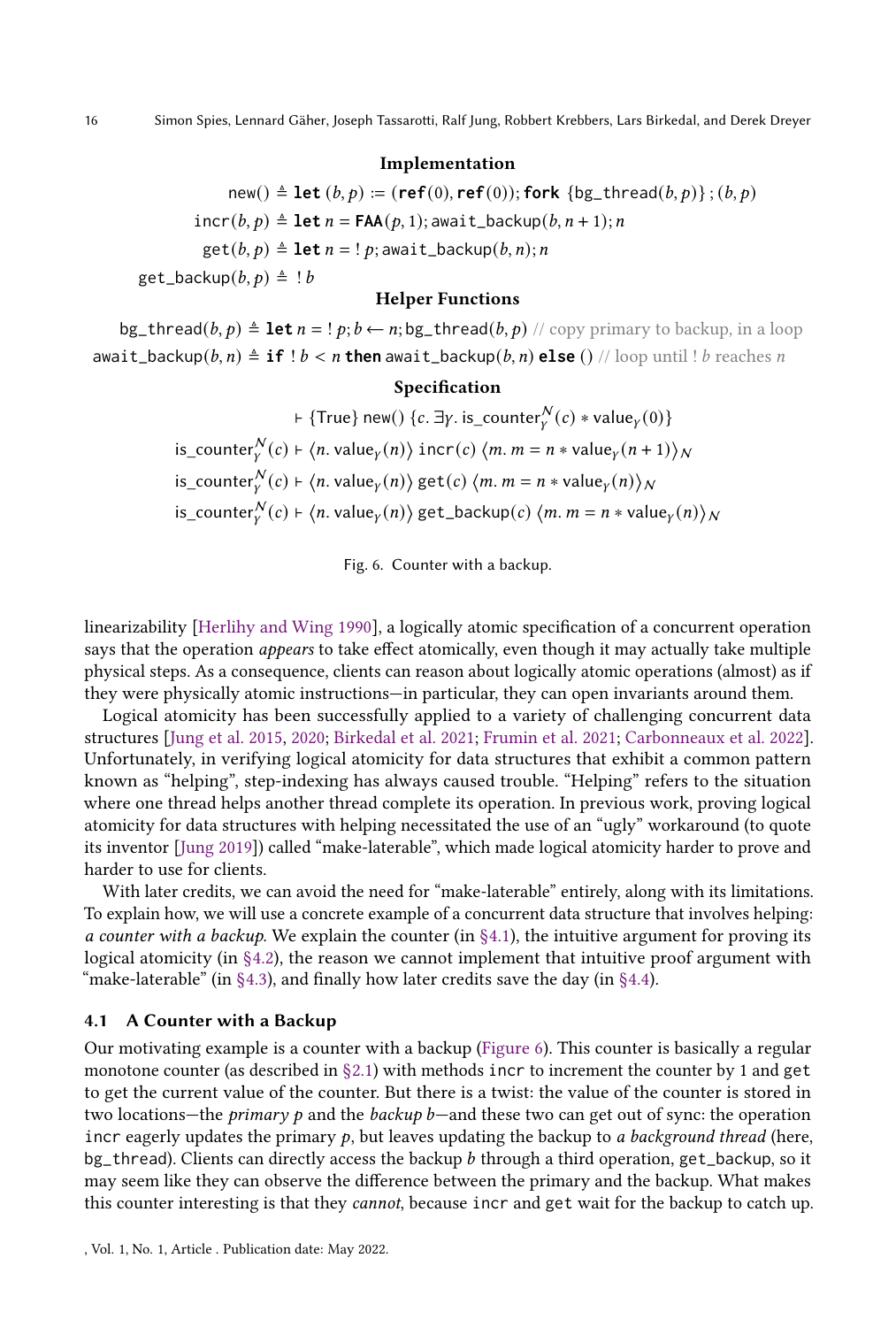To understand this counter better, let us consider a concrete example:

$$
e_{\text{count}} \triangleq \text{let } c = \text{new}();
$$
fork {incr(c)}; let  $x = \text{get}(c)$ ; let  $y = \text{get\_backup}(c)$ ;  $(x, y)$ 

Depending on when the increment occurs and when the background thread updates the backup  $b$ , this expression has three possible values:  $(0, 0)$ ,  $(0, 1)$ , and  $(1, 1)$ , One value that it does not have is  $(1, 0)$ . The outcome  $(1, 0)$  is impossible, even though get reads the primary p and get\_backup reads the backup  $b$ . The reason is that get waits for the backup to catch up before returning its result, so we can be sure that any subsequent get\_backup cannot read "outdated" values.

The counter with a backup is clearly a contrived example. However, it originates from an issue arising in real data structures that need to be durable. For example, a key-value server will store the current mapping of keys to values on disk, but also keep an in-memory copy of that mapping to quickly reply to read requests. Updating the data on disk is inefficient, so a background thread batches concurrent writes to be able to write them to disk in one go. At any time, the system can crash and the in-memory copy disappears; after reboot and recovery, the state of the key-value server is restored from what was stored on disk at the time of the crash. Since the in-memory copy can be lost, the operations working on it need to wait for their changes to become permanent, so they avoid returning data that is later lost in a crash. To avoid all the complexities of crashes and durable state, we have condensed this problem down to its core. The key-value store is replaced by a single counter, the durable disk is replaced by a second copy of the counter in memory, and we use get\_backup to model the fact that this second copy is observable by clients through crashes.

Helping. The most interesting thing about the counter with a backup is the interaction between the background thread and the operations get and incr. Take incr for example. incr modifies the primary  $p$ , but its effect only becomes observable (through the counter operations) once the background thread updates the backup  $b$ . In other words, to complete its action, incr needs assistance from the background thread, which is typically called "helping". In general, helping means that the point in time when the action of one operation appears to clients to "take effect" also known as the linearization point of the operation—is actually performed by another "helping" thread. For incr, the linearization point is the update of  $b$  to  $n$  in the background thread, because that is when the new counter value actually becomes observable to other get and get\_backup operations. For get, in cases where the operation observes the primary  $p$  to be larger than the backup  $b$ , the linearization point is also the update of  $b$  in the background thread, because only then can other get and get\_backup operations also observe the new value (see the  $e_{\text{count}}$  example).

What is particularly interesting about the helping in this example—and what makes it challenging to verify in existing Iris—is that at the point when the background thread updates  $b$ , it may have to help (an arbitrary number of) get operations complete, but it does not know which operations those are in advance because the get operations do nothing to explicitly communicate their need to be helped. In fact, the background thread may have to help get operations which only began immediately before the update of  $b$  to  $n$ . We call this phenomenon unsolicited helping, in contrast to the solicited helping that occurs in the incr operation (since the latter communicates explicitly to the background thread by incrementing  $p$ ). As we will soon see, helping (especially unsolicited helping) makes it difficult to verify data structures like this one in existing Iris, but later credits offer a simpler way.

## <span id="page-16-0"></span>4.2 Logical Atomicity

Let us attempt to verify the counter. We want to prove the standard specification of a logically atomic counter, meaning get (and get\_backup) observe the value of the counter at the linearization point and return it, while incr increments the value at the linearization point and returns the old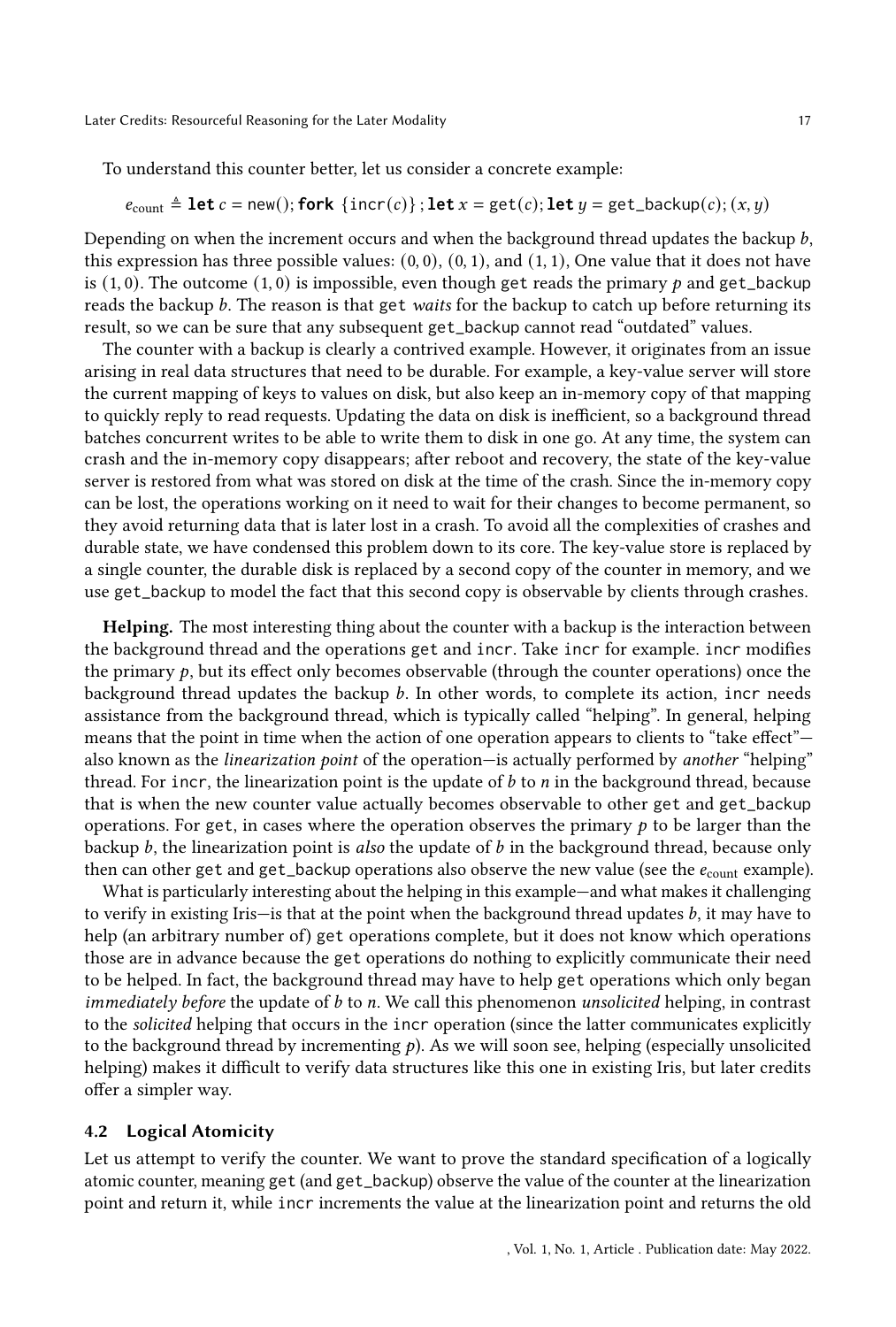value. In the language of logical atomicity, we express this with the specification shown in [Figure 6.](#page-15-1) Except for the initialization (where atomicity does not matter), the specification consists of several logically atomic triples  $\langle x, P \rangle f(a) \langle y, Q \rangle_{\mathcal{E}}$ . These are special Hoare triples that describe the atomic action of  $f$  at the linearization point. For example, for incr, the logically atomic specification is

$$
\langle n. \text{value}_Y(n) \rangle \text{incr}(c) \langle m. m = n * \text{value}_Y(n+1) \rangle_N
$$

indicating that incr updates the value of the counter (identified by the logical name  $\gamma$ ) from *n* to  $n + 1$ . Here, the number *n* is supposed to be the value of the counter *at the linearization point*. Since the number  $n$  is typically not known before the execution of incr (and potentially changes during its execution), logically atomic triples have an additional binder " $n$ ." in their precondition. This binder can relate the value of  $n$  at the linearization point to the result of the triple " $m$ ." in the postcondition. In the case of incr, we thus know that it returns the value of the counter at the linearization point similar to a fetch-and-add. The rest of the specification is bookkeeping: we keep some state of the counter in an invariant is\_counter $_{\rm v}^{\cal N}(c)$ , which means that the proof of <code>incr</code> needs access to invariant namespace  $N$  and that is reflected in the specification (it means clients may not open those invariants around a call to incr). We express the value of the counter with the (non-duplicable) predicate value<sub> $v(n)$ </sub>, and we connect both pieces through the name  $\gamma$ .

Logically atomic triples. Fully explaining how one proves and uses logically atomic specifications is beyond the space limitations of this paper. Fortunately, to understand the step-indexing troubles that arise, a deep understanding of logical atomicity is not required. It suffices to know a little bit more about the definition of a logically atomic triple:

$$
\langle x, P \rangle \cdot \langle y, Q \rangle_{\mathcal{E}} \triangleq \forall R. \{AU(x, P, y, Q)_R^{\mathcal{E}}\} \cdot \{y, R\}
$$

Logically atomic triples are ordinary Hoare triples with a special atomic update AU in their precondition. The atomic update describes the "atomic action" of the operation. For example, in the case of incr, the atomic update would be  $AU_{inc} \triangleq AU(n \text{. value}_y(n), m. m = n * value_y(n+1))_{R}^{N}$ , describing the abstract state change that we want incr to perform. When we prove a logically atomic triple, it is our job to make sure the atomic update AU is executed, meaning we have to update the program state and ghost state atomically in the way described by the abstract action. We have to execute the update, because executing it is the only way to obtain the postcondition R of the triple. We can update our state *atomically* by either (1) performing a physically atomic operation that corresponds to the update or (2) by calling another logically atomic operation.

Proving logical atomicity in the presence of helping. Let us return to helping. In the world of logical atomicity, helping means the helpee  $(e.g., \text{incr})$  transfers its atomic update to the helper (e.g., the background thread). The helper then executes the atomic update at the linearization point of the helpee and returns the result R. We refer to this mechanism as the *helping exchange*.

To understand the helping exchange better, we discuss helping the incr operation. We start with an *idealized* version of the exchange, because step-indexing sadly makes the matter more complicated. To initiate the exchange, incr sets up the following invariant:

## $I_{inc}$  ≜  $\overline{(AU_{inc} * pending) \vee (R * executed) \vee acknowledged}$ <sup>N</sup>

and shares it with the background thread through the invariant behind is\_counter $_{\nu}^{\mathcal{N}}(c).$  Here, we use the propositions pending, executed, and acknowledged to distinguish the different stages of the helping exchange.<sup>[6](#page-17-0)</sup> Initially, in the pending stage, incr stores its update in  $I_{inc}$  and then waits for the background thread. The background thread eventually reads  $p$  and then updates  $b$ . In the step

<span id="page-17-0"></span><sup>6</sup>We keep pending, executed, and acknowledged abstract here to simplify the presentation. Internally, they use ghost state to encode the different stages of the helping mechanism.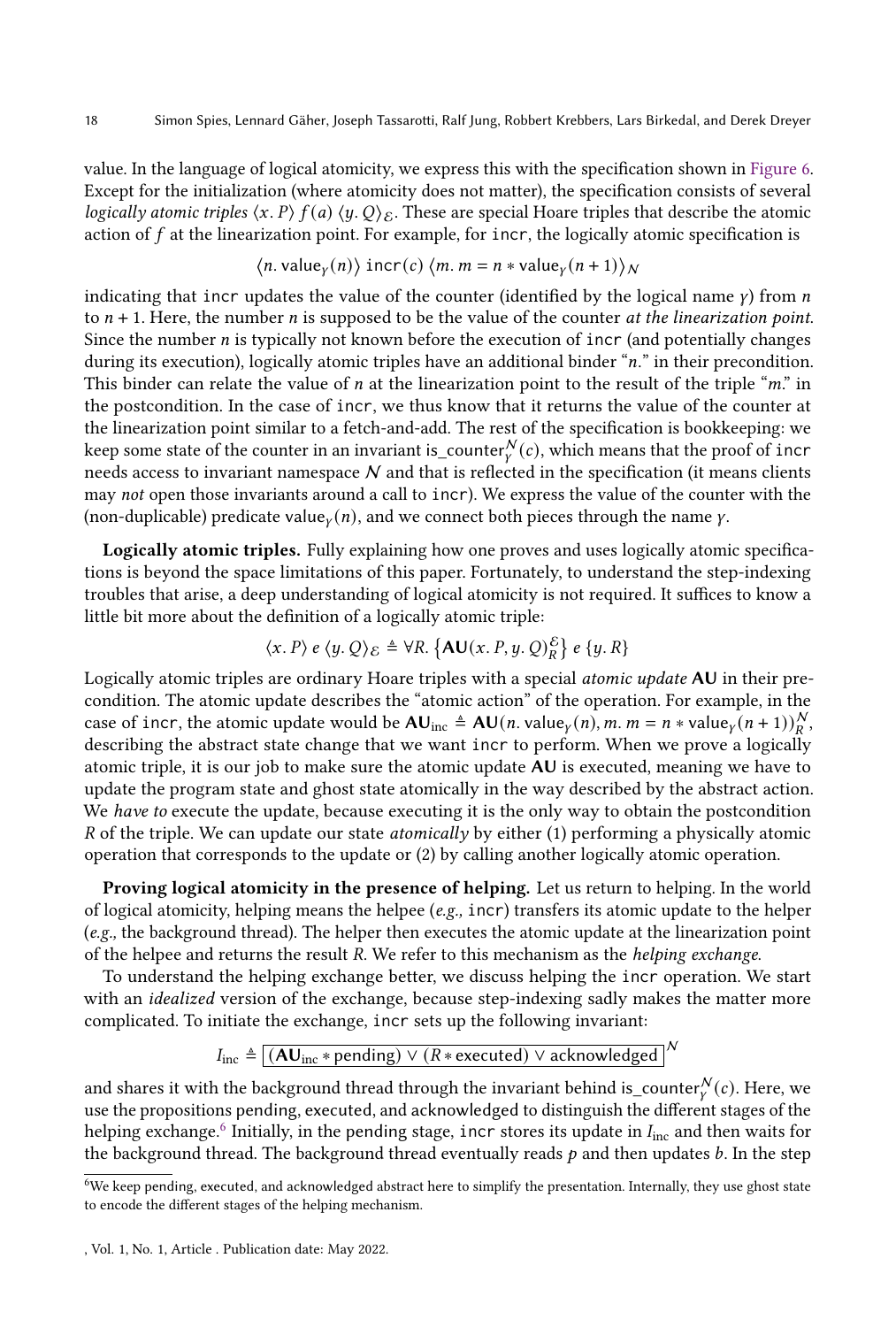where it updates  $b$ , it linearizes the pending increment incr. To do so, it opens the invariant  $I_{inc}$ , takes out the atomic update  $AU_{inc}$ , executes it (similar to how one executes  $\Rightarrow P$ ), and puts the result *R* back into the invariant (advancing to the executed stage). Finally, incr observes the change of  $b$ , opens  $I_{\text{inc}}$ , and takes out the result  $R$  (advancing to the acknowledged stage).

#### <span id="page-18-0"></span>4.3 Helping without Later Credits

Sadly, without later credits, the helping exchange for incr is more complicated, because stepindexing gets in the way. To execute  $AU_{inc}$  in the background thread, we first have to obtain ownership of the atomic update, which means taking it out of the invariant  $I_{inc}$ . Unfortunately, there are some hurdles:  $AU_{inc}$  is not timeless and is stored in an invariant (i.e.,  $I_{inc}$ ), which itself is stored in another invariant (*i.e.*, is\_counter $_{\nu}^{\mathcal{N}}(c))$ —a step-indexing nightmare. So we cannot just take  $AU_{inc}$  out of the invariant, execute it, and put back  $R$  back into the invariant, all in one step.

To escape this nightmare, the typical solicited helping proof is a play in three acts; we use incr to illustrate it. In the first act, the helper discovers the helpees it is helping (e.g., through reading  $p$ ). At this point, it gains access to a witness ⊳  $W_{inc}$  for the waiting helpee—a resource relevant for the helping exchange, but guarded by a "⊳". (It is not so important here what this witness is, only that we need to access it early.) In the second act, the helper takes a bookkeeping step of execution to eliminate the later (e.g., the reduction of **let**). In the third act, the helper reaches the linearization point (e.g., the update of b), and uses the witness  $W_{\text{inc}}$  to obtain access to  $AU_{\text{inc}}$  and execute it.

This strategy is suboptimal for several reasons. First, the helping exchange is more complicated than the intuition that we previously outlined and requires additional foresight. Second, making the dance with the witness  $W_{inc}$  work requires delicate step-indexing tricks behind the scenes. These tricks, known as "make-laterable", are so cumbersome that even its inventor called them "ugly" [\[Jung](#page-26-13) [2019\]](#page-26-13). (With later credits, "make-laterable" becomes obsolete, so we spare the reader the details here.) Third, "make-laterable" comes at a cost: clients of logically atomic specifications are faced with additional proof obligations when they want to use them. And last but not least, this strategy does not work for unsolicited helping: we now use get to illustrate why not.

When the background thread reads the primary  $p$ , it cannot gain access to the witnesses  $W_{\text{get}}$ of all the get operations it linearizes. The reason is that they might not be be there yet. That is, after the read of  $p$ , a new get operation could arrive. This get will be linearized with the update to  $b$ , but the background thread could not observe  $W_{\text{get}}$  yet when it read  $p$ . Thus, even with the established bag of tricks, we cannot realize the standard three-part play for get.

#### <span id="page-18-1"></span>4.4 Helping with Later Credits

Enter later credits. With later credits, there is no need for a complicated three-act play because we can instead just eliminate the requisite number of laters right at the linearization point. Thus, we can avoid relying on the ugly "make-laterable" trick in the definition of AU (which in turn means fewer proof obligations for clients of logically atomic triples), and we can implement the idealized helping exchange as originally envisioned.

To enable helping proofs, we set up the following scheme with later credits: if a helpee wants help from a helper, it pays the helper with *a later credit*  $\pounds$  1, which is sent along with the atomic update AU in the shared invariant. The credit remains in the invariant while the update is pending, and can be removed when the atomic update has been executed. For example, in the troubling case of get, the invariant becomes:

$$
I_{\text{get}} \triangleq \boxed{(\textbf{AU}_{\text{get}} * \text{\textsterling} 1 * \text{pending}) \lor (R * \text{executed}) \lor \text{acknowledged})^N}
$$

where  $AU_{get} \triangleq AU(n.$  value $_{\gamma}(n), m.$   $m = n *$  value $_{\gamma}(n)$ ) $_{R}^{N}$  is the atomic update of get.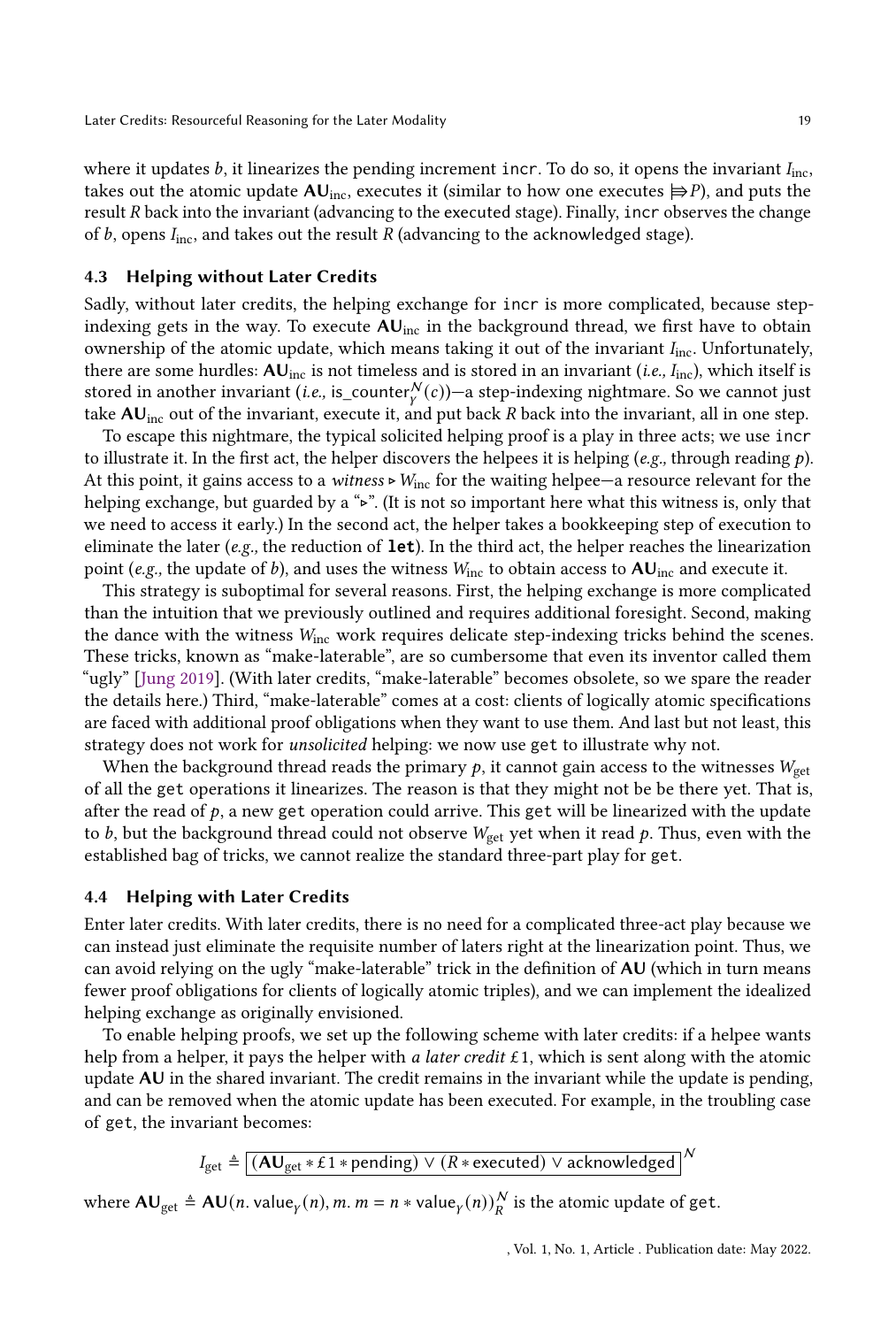And that is it! In the presence of later credits, the idealized helping exchange just works. The later troubles vanish, since the helper always has a credit in hand when it needs to access an atomic update. For example, if the background thread needs to access the atomic update  $AU_{\text{get}}$ , then it can use the later credit stored along side with  $AU_{get}$  to eliminate a guarding later from  $AU_{get}$ . Afterwards, it can execute the atomic update and return the result  $R$ . Since the update is no longer pending, it does not have to put any credits back.

For the helpee, producing the later credit is straightforward. In a non-trivial logically atomic operation, there are plenty of bookkeeping steps around that have nothing to do with the linearization point (e.g., the first step of beta reduction, **let** bindings, arithmetic, etc.), which all generate credits (see [PureStep](#page-7-2)). Since each of these steps generates a credit, but there is only one linearization point per operation, there are typically plenty of credits available.

To validate this point, we used later credits to reprove the major benchmarks for logical atomicity (e.g., the elimination stack [\[Jung et al.](#page-26-4) [2015\]](#page-26-4)) with our simplified definition of AU, replacing the three-act play by the idealized helping exchange. Make-laterable, be gone!

#### <span id="page-19-0"></span>5 SOUNDNESS OF LATER CREDITS

We have now seen several applications of later credits, but we have yet to discuss how to justify their soundness. When we add later credits, the main challenge is that we have to ensure that the program logic remains *adequate* (i.e., correctness proofs in Iris mean something outside the logic):

THEOREM 5.1 (ADEQUACY). Let  $\phi$  be a first-order predicate on values. If ⊢ {True}  $e \{v, \phi(v)\}$  and  $e$ executes in n steps to e', then e' can either take another step or e' is a value v and  $\phi(v)$  is true.

The adequacy theorem turns proofs of Hoare triples ⊢ {True}  $e \{v, \phi(v)\}\$  into a correctness property of e, namely that e is safe to execute and only terminates in values satisfying  $\phi$ . The adequacy theorem in the presence of later credits will be the main result of this section. We explain how it was proved before (in [§5.1\)](#page-19-1) and why it remains sound even with later credits (in [§5.2\)](#page-20-0).

#### <span id="page-19-1"></span>5.1 Model of Iris's Weakest Preconditions without Later Credits

To prove adequacy, we need to know how Iris models Hoare triples. In Iris, Hoare triples are defined as  $\{P\}$   $\in$   $\{v, Q\} \triangleq \Box(P \ast wp \in \{v, Q\})$ , where wp  $\in \{v, Q\}$  is the *weakest precondition* that is required for  $e$  to terminate safely in a value v satisfying  $Q$  or else diverge. Hence, to show a Hoare triple  $\{P\}$  e  $\{v, Q\}$ , we show that the precondition P implies (in the separation logic sense) the weakest precondition of  $e$ . (The persistence modality " $\square$ " ensures that Hoare triples are duplicable facts, so we can use them multiple times.)

The definition of wp  $e \{v, Q\}$  itself is quite a mouthful (see the supplementary material). To explain how later credits fit in, we condense it to its core by omitting masks and ignoring concurrency:

$$
wp e \{v, Q\} \triangleq \biguplus Q[e/v] \qquad \text{if } e \in Val
$$
\n
$$
wp e \{v, Q\} \triangleq \forall \sigma. S(\sigma) \Rightarrow \biguplus \text{red}(e, \sigma) \ast \qquad \qquad \text{if } e \notin Val
$$
\n
$$
(\forall e', \sigma'. (e, \sigma) \rightarrow (e', \sigma') \Rightarrow \models S(\sigma') \ast wp e' \{v, Q\}) \qquad \text{if } e \notin Val
$$

In the value case, the weakest precondition is simply the postcondition  $Q$  after an update. Otherwise, if  $e$  is not a value, then the weakest precondition consists of a progress and a preservation part. (The proposition S is the *state interpretation*, which ties the heap  $\sigma$  in the weakest precondition to the assertions  $\ell \mapsto \nu$  in the program logic. Since the heap is orthogonal to later credits, we will largely ignore the state interpretation in the following.) The progress part requires that  $e$  is never stuck in the current heap, meaning red $(e, \sigma) \triangleq (\exists e', \sigma', (e, \sigma) \rightarrow (e', \sigma'))$ . The preservation part requires us to establish the weakest precondition again after every possible step of  $e$ .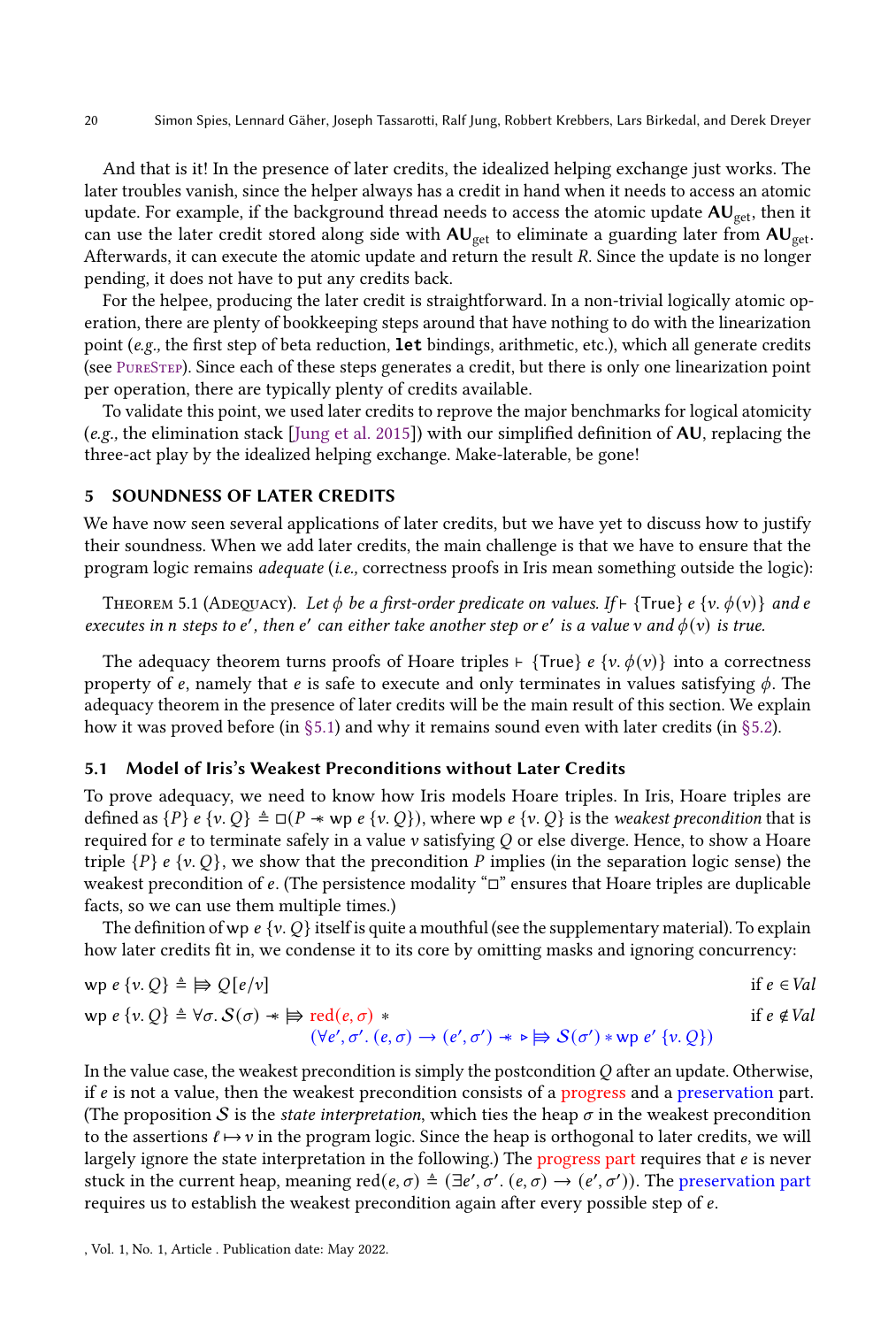When we prove a weakest precondition, the updates " $\Rightarrow$ " in the definition enable us to update our ghost state (see UppExec) and the later "►" enables us to eliminate laters when we take program steps (cf. PURESTEP). Readers familiar with step-indexing may think of this later modality as a decrease in the underlying step-index. For example, if we prove wp  $\ell \{v, Q\}$  and we take a pure step  $e \rightarrow_{pure} e'$ , then we only need to prove wp  $e' \{v, Q\}$  *later* (so one step-index lower), which justifies removing a guarding later from all assumptions in our current proof context. (Formally, the rule LATERMONO is used to justify removing a later from both the goal and the assumptions.)

Proving adequacy. Let us now return to the adequacy theorem. To simplify the proof sketch, we prove a slightly weaker form (which ignores progress, because progress is proven analogously), and we start directly with the weakest precondition (instead of a Hoare triple):

LEMMA 5.2. Let ⊢ wp  $e_0$  {v.  $\phi(v)$ }. If  $(e_0, \sigma_0) \to^n (e_n, \sigma_n)$  where  $e_n$  is a value, then  $\phi(e_n)$  holds.

PROOF SKETCH. We initialize the state interpretation S, obtaining  $\vdash \bigtrlus S(\sigma_0) * \text{wp } e_0 \{v, \phi(v)\}.$ Consider the case where  $n > 0$  and  $(e_0, \sigma_0) \rightarrow (e_1, \sigma_1) \rightarrow^{n-1} (e_n, \sigma_n)$ . We unfold the weakest precondition and thus obtain:

$$
\vdash \exists S(\sigma_0) * (\forall \sigma. S(\sigma) \ast \exists \text{red}(e_0, \sigma) * (\forall e', \sigma'. (e_0, \sigma) \rightarrow (e', \sigma') \ast \triangleright \exists S(\sigma') * \text{wp } e' \{v. \phi(v)\})
$$

Since we have the the state interpretation S and a step of  $e_0$ , we can instantiate the assumptions, drop red, and obtain ⊦  $\Rightarrow \Rightarrow \Rightarrow S(\sigma_1) * \text{wp } e_1 \{v, \phi(v)\}\)$ . Doing the same again for the next step under the modalities " $\Rightarrow$   $\Rightarrow$   $\Rightarrow$  "yields ⊦ ( $\Rightarrow$   $\Rightarrow$   $\Rightarrow$  )<sup>2</sup>  $S(\sigma_2)$  \* wp  $e_2$  {v.  $\phi(v)$ }. We can then inductively repeat this process until we reach the value  $e_n$ . At that point, we obtain ⊢ ( $\Rightarrow \Rightarrow \Rightarrow^n \Rightarrow \phi(e_n)$  after dropping the state interpretation. Thus, the weakest precondition yields our desired postcondition  $\phi(e_n)$ , albeit under a number of updates and later modalities. (We arrive at the same conclusion for  $n = 0$ .) Finally, to obtain  $\phi(e_n)$  without the updates and laters, we use [Lemma 5.3](#page-20-1) (below). □

In Iris, if one proves a first-order proposition  $\phi$  under an interleaving of updates and laters, then  $\phi$  must hold, since it neither depends on step-indexing nor on resources:

<span id="page-20-1"></span>LEMMA 5.3. Let  $\phi$  be a first-order proposition. If  $\vdash (\models \Rightarrow \models)^n \models \phi$ , then  $\phi$  holds.

How exactly this lemma is proven does not really matter for later credits, so we will not digress here.<sup>[7](#page-20-2)</sup> What is important for us is that (1) it holds and (2) we can use it to prove adequacy of Hoare triples. With [Lemma 5.3,](#page-20-1) we conclude our review of the original adequacy proof in Iris.

## <span id="page-20-0"></span>5.2 Modeling Later Credits

With later credits, we introduce an additional layer in between program steps and laters. In the definition of the weakest precondition above, the later ">" enables later eliminations. It tightly couples them to program steps, since after each program step, we get to eliminate another later. Later credits relax this connection. With later credits, a credit  $\epsilon$ 1 becomes available with every program step. We can spend it immediately to eliminate a later, or we can save it for another proof step. This "amortized" form of reasoning about later eliminations works, because all that matters for adequacy is that in an  $n$ -step execution at most  $n$  laters are eliminated. It matters less (as we will see below) when these laters are eliminated, so we delegate the responsibility to "track" later eliminations to a new modality, the later elimination update  $\bigoplus_{\text{I}e} P$ .

<span id="page-20-2"></span><sup>&</sup>lt;sup>7</sup>Readers familiar with step-indexing can think of the proof of [Lemma 5.3](#page-20-1) as picking the step-index  $n + 1$ , which lets one obtain the first-order proposition  $\phi$  at step-index 1, meaning  $\phi$  must hold.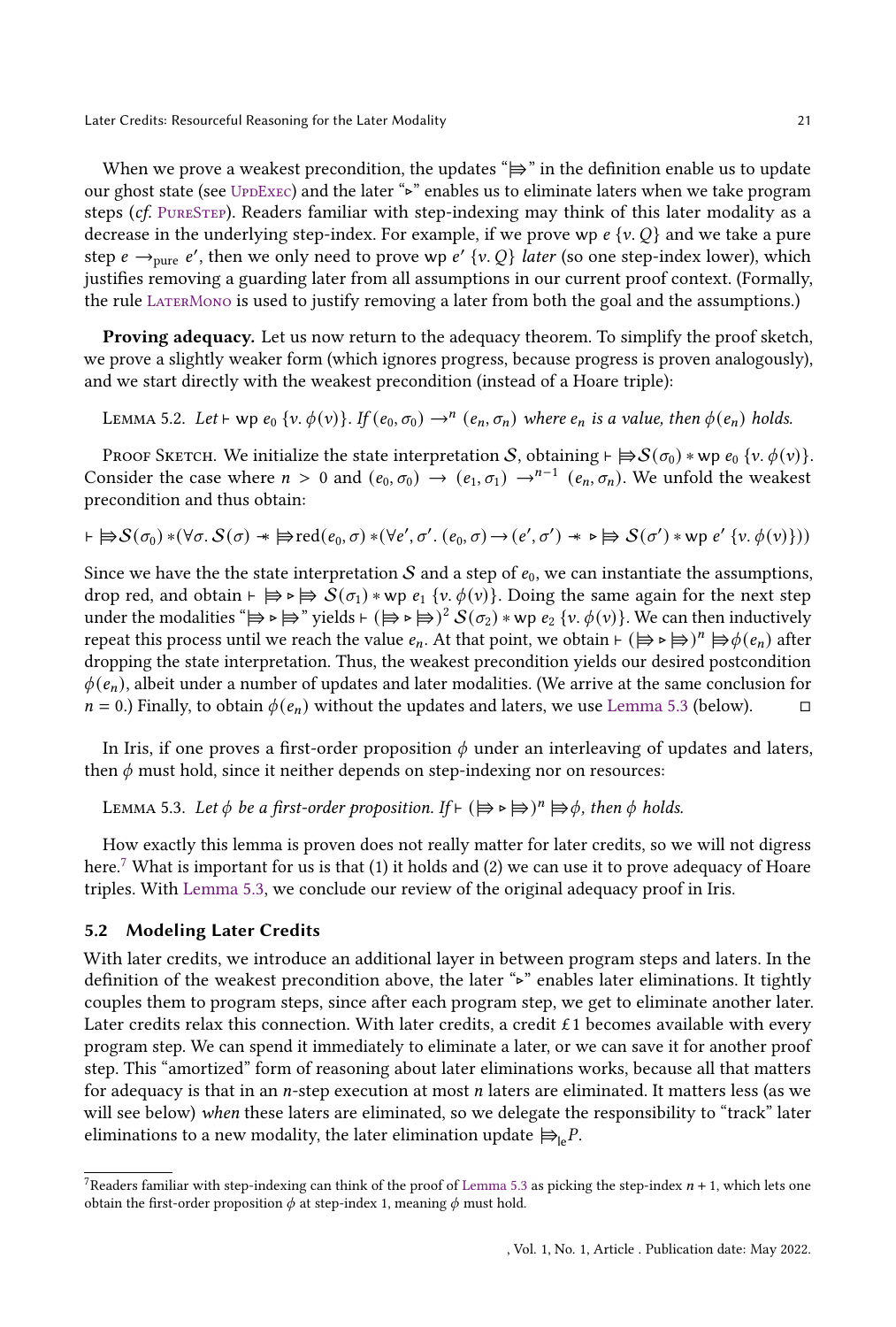#### The weakest precondition. We redefine the weakest precondition (roughly) as:

$$
wp e \{v, Q\} \triangleq \biguplus_{e \in Q} [e/v] \qquad \text{if } e \in Val
$$
\n
$$
wp e \{v, Q\} \triangleq \forall \sigma, S(\sigma) \cdot \biguplus_{e \in \text{red}(e, \sigma) \cdot \forall} [e, \sigma) \cdot \biguplus_{e \in \text{red}(e, \sigma) \cdot \forall e', \sigma', e, \sigma' \cdot \forall e', \sigma' \cdot \forall e, \sigma' \cdot \exists e \in S(\sigma') \cdot \text{wp } e' \{v, Q\}]
$$
\n
$$
(\forall e', \sigma', (e, \sigma) \rightarrow (e', \sigma') \cdot \text{min } \exists e \in S(\sigma') \cdot \text{wp } e' \{v, Q\})
$$

The changes are highlighted in purple: we use later elimination updates instead of standard updates and we make a new credit available after every step. In this updated definition, the connection between program steps and later eliminations is relaxed, because physical steps yield later credits which can subsequently be used for later eliminations virtually anywhere in the the rest of a proof.

Adequacy. Let us return to adequacy. For simplicity, we focus again on the special case:

<span id="page-21-0"></span>LEMMA 5.4. Let ⊢ wp  $e_0$  {v.  $\phi(v)$ }. If  $(e_0, \sigma_0) \to^n (e_n, \sigma_n)$  where  $e_n$  is a value, then  $\phi(e_n)$  holds.

PROOF SKETCH. The proof starts virtually unchanged, meaning we unfold the weakest precondition *n* times and we instantiate the execution of  $e_0$ . We then obtain:

$$
\vdash (\not\Rightarrow_{\mathsf{le}} (\pounds 1 \twoheadrightarrow \biguplus_{\mathsf{le}}))^{n} \not\Rightarrow_{\mathsf{le}} \phi(e_{n})
$$

Instead of updates and laters, here we iterate later elimination updates and credit assumptions "£1  $\ast$ ". We can pull all the credit assumptions out and obtain  $\hat{L}n \in (\bigoplus_{l\in \mathcal{P}_l\in \mathcal{P}_l} P_l \oplus_{l\in \mathcal{P}_l} (\hat{e}_n)$ . Using transitivity of " $\biguplus_{\mu}$ ", this can be simplified to  $\epsilon n \vdash \biguplus_{\mu} \phi(e_n)$ . From here, the desired goal  $\phi(e_n)$ follows by chaining soundness of the later elimination update [Lemma 5.5](#page-22-1) (below) and [Lemma 5.3.](#page-20-1)

In the proof of [Lemma 5.4,](#page-21-0) we can see that later credits delegate the responsibility of later management to the later elimination update. The proof boils down to  $\mathcal{E}n \vdash \bigoplus_{i} \phi(e_n)$ , and from there we can retrieve the "amortized" interleaving of laters through the following soundness lemma:

LEMMA 5.5. If 
$$
\ln \vdash \biguplus_{\mid e} \phi
$$
, then  $\vdash (\biguplus \triangleright \biguplus)^n \biguplus \phi$ .

In other words, the later elimination update aggregates all of our step-index decreases and ghost state updates. We first define it and then return to the proof of [Lemma 5.5](#page-22-1) below.

The later elimination update. The later elimination update can be defined using the existing connectives of Iris, so we never have to touch the underlying model. In fact, we have discussed almost all the pieces that are needed to define it. There is just one missing, the credit supply  $f_{\bullet}$  m. The credit supply  $f_{\bullet}$  *m* is a piece of ghost state tracking the total number of available credits. That is, its value *m* is, at any time, the sum of all the credits  $\pounds n$  distributed in the logic. Thus, it satisfies the following rules:

<span id="page-21-2"></span><span id="page-21-1"></span>SupplyBounD

\n
$$
f_{\bullet} m * f n \vdash m \geq n
$$
\nSupplyDecr

\n
$$
f_{\bullet} (n + m) * f n \vdash \biguplus f_{\bullet} m
$$

The rule SUPPLYBOUND ensures that  $f_m$  is an upper bound. The rule SUPPLYDECR allows us to decrement the supply by giving up some credits. Readers familiar with Iris's model of resources can think of the supply  $f_{\bullet}$  m and the credits  $\pounds n$  as the elements of the resource algebra  $Auth(\mathbb{N}, +)$ .

We now turn to the later elimination update. Based on what we have seen,  $\Rightarrow$ <sub>le</sub> must be a monad, must connect later credits to later eliminations, and must enable ghost state updates. We define:

$$
\Rightarrow_{\leq_{\mathsf{I}}} P \triangleq \forall n. \ \mathbf{f}_\bullet \ n \twoheadrightarrow \biguplus ((\mathbf{f}_\bullet \ n \ * \ P) \ \vee \ (\exists m < n. \ \mathbf{f}_\bullet \ m \ * \ \triangleright \ \models_{\leq_{\mathsf{I}}} P))
$$

Let us break the definition into pieces. First, the definition quantifies over the current credit supply  $f_{\bullet}$  *n*. As a consequence, when we prove  $\bigoplus_{i \in P} P$ , we can make use of the rules SUPPLYDECR and SUPPLYBOUND to (potentially) decrease the credit supply if we are willing to give up a later credit  $\pounds$  1. Second, after an update to the ghost state, the later elimination update offers a choice: we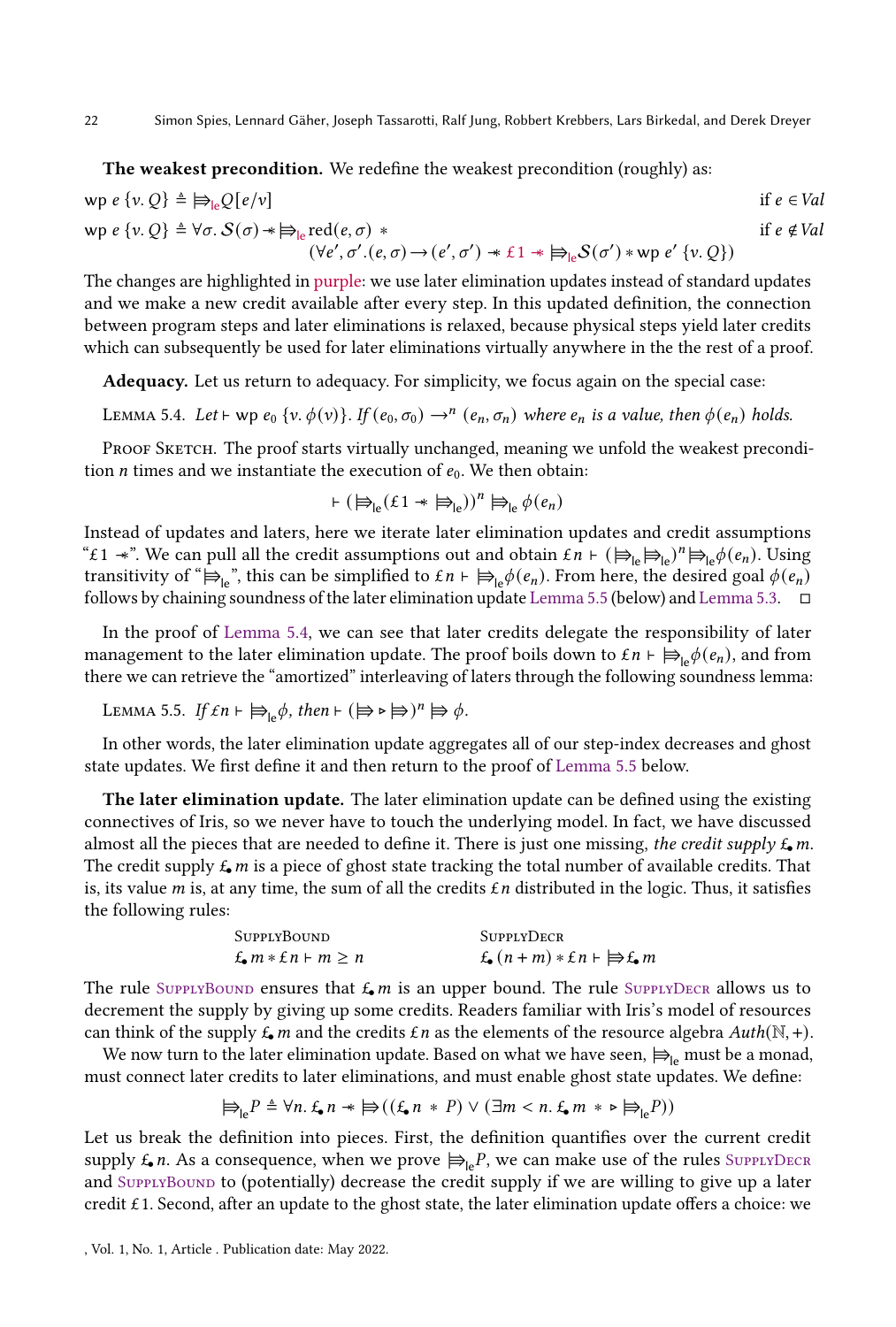can either (1) return the supply and prove  $P$  (turning it into a standard update), or (2) decrease the supply and correspondingly wrap the goal with a later, thereby enabling one later to be eliminated from any assumption in the context. (Note that the latter case is analogous to how  $▶$  was used to support later elimination in Iris's original definition of the weakest precondition.) Finally, the definition is recursive, so we can repeat both ghost state updates and later eliminations (if we have additional credits). This recursion is handled with Iris's guarded fixpoints [\[Jung et al.](#page-26-7) [2018b\]](#page-26-7).

Let us now return to the soundness statement of the later elimination update:

```
LEMMA 5.5. If \mathcal{E} n \vdash \biguplus_{\mathsf{le}} \phi, then \vdash (\biguplus \triangleright \biguplus)^n \biguplus \phi.
```
PROOF SKETCH. We allocate  $\mathbf{\pounds}_{\mathbf{n}}$  and  $\mathbf{\pounds}_{\mathbf{n}}$ . Together with our assumption  $\mathbf{\pounds}_{\mathbf{n}} \vdash \mathbf{\pmb{\LARGE{\LARGE{\LARGE{\mathcal{E}}}}}_{\mathbf{b}}$ , we obtain effectively  $\epsilon_n * \nvDash_{\text{le}} \phi$ . We then unroll the later elimination update analogously to adequacy of the weakest precondition. After *n* unrollings, the base case " $\Rightarrow P$ " must have been chosen, because the credit supply can be decremented at most  $n$  times.

Backwards compatibility. In large parts of Iris, including the weakest precondition, we replace the standard update modality " $\Rightarrow$ " with the later elimination update " $\Rightarrow_{\text{le}}$ " (see the supplementary material). Since  $\bigtriangleright_{\mathsf{I}_{\mathsf{P}}}$  and  $\bigtriangleright$  satisfy nearly identical rules, the later credits mechanism is mostly backwards compatible. The only rules that the new update modality does not satisfy are interaction rules with Iris's "plainly modality"  $\blacksquare$  P. These rules were introduced by [Timany et al.](#page-27-2) [\[2018\]](#page-27-2) for a logical relation for Haskell's ST monad, but are rarely used elsewhere in the Iris ecosystem.

#### <span id="page-22-0"></span>6 EXTENSIONS

In this section, we discuss prior techniques to extend step-indexing, and explain how later credits complement them. We give an overview of the techniques in the following table:

|                        | Number of laters that can be eliminated per program step                                                                                |  |  |
|------------------------|-----------------------------------------------------------------------------------------------------------------------------------------|--|--|
|                        | Traditional step-indexing $  1 \rightarrow 1 \rightarrow 1 \rightarrow 1 \rightarrow 1 \dots$                                           |  |  |
| Folklore extension     | $k \to k \to k \to k \to k \dots$ for fixed k upfront                                                                                   |  |  |
| Flexible step-indexing | $1 \rightarrow 2 \rightarrow 3 \rightarrow 4 \rightarrow 5 \dots$                                                                       |  |  |
|                        | Transfinite step-indexing $\mid n_1 \rightarrow n_2 \rightarrow n_3 \rightarrow n_4 \rightarrow n_5 \dots$ for arbitrary $n_i$ per step |  |  |

Traditional step-indexing allows for the elimination of exactly one later per program step. It is folklore that this can be relaxed to  $k$  laters per program step. [Jourdan](#page-26-18) [\[2021\]](#page-26-18) shows that the number  $k$  does not have to be fixed upfront, but can depend on the program execution, so one can eliminate 1 later after the first step, 2 after the second, 3 after the third, etc. This extension of step-indexing uses time receipts [\[Mével et al.](#page-26-19) [2019\]](#page-26-19) to keep track of the number of program steps. It is also possible to eliminate an arbitrary number of laters per step as shown by [Svendsen et al.](#page-27-3) [\[2016\]](#page-27-3) for step-indexed logical relations and [Spies et al.](#page-27-6) [\[2021\]](#page-27-6) for Iris. This requires a transfinitely step-indexed model, i.e., with ordinals instead of natural numbers as step indices.

In all of these techniques, later elimination remains coupled to program steps—i.e., a later can only be eliminated if the goal is a weakest precondition. Later credits are fundamentally different, because they turn the right to eliminate a later into an ownable resource  $\epsilon$  1 that can be saved and used even when the goal is merely an update modality. This decoupling is crucial for proofs where there is no program in sight when a later needs to be eliminated (e.g., the examples from [§3](#page-8-0) and [§4\)](#page-14-0).

That said, later credits can be combined with these techniques to unlock additional, interesting applications. We combine flexible step-indexing and later credits (in [§6.1\)](#page-23-0), and use them for two examples: prepaid invariants and reverse refinements. We then discuss the extension of later credits to transfinite step-indexing and point out trade-offs compared to flexible finite step-indexing [\(§6.2\)](#page-23-1).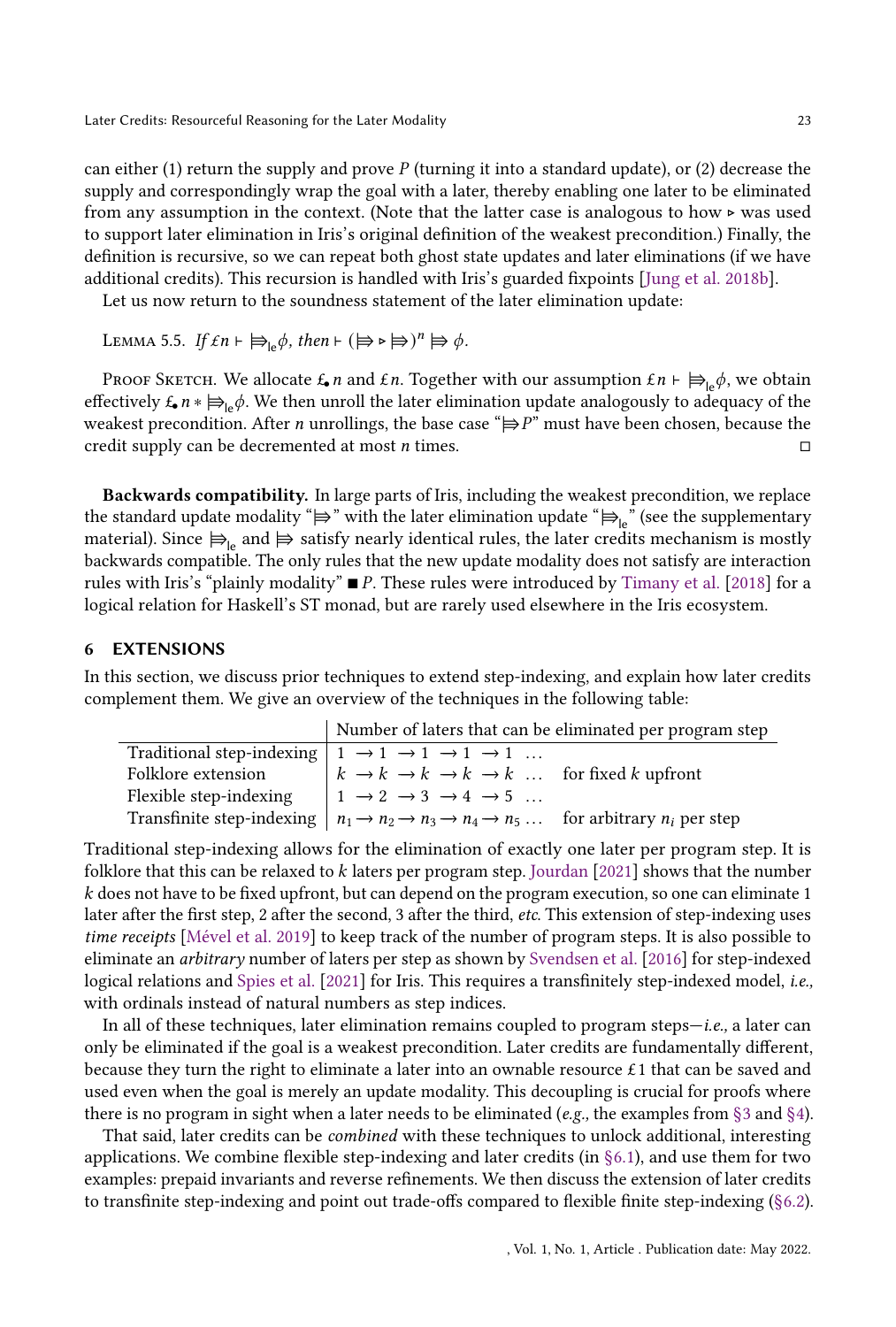<span id="page-23-2"></span>

<span id="page-23-5"></span><span id="page-23-4"></span><span id="page-23-3"></span>Fig. 7. The proof rules for later credits with flexible step-indexing.

#### <span id="page-23-0"></span>6.1 Flexible Step-Indexing

Similar to [Jourdan](#page-26-18) [\[2021\]](#page-26-18) and [Mével et al.](#page-26-19) [\[2019\]](#page-26-19), we use time receipts to reflect the number of previous program steps into Iris. The rules of our extension are shown in [Figure 7.](#page-23-2) Each execution step produces a *time receipt*  $\mathbf{\Sigma}1$  and a credit £1 (PURESTEPRECEIPT). The receipts can be used to generate later credits (RECEIPTCREDITSPOST). That is, if we own *n* receipts  $\mathbf{\Sigma}$ *n*, then we can leverage these receipts to generate an additional *n* credits  $\epsilon n$  after the next step of execution. We now briefly sketch two applications of this extension. Their details can be found in the supplementary material.

**Prepaid invariants.** Prepaid invariants  $\boxed{R}_{\text{pre}}^{N}$  $\frac{N}{p_{\text{pre}}}\triangleq\overline{\left[R * \pounds 1 * \blacksquare 1\right]}^{\mathcal{N}}$  store a later credit and a time receipt. Their distinguishing feature is that they can be opened around physically atomic instructions without a guarding later ( $\text{InvPREDEN}$ ). The trick is that when we open the underlying invariant the later credit £1 can be used to eliminate the guarding later from R, and the time receipt  $\sum$ 1 can be used to restore the later credit in the postcondition (with RECEIPTCREDITSPOST). Since there is no "►" in [InvPreOpen](#page-23-5), we do not have to worry about later elimination when we work with, for example, nested invariants (see [§1\)](#page-0-0). However, we cannot open prepaid invariants around updates without a guarding later (see INVOPENUPD), because updates do not generate later credits.

Reverse refinements. Later credits with flexible step-indexing can also solve an issue with step-indexed logical relations described by [Svendsen et al.](#page-27-3) [\[2016\]](#page-27-3). The problem they highlight involves proving a contextual equivalence  $Fe \equiv_{\text{ctx}} e : \tau$  for all expressions  $e : \tau$  given a function  $F: \tau \to \tau$ . Proving such equivalences is commonly done by showing logical refinements in both directions. In the direction  $Fe \leq_{log} e : \tau$ , evaluating  $Fe$  takes steps that provide opportunities to eliminate laters. In the *reverse refinement*  $e \leq_{\log} Fe : \tau$ , that is not the case—we need to prove  $e \leq_{\text{log}} F e : \tau$  for all  $e : \tau$ , meaning that  $e$  could be a value, which takes no steps.

[Svendsen et al.](#page-27-3) use a transfinite step-indexed logical relation to address this. But transfinite step-indexed models come with trade-offs (see [§6.2\)](#page-23-1), so we show that later credits provide an alternate solution. We do this by extending ReLoC and proving the reverse refinement example of [Svendsen et al.,](#page-27-3) as well as a new and more difficult example involving concurrent memoization.

## <span id="page-23-1"></span>6.2 Transfinite Step-Indexing

When combining Transfinite Iris [\[Spies et al.](#page-27-6) [2021\]](#page-27-6) with later credits, we obtain a rule that allows us to allocate an arbitrary number of credits in the postcondition of an expression:

<span id="page-23-6"></span>
$$
\frac{\text{CREDITSPost}}{\{P\} e \{v, Q\}} \quad e \notin Val
$$
\n
$$
\frac{\{P\} e \{v, Q * \mathcal{E} n\}}{\{P\} e \{v, Q * \mathcal{E} n\}}
$$

, Vol. 1, No. 1, Article . Publication date: May 2022.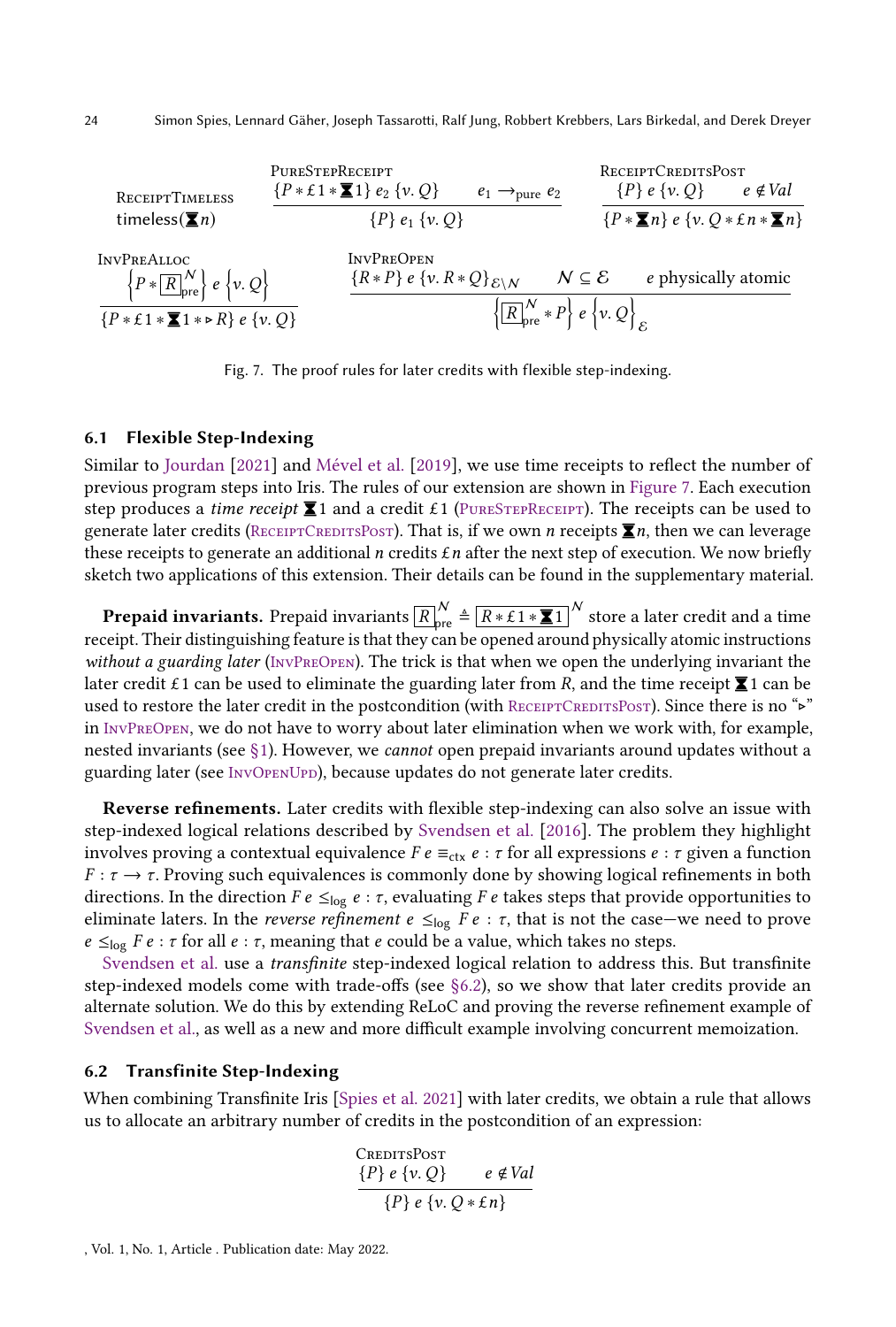At first glance, transfinite step-indexing may seem like a strict improvement over flexible stepindexing since it lets us obtain  $n$  credits in each step without the need for time receipts (*cf.* RECEIPT-CREDITSPOST). But there is a trade-off: as [Spies et al.](#page-27-6) [\[2021\]](#page-27-6) explain, the commuting rules LATEREXISTS and [LaterSep](#page-4-13) are not sound in a transfinite model. These rules are used widely in existing Iris proofs (e.g., for logical atomicity), and it is not clear whether all of those proofs could be salvaged in Transfinite Iris. Conversely, the rule CREDITSPOST is unsound in a finitely step-indexed model-it allows us to prove {True} **skip** { . False} as shown in the supplementary material [\[Anonymous](#page-25-10) [2021\]](#page-25-10). Thus, advanced users of later credits have a choice: work in the flexible finite model with time receipts, or work in the transfinite model without the commuting rules.

## 7 RELATED WORK

Multiple later eliminations per step. [Svendsen et al.](#page-27-3) [\[2016\]](#page-27-3) and [Jourdan](#page-26-18) [\[2021\]](#page-26-18) have proposed techniques to generalize the traditional approach of "one-later-per-step" to allow multiple stepindex decreases per step. We have discussed these techniques in [§6.](#page-22-0) As explained there, later credits are not an alternative to these techniques, they complement them. In particular, for the applications presented in this work—especially those in  $\S$ 3 and  $\S$ 4—it is vital that we can eliminate later modalities even when we are not proving a Hoare triple, which neither approach supports.

Steel. Steel [\[Swamy et al.](#page-27-7) [2020;](#page-27-7) [Fromherz et al.](#page-26-20) [2021\]](#page-26-20) is a shallow embedding of concurrent separation logic in F ★. Inspired by Iris, Steel supports dynamically allocated invariants but unlike Iris, opening an invariant in Steel does not introduce a later. Nevertheless, the underlying soundness argument crucially relies on program steps [\[Swamy et al.](#page-27-7) [2020,](#page-27-7) Page 18], as in Iris. The difference arises because Steel treats ghost operations such as opening invariants as explicit ghost code that can take steps (which can then be erased before execution), allowing them to hide the later modality from the rule to open invariants. The price for this more convenient interface is a loss in expressiveness there is no Steel connective corresponding to Iris's update modality ("ghost actions without code", which logically atomic specifications are built on), and the authors of Steel say that "contextual refinement proofs are beyond what is possible in Steel" [\[Fromherz et al.](#page-26-20) [2021,](#page-26-20) Page 27].

Logical atomicity and linearizability. The main point of logical atomicity is to put userdefined, linearizable operations on (almost) the same footing as physically atomic instructions. In particular, users can open invariants around logically atomic operations. Prior work on logical atomicity either does not support helping [\[da Rocha Pinto et al.](#page-25-11) [2014\]](#page-25-11) or relies on impredicative invariants in a step-indexed separation logic [\[Svendsen and Birkedal](#page-27-0) [2014;](#page-27-0) [Jung et al.](#page-26-4) [2015,](#page-26-4) [2020\]](#page-26-17) with its suite of later elimination challenges. Later credits thus represent a significant step forward for logical atomicity proofs in general.

As [Birkedal et al.](#page-25-12) [\[2021\]](#page-25-12) show, logical atomicity can also be used to prove the more traditional notion of linearizability [\[Herlihy and Wing](#page-26-16) [1990\]](#page-26-16). To express and prove linearizability, many alternative approaches have been studied in prior work [\[Elmas et al.](#page-26-21) [2010;](#page-26-21) [Liang and Feng](#page-26-22) [2013;](#page-26-22) [Turon et al.](#page-27-4) [2013;](#page-27-4) [Sergey et al.](#page-26-23) [2015;](#page-26-23) [Chakraborty et al.](#page-25-14) [2015;](#page-25-14) [Khyzha et al.](#page-26-24) [2016;](#page-26-24) [Nanevski et al.](#page-26-25) [2019\]](#page-26-25). Those alternatives do not rely on impredicative invariants and, hence, they do not suffer from the step-indexing problems that later credits help solve. On the flip side, they also do not allow clients to treat linearizable operations "as if" they were physically atomic, meaning clients cannot open invariants around such user-defined operations.

Reordering refinements. For stateful programming languages Benton et al. investigated reordering refinements based on type-and-effect systems in a series of papers [\[Benton et al.](#page-25-15) [2006;](#page-25-15) [Benton and Buchlovsky](#page-25-16) [2007;](#page-25-16) [Benton et al.](#page-25-17) [2007,](#page-25-17) [2009\]](#page-25-18). Their work was extended by [Thamsborg](#page-27-8) [and Birkedal](#page-27-8) [\[2011\]](#page-27-8) to a language with higher-order state and effect-masking. We focus on the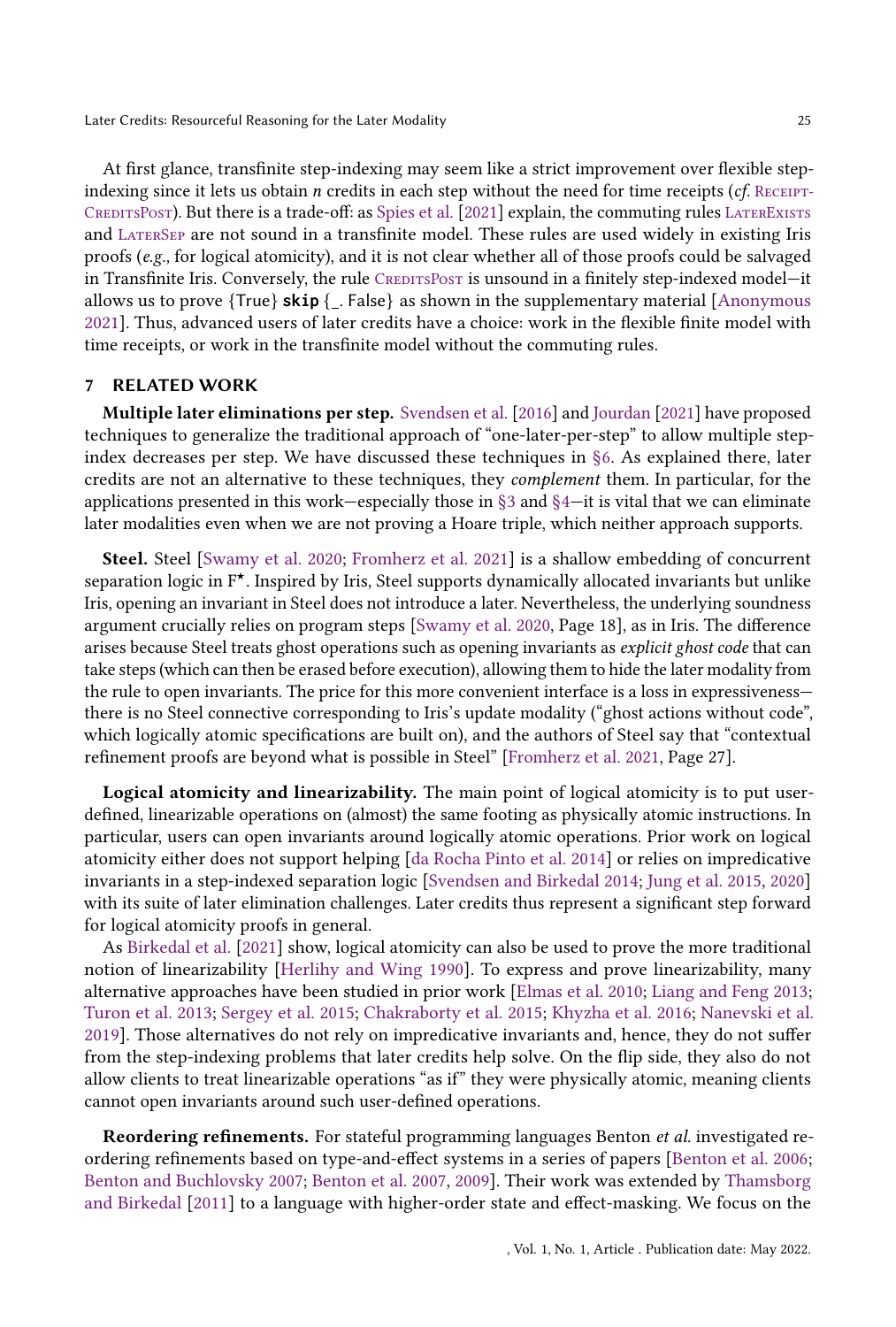work of [Krogh-Jespersen et al.](#page-26-12) [\[2017\]](#page-26-12) (which generalizes [Thamsborg and Birkedal](#page-27-8) [\[2011\]](#page-27-8)) and [Timany et al.](#page-27-2) [\[2018\]](#page-27-2), because they consider languages with cyclic features such as higher-order state and recursive types. These cyclic features are typically what motivate the use of step-indexing in a logical relation, but they also add an additional layer of complexity in reordering proofs. [Krogh-Jespersen et al.](#page-26-12) [\[2017\]](#page-26-12) prove reorderings in a concurrent stateful language with an effect type system; their model supports reorderings of operations that write to *disjoint* parts of the heap and thus does not scale to the promise operations in [§3.](#page-8-0) [Timany et al.](#page-27-2) [\[2018\]](#page-27-2) prove reorderings for a sequential language in the presence of Haskell's ST monad. They verify reorderings of pure computations (with stateful subcomputations encapsulated using ST), but for stateful computations they only show the expected monadic rules for the state monad. As mentioned earlier, our definition of reordering refinement is inspired by [Timany et al.](#page-27-2) [\[2018\]](#page-27-2). The crucial difference is that we "bake in" support for later credits. As a consequence, we can prove the higher-order stateful reorderings of the promise operations (in [§3\)](#page-8-0), which are beyond the model of [Timany et al.](#page-27-2) The key step in the proof, where we use an impredicative invariant to transfer the source execution between operations, is only possible because we can use later credits to eliminate the irksome laters that pop up.

## REFERENCES

<span id="page-25-2"></span>Amal Ahmed. 2004. Semantics of types for mutable state. Ph. D. Dissertation. Princeton University.

- <span id="page-25-1"></span>Amal Ahmed, Andrew W. Appel, and Roberto Virga. 2002. A stratified semantics of general references. In LICS. 75–86. <https://doi.org/10.1109/LICS.2002.1029818>
- <span id="page-25-10"></span>Anonymous. 2021. Later credits Coq development and technical documentation. Anonymous supplementary material submitted with the paper.
- <span id="page-25-0"></span>Andrew W. Appel and David A. McAllester. 2001. An indexed model of recursive types for foundational proof-carrying code. TOPLAS 23, 5 (2001), 657–683. <https://doi.org/10.1145/504709.504712>
- <span id="page-25-8"></span>Andrew W. Appel, Paul-André Melliès, Christopher D. Richards, and Jérôme Vouillon. 2007. A very modal model of a modern, major, general type system. In POPL. 109–122. <https://doi.org/10.1145/1190216.1190235>
- <span id="page-25-16"></span>Nick Benton and Peter Buchlovsky. 2007. Semantics of an effect analysis for exceptions. In TLDI.
- <span id="page-25-17"></span>Nick Benton, Andrew Kennedy, Lennart Beringer, and Martin Hofmann. 2007. Relational semantics for effect-based program transformations with dynamic allocation. In PPDP.
- <span id="page-25-18"></span>Nick Benton, Andrew Kennedy, Lennart Beringer, and Martin Hofmann. 2009. Relational semantics for effect-based program transformations: higher-order store. In PPDP.
- <span id="page-25-15"></span>Nick Benton, Andrew Kennedy, Martin Hofmann, and Lennart Beringer. 2006. Reading, writing and relations. In PLAS. Springer.
- <span id="page-25-12"></span>Lars Birkedal, Thomas Dinsdale-Young, Armaël Guéneau, Guilhem Jaber, Kasper Svendsen, and Nikos Tzevelekos. 2021. Theorems for Free from Separation Logic Specifications. ICFP (2021). <https://doi.org/10.1145/3473586>
- <span id="page-25-3"></span>Lars Birkedal, Bernhard Reus, Jan Schwinghammer, Kristian Støvring, Jacob Thamsborg, and Hongseok Yang. 2011. Stepindexed Kripke models over recursive worlds. In POPL. 119–132. <https://doi.org/10.1145/1926385.1926401>
- <span id="page-25-5"></span>Alexandre Buisse, Lars Birkedal, and Kristian Støvring. 2011. A Step-Indexed Kripke Model of Separation Logic for Storable Locks. In MFPS. <https://doi.org/10.1016/j.entcs.2011.09.018>
- <span id="page-25-4"></span>Qinxiang Cao, Lennart Beringer, Samuel Gruetter, Josiah Dodds, and Andrew W. Appel. 2018. VST-Floyd: A separation logic tool to verify correctness of C programs. JAR 61, 1-4 (2018), 367–422. <https://doi.org/10.1007/s10817-018-9457-5>
- <span id="page-25-13"></span>Quentin Carbonneaux, Noam Zilberstein, Christoph Klee, Peter W. O'Hearn, and Francesco Zappa Nardelli. 2022. Applying Formal Verification to Microkernel IPC at Meta. In CPP (CPP 2022). <https://doi.org/10.1145/3497775.3503681>
- <span id="page-25-7"></span>Tej Chajed, Joseph Tassarotti, M. Frans Kaashoek, and Nickolai Zeldovich. 2019. Verifying concurrent, crash-safe systems with Perennial. In SOSP. 243–258. <https://doi.org/10.1145/3341301.3359632>
- <span id="page-25-14"></span>Soham Chakraborty, Thomas A. Henzinger, Ali Sezgin, and Viktor Vafeiadis. 2015. Aspect-oriented linearizability proofs. Log. Methods Comput. Sci. 11, 1 (2015). [https://doi.org/10.2168/LMCS-11\(1:20\)2015](https://doi.org/10.2168/LMCS-11(1:20)2015)
- <span id="page-25-11"></span>Pedro da Rocha Pinto, Thomas Dinsdale-Young, and Philippa Gardner. 2014. TaDA: A logic for time and data abstraction. In ECOOP (LNCS, Vol. 8586). 207–231. [https://doi.org/10.1007/978-3-662-44202-9\\_9](https://doi.org/10.1007/978-3-662-44202-9_9)
- <span id="page-25-6"></span>Hoang-Hai Dang, Jacques-Henri Jourdan, Jan-Oliver Kaiser, and Derek Dreyer. 2020. RustBelt meets relaxed memory. POPL (2020), 34:1–34:29. <https://doi.org/10.1145/3371102>
- <span id="page-25-9"></span>Derek Dreyer, Amal Ahmed, and Lars Birkedal. 2011. Logical Step-Indexed Logical Relations. LMCS 7, 2:16 (June 2011), 1–37. [https://doi.org/10.2168/LMCS-7\(2:16\)2011](https://doi.org/10.2168/LMCS-7(2:16)2011)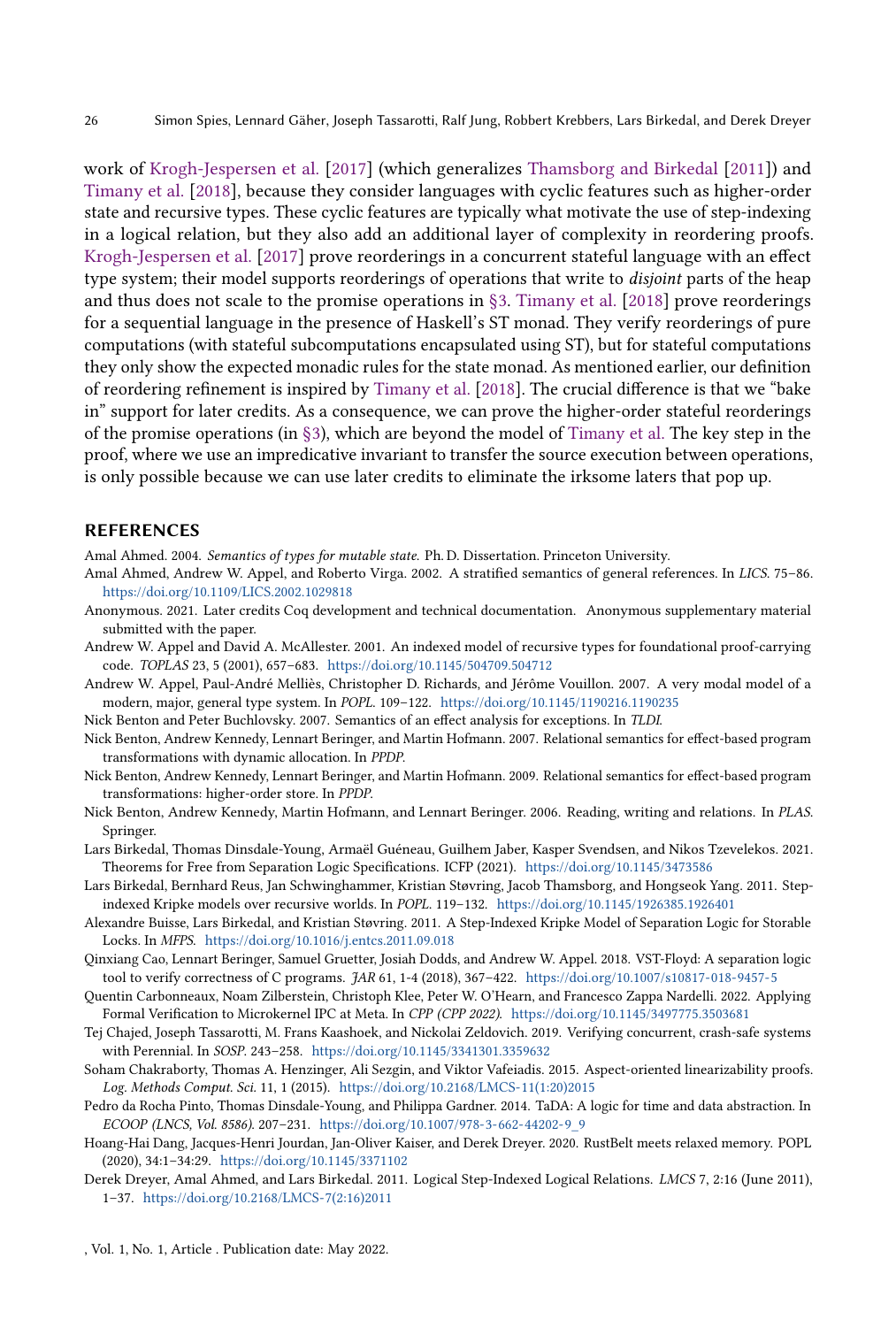- <span id="page-26-21"></span>Tayfun Elmas, Shaz Qadeer, Ali Sezgin, Omer Subasi, and Serdar Tasiran. 2010. Simplifying Linearizability Proofs with Reduction and Abstraction. In TACAS.
- <span id="page-26-20"></span>Aymeric Fromherz, Aseem Rastogi, Nikhil Swamy, Sydney Gibson, Guido Martínez, Denis Merigoux, and Tahina Ramananan. 2021. Proof-oriented Programming in a Dependently Typed Concurrent Separation Logic. In ICFP.
- <span id="page-26-10"></span>Dan Frumin, Robbert Krebbers, and Lars Birkedal. 2018. ReLoC: A mechanised relational logic for fine-grained concurrency. In LICS. 442–451. <https://doi.org/10.1145/3209108.3209174>
- <span id="page-26-11"></span>Dan Frumin, Robbert Krebbers, and Lars Birkedal. 2021. ReLoC Reloaded: A Mechanized Relational Logic for Fine-Grained Concurrency and Logical Atomicity. LMCS (2021). [https://doi.org/10.46298/lmcs-17\(3:9\)2021](https://doi.org/10.46298/lmcs-17(3:9)2021)
- <span id="page-26-0"></span>Paolo G. Giarrusso, Léo Stefanesco, Amin Timany, Lars Birkedal, and Robbert Krebbers. 2020. Scala step-by-step: Soundness for DOT with step-indexed logical relations in Iris. ICFP (2020), 114:1–114:29. <https://doi.org/10.1145/3408996>
- <span id="page-26-16"></span>Maurice P. Herlihy and Jeannette M. Wing. 1990. Linearizability: a correctness condition for concurrent objects. TOPLAS 12, 3 (1990), 463–492.
- <span id="page-26-8"></span>Jonas Kastberg Hinrichsen, Jesper Bengtson, and Robbert Krebbers. 2019. Actris: Session-Type Based Reasoning in Separation Logic. POPL, Article 6 (Dec. 2019), 30 pages. <https://doi.org/10.1145/3371074>
- <span id="page-26-18"></span>Jacques-Henri Jourdan. 2021. Flexible number of logical steps per physical step. [https://gitlab.mpi-sws.org/iris/iris/-](https://gitlab.mpi-sws.org/iris/iris/-/merge_requests/595) [/merge\\_requests/595](https://gitlab.mpi-sws.org/iris/iris/-/merge_requests/595) Iris merge request 595.
- <span id="page-26-13"></span>Ralf Jung. 2019. Logical Atomicity in Iris: The Good, the Bad, and the Ugly. [https://people.mpi-sws.org/~jung/iris/logatom](https://people.mpi-sws.org/~jung/iris/logatom-talk-2019.pdf)[talk-2019.pdf](https://people.mpi-sws.org/~jung/iris/logatom-talk-2019.pdf) Presented at the Iris Workshop [\(https://iris-project.org/workshop-2019/\)](https://iris-project.org/workshop-2019/).
- <span id="page-26-1"></span>Ralf Jung, Jacques-Henri Jourdan, Robbert Krebbers, and Derek Dreyer. 2018a. RustBelt: Securing the foundations of the Rust programming language. PACMPL 2, POPL (2018), 66:1–66:34. <https://doi.org/10.1145/3158154>
- <span id="page-26-5"></span>Ralf Jung, Robbert Krebbers, Lars Birkedal, and Derek Dreyer. 2016. Higher-order ghost state. In ICFP. 256–269. [https:](https://doi.org/10.1145/2951913.2951943) [//doi.org/10.1145/2951913.2951943](https://doi.org/10.1145/2951913.2951943)
- <span id="page-26-7"></span>Ralf Jung, Robbert Krebbers, Jacques-Henri Jourdan, Ales Bizjak, Lars Birkedal, and Derek Dreyer. 2018b. Iris from the ground up: A modular foundation for higher-order concurrent separation logic. JFP 28 (2018), e20. [https://doi.org/10.](https://doi.org/10.1017/S0956796818000151) [1017/S0956796818000151](https://doi.org/10.1017/S0956796818000151)
- <span id="page-26-17"></span>Ralf Jung, Rodolphe Lepigre, Gaurav Parthasarathy, Marianna Rapoport, Amin Timany, Derek Dreyer, and Bart Jacobs. 2020. The future is ours: prophecy variables in separation logic. POPL (2020), 45:1–45:32. <https://doi.org/10.1145/3371113>
- <span id="page-26-4"></span>Ralf Jung, David Swasey, Filip Sieczkowski, Kasper Svendsen, Aaron Turon, Lars Birkedal, and Derek Dreyer. 2015. Iris: Monoids and invariants as an orthogonal basis for concurrent reasoning. In POPL. 637–650. [https://doi.org/10.1145/](https://doi.org/10.1145/2676726.2676980) [2676726.2676980](https://doi.org/10.1145/2676726.2676980)
- <span id="page-26-24"></span>Artem Khyzha, Alexey Gotsman, and Matthew J. Parkinson. 2016. A Generic Logic for Proving Linearizability. In FM (Lecture Notes in Computer Science, Vol. 9995). 426–443. [https://doi.org/10.1007/978-3-319-48989-6\\_26](https://doi.org/10.1007/978-3-319-48989-6_26)
- <span id="page-26-15"></span>Robbert Krebbers, Jacques-Henri Jourdan, Ralf Jung, Joseph Tassarotti, Jan-Oliver Kaiser, Amin Timany, Arthur Charguéraud, and Derek Dreyer. 2018. MoSeL: A general, extensible modal framework for interactive proofs in separation logic. PACMPL 2, ICFP (2018), 77:1–77:30. <https://doi.org/10.1145/3236772>
- <span id="page-26-6"></span>Robbert Krebbers, Ralf Jung, Ales Bizjak, Jacques-Henri Jourdan, Derek Dreyer, and Lars Birkedal. 2017a. The essence of higher-order concurrent separation logic. In ESOP (LNCS, Vol. 10201). 696–723. [https://doi.org/10.1007/978-3-662-54434-](https://doi.org/10.1007/978-3-662-54434-1_26) [1\\_26](https://doi.org/10.1007/978-3-662-54434-1_26)
- <span id="page-26-14"></span>Robbert Krebbers, Amin Timany, and Lars Birkedal. 2017b. Interactive proofs in higher-order concurrent separation logic. In POPL. 205–217. <https://doi.org/10.1145/3093333.3009855>
- <span id="page-26-12"></span>Morten Krogh-Jespersen, Kasper Svendsen, and Lars Birkedal. 2017. A relational model of types-and-effects in higher-order concurrent separation logic. In POPL. 218–231. <https://doi.org/10.1145/3093333.3009877>
- <span id="page-26-9"></span>Morten Krogh-Jespersen, Amin Timany, Marit Edna Ohlenbusch, Simon Oddershede Gregersen, and Lars Birkedal. 2020. Aneris: A Mechanised Logic for Modular Reasoning about Distributed Systems. In ESOP. 336–365. [https://doi.org/10.](https://doi.org/10.1007/978-3-030-44914-8_13) [1007/978-3-030-44914-8\\_13](https://doi.org/10.1007/978-3-030-44914-8_13)
- <span id="page-26-22"></span><span id="page-26-19"></span>Hongjin Liang and Xinyu Feng. 2013. Modular Verification of Linearizability with Non-fixed Linearization Points. In PLDI. Glen Mével, Jacques-Henri Jourdan, and François Pottier. 2019. Time credits and time receipts in Iris. In ESOP (LNCS, Vol. 11423). 3–29. [https://doi.org/10.1007/978-3-030-17184-1\\_1](https://doi.org/10.1007/978-3-030-17184-1_1)
- <span id="page-26-25"></span>Aleksandar Nanevski, Anindya Banerjee, Germán Andrés Delbianco, and Ignacio Fábregas. 2019. Specifying concurrent programs in separation logic: morphisms and simulations. Proc. ACM Program. Lang. 3, OOPSLA (2019), 161:1–161:30. <https://doi.org/10.1145/3360587>
- <span id="page-26-3"></span>P.W. O'Hearn. 2007. Resources, concurrency, and local reasoning. TCS 375, 1 (2007), 271–307. [https://doi.org/10.1007/978-3-](https://doi.org/10.1007/978-3-540-28644-8_4) [540-28644-8\\_4](https://doi.org/10.1007/978-3-540-28644-8_4)
- <span id="page-26-2"></span>John C. Reynolds. 2002. Separation logic: A logic for shared mutable data structures. In LICS. [https://doi.org/10.1109/LICS.](https://doi.org/10.1109/LICS.2002.1029817) [2002.1029817](https://doi.org/10.1109/LICS.2002.1029817)
- <span id="page-26-23"></span>Ilya Sergey, Aleksandar Nanevski, and Anindya Banerjee. 2015. Specifying and Verifying Concurrent Algorithms with Histories and Subjectivity. In ESOP (Lecture Notes in Computer Science, Vol. 9032). Springer, 333–358. [https://doi.org/10.](https://doi.org/10.1007/978-3-662-46669-8_14)